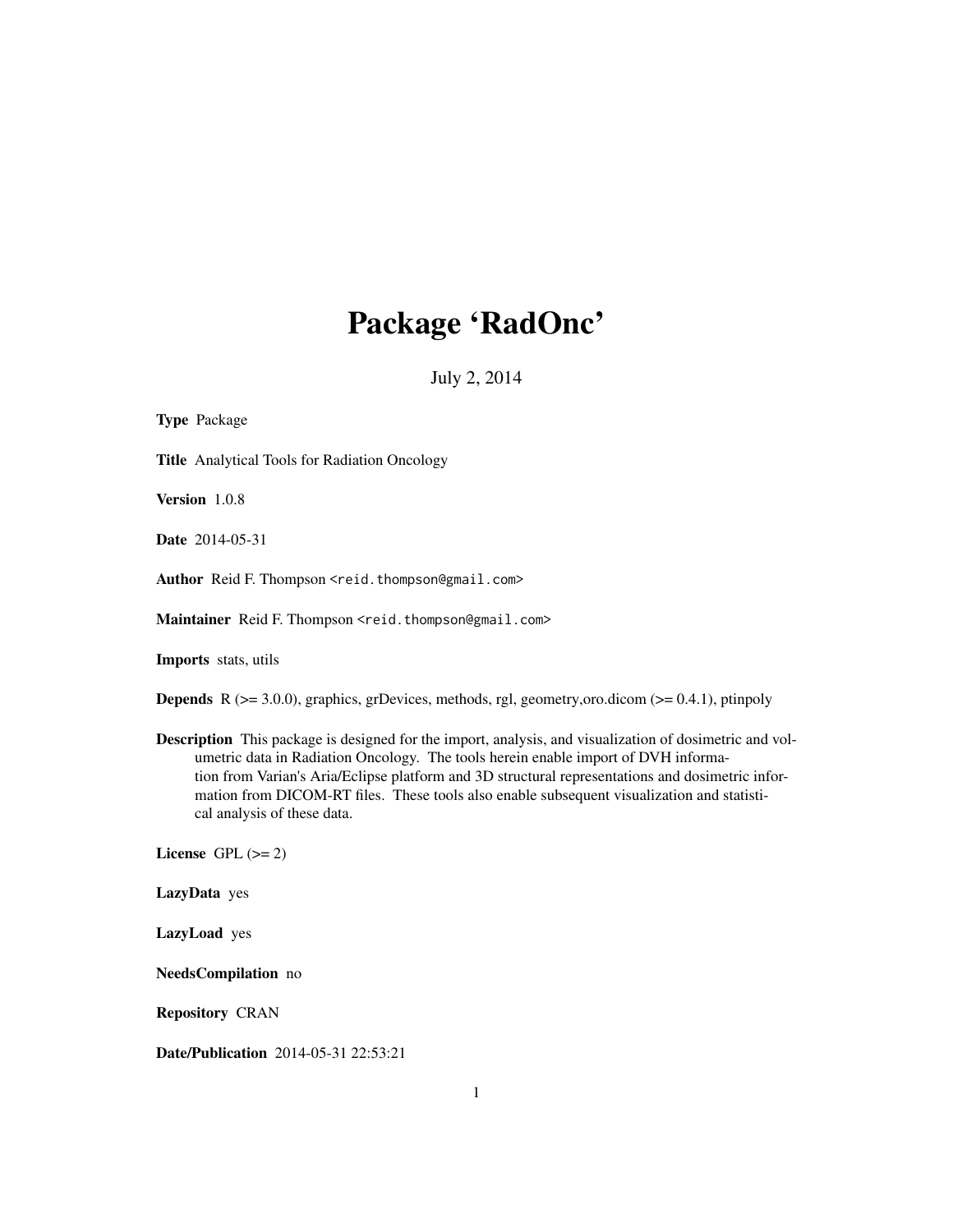## <span id="page-1-0"></span>R topics documented:

| Index | 49 |
|-------|----|

RadOnc-package *Analytical Tools for Radiation Oncology*

## Description

This package is designed for the import, analysis, and visualization of dosimetric and volumetric data in Radiation Oncology. The tools herein enable import of DVH information from Varian's Aria/Eclipse platform and 3D structural representations from DICOM-RT files. These tools also enable subsequent visualization and statistical analysis of this data.

## Details

| Package: | RadOnc     |
|----------|------------|
| Type:    | Package    |
| Version: | 1.0.4      |
| Date:    | 2014-01-21 |
| License: | $GPL (=2)$ |

## Author(s)

Reid F. Thompson <reid.thompson@gmail.com>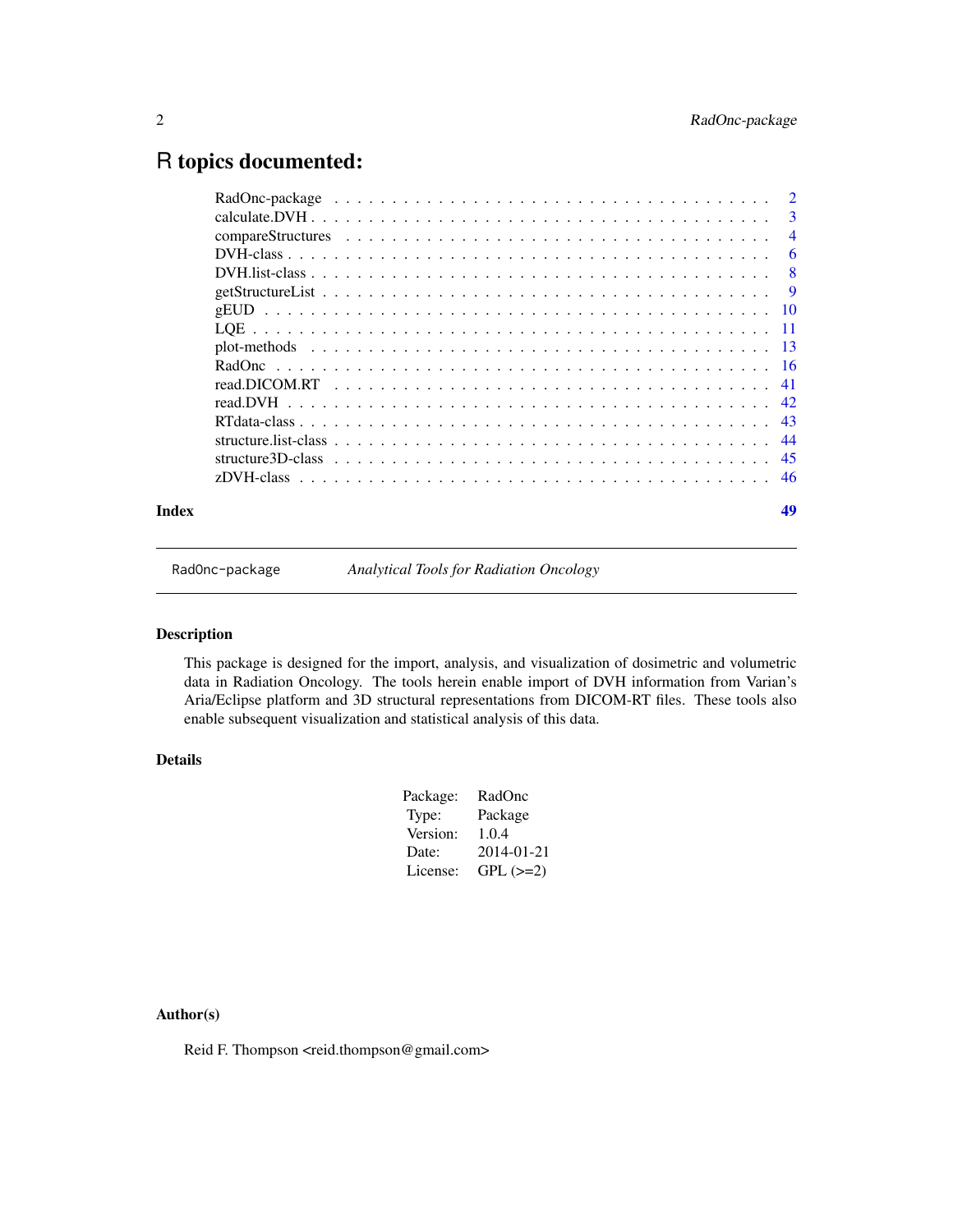## <span id="page-2-0"></span>calculate.DVH 3

## See Also

[DVH](#page-5-1), [DVH.list](#page-7-1), [structure3D](#page-0-0), [structure.list](#page-0-0), [RTdata](#page-0-0)

calculate.DVH *Calculate DVH data for one or more structure(s) using a dose grid*

## Description

Function to calculate DVH data for one or more structure(s) using a dose grid.

## Usage

```
## S4 method for signature 'RTdata,missing'
calculate.DVH(x, dose, resolution.xyz=c(0.2,0.2,NA),
resolution.dose=0.01, method=NULL, dose.units=NULL)
```
## S4 method for signature 'RTdata,array' calculate.DVH(x, dose, resolution.xyz=c(0.2,0.2,NA), resolution.dose=0.01, method=NULL, dose.units=NULL)

```
## S4 method for signature 'structure3D,array'
calculate.DVH(x, dose, resolution.xyz=c(0.2,0.2,NA),
resolution.dose=0.01, method=NULL, dose.units=NULL)
```

```
## S4 method for signature 'structure.list,array'
calculate.DVH(x, dose, resolution.xyz=c(0.2,0.2,NA),
resolution.dose=0.01, method=NULL, dose.units=NULL)
```
## **Arguments**

| $\boldsymbol{\mathsf{x}}$ | One of either a "structure3D" object, a "structure.list", or a "RTdata"<br>object containing one or more structure(s).                                                                                                                                                                                                                     |  |  |  |  |  |
|---------------------------|--------------------------------------------------------------------------------------------------------------------------------------------------------------------------------------------------------------------------------------------------------------------------------------------------------------------------------------------|--|--|--|--|--|
| dose                      | Object of class "array" containing dose grid data. This parameter is not re-<br>quired if x contains a "RTdata" object including dose grid information.                                                                                                                                                                                    |  |  |  |  |  |
|                           | resolution. xyz A numeric list containing three positive values representing x, y, and z resolution<br>to be used for DVH calculation (specified in units of mm). The smaller each<br>value, the longer the overall calculation time (default is $c(0.2, 0.2, NA)$ ). z<br>resolution defaults to axial slice thickness when method="ATC". |  |  |  |  |  |
| resolution.dose           |                                                                                                                                                                                                                                                                                                                                            |  |  |  |  |  |
|                           | A positive numeric value specifying the dose calculation interval (bin width) for<br>DVH calculation (values interpreted in Gy).                                                                                                                                                                                                           |  |  |  |  |  |
| method                    | Character value specifying the DVH calculation algorithm to employ. Must be<br>one of "ATC", "surface", or "axial". See below for further details about the<br>dose calculation algorithms.                                                                                                                                                |  |  |  |  |  |
| dose.units                | Value specifying units of dose. Must be one of "cGy" (default) or "Gy".                                                                                                                                                                                                                                                                    |  |  |  |  |  |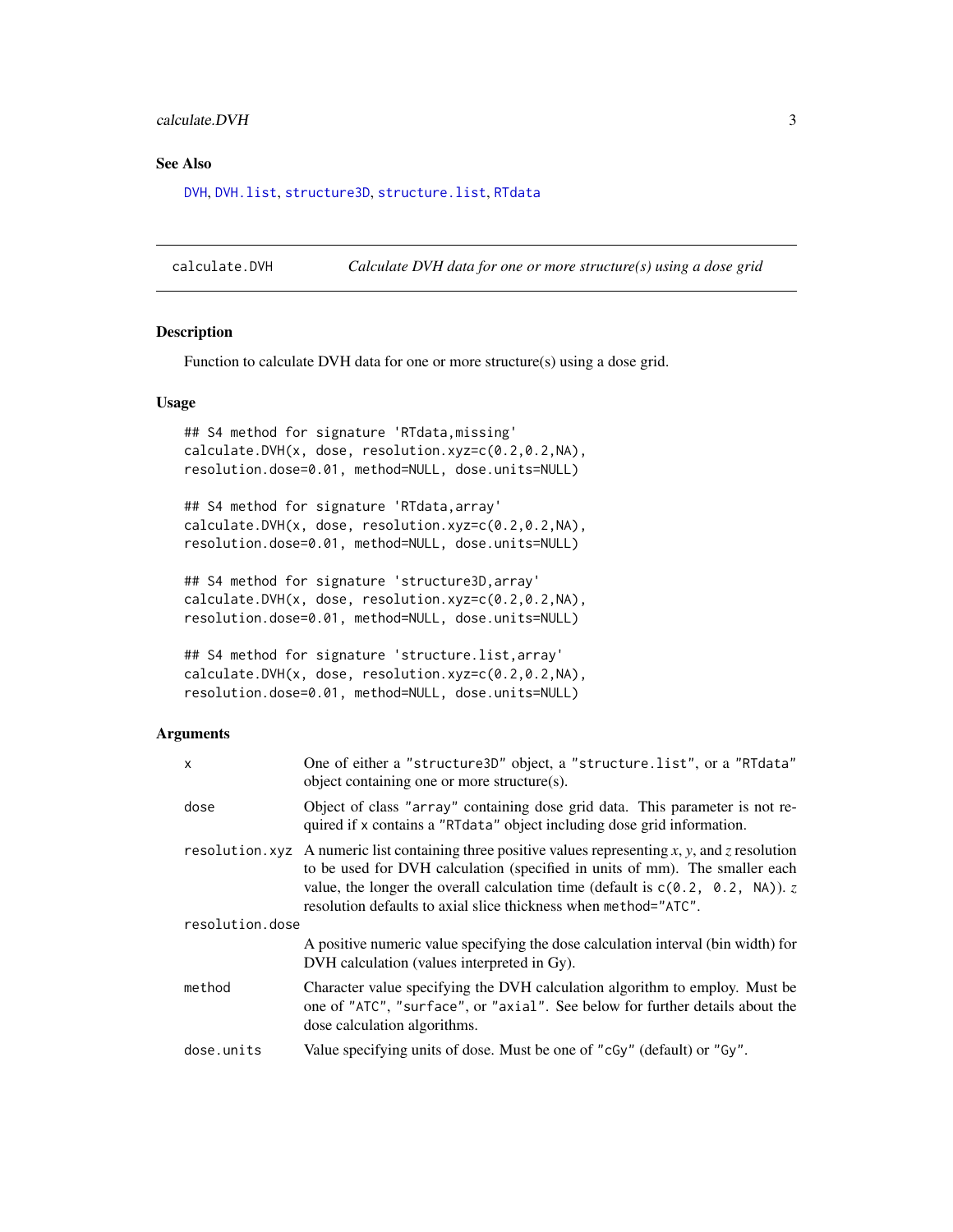## <span id="page-3-0"></span>Value

```
Returns a single calculated "DVH" object or a "DVH. list" object consisting of multiple DVHs where
relevant, or otherwise a "zDVH" or "DVH.list" containing multiple zDVHs when method="axial".
```
## Author(s)

Reid F. Thompson (<reid.thompson@gmail.com>)

#### References

Straube, W., Matthews, J., Bosch, W., and Purdy, J.A. (2005) DVH Analysis: Consequences for Quality Assurance of Multi-Institutional Clinical Trials. *Med Phys* 32(6):2021.

## See Also

[DVH](#page-5-1), [DVH.list](#page-7-1), [new](#page-0-0)

#### Examples

```
data("RadOnc")
# zDVHs <- calculate.DVH(janedoe.RTdata, method="axial")
```
compareStructures *Compare Axially-Defined Three-Dimensional Structures*

## Description

Three-dimensional structural comparison of a structure.list composed of two or more structure3D objects.

#### Usage

```
compareStructures(structures, method = NULL,
hausdorff.method = NULL, verbose = TRUE, plot = TRUE, pixels = 100)
```
## Arguments

| structures | An object of class structure. List containing two or more structure 3D ob-<br>jects.                                                                                                                                                                                                                                                                                                                                                                                                                                                                                           |
|------------|--------------------------------------------------------------------------------------------------------------------------------------------------------------------------------------------------------------------------------------------------------------------------------------------------------------------------------------------------------------------------------------------------------------------------------------------------------------------------------------------------------------------------------------------------------------------------------|
| method     | One of "axial", "surface", "hausdorff", or "DSC" specifying the compari-<br>son between structures. For the "axial" method (default), the volumetric re-<br>gion of comparison is divided into discrete evenly-spaced voxels and the de-<br>gree of overlap is measured across each voxel in axial cross-sections. For the<br>"surface" method, overlap is calculated for each point on each structure's sur-<br>face. For the "hausdorff" method, Hausdorff distances are calculated for each<br>pairwise combination of structures as the distance between two point clouds. |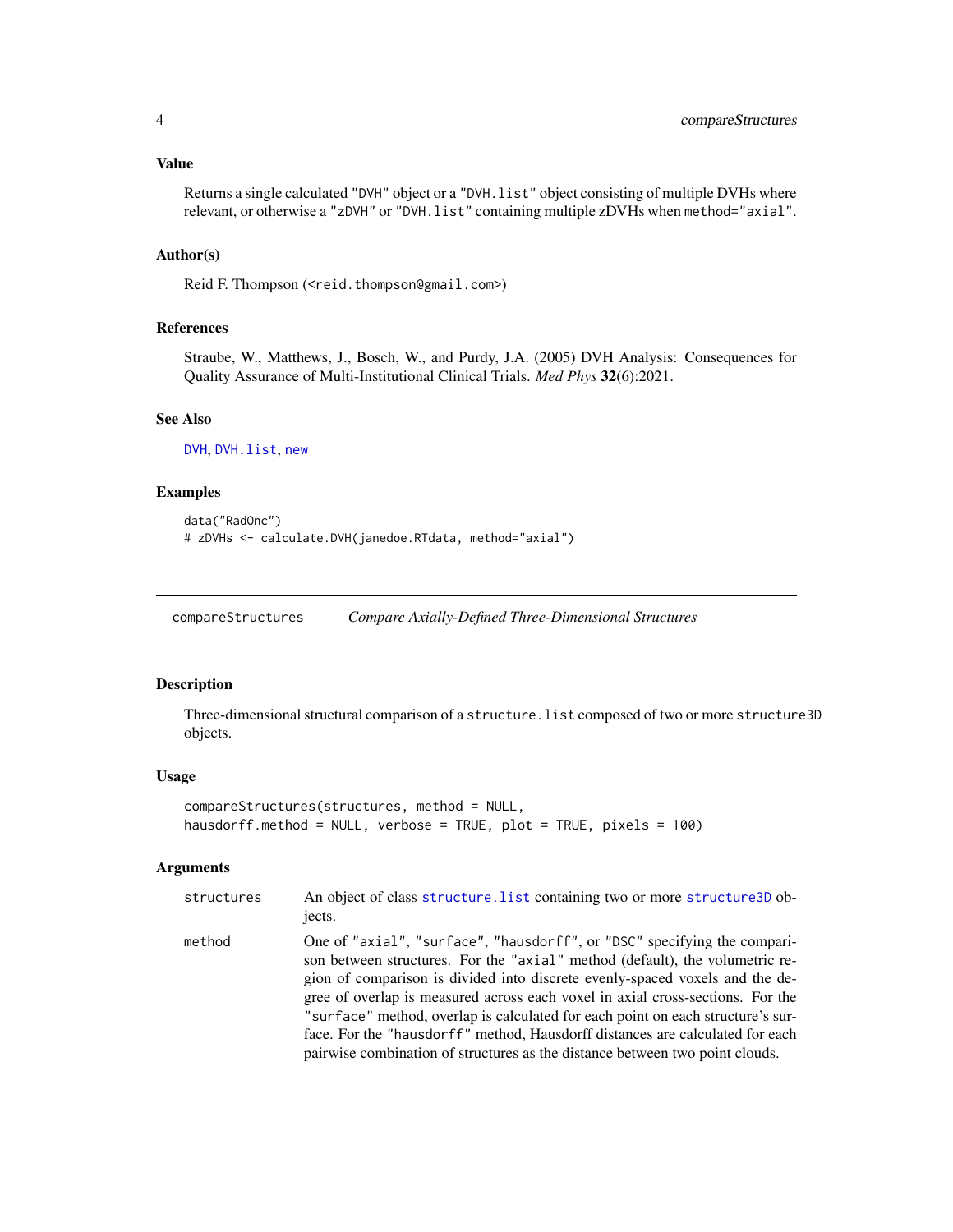#### <span id="page-4-0"></span>hausdorff.method

|         | One of "mean", "median", or "absolute", specifying the method to use for<br>Hausdorff distance measurement when method = "hausdorff". The "absolute"<br>Hausdorff distance yields the maximum distance required to connect any point<br>from one point cloud to its closest neighbor in the other. This metric is highly<br>subject to outliers, thus an aggregate metric is implemented by selecting the av-<br>erage ("mean") or median ("median") distance required to connect all points<br>in one point cloud to their closest neighboring points in the other. Note that<br>the Hausdorff distance between two completely superimposable point clouds is<br>zero. This parameter is ignored for other values of method. |
|---------|-------------------------------------------------------------------------------------------------------------------------------------------------------------------------------------------------------------------------------------------------------------------------------------------------------------------------------------------------------------------------------------------------------------------------------------------------------------------------------------------------------------------------------------------------------------------------------------------------------------------------------------------------------------------------------------------------------------------------------|
| verbose | Logical value (default is TRUE) indicating whether or not to print status updates<br>to the active command line interface or workspace.                                                                                                                                                                                                                                                                                                                                                                                                                                                                                                                                                                                       |
| plot    | Logical value (default is TRUE) indicating whether or not to display graphical<br>comparison of structures. This parameter is only relevant when method = "axial",<br>as it is otherwise ignored.                                                                                                                                                                                                                                                                                                                                                                                                                                                                                                                             |
| pixels  | Integer value (default is 100) specifying the number of pixels in the x- and y-<br>directions used for comparative calculations when method $=$ "axial".                                                                                                                                                                                                                                                                                                                                                                                                                                                                                                                                                                      |

## Value

When method = "hausdorff", the function returns a *NxN* matrix of pairwise Hausdorff distances, where *N* is the number of structures in structures. When method = "axial" or method = "surface", the function returns a  $Mx(N+3)$  dimensional matrix representing a list of *M* points in three-dimensional space and a table of values denoting whether each point is internal or external to each structure (note that the first three columns in the matrix represent the *xyz* coordinates for each point and values of 1 and 0 represent internal and external points, respectively).

## Author(s)

Reid F. Thompson (<reid.thompson@gmail.com>)

## See Also

[structure.list](#page-0-0), [structure3D](#page-0-0)

#### Examples

```
data("RadOnc")
compareStructures(teeth, method="DSC")
# teeth.compare <- compareStructures(teeth, method="axial", plot=TRUE)
# compareStructures(teeth, method="hausdorff", hausdorff.method="mean")
```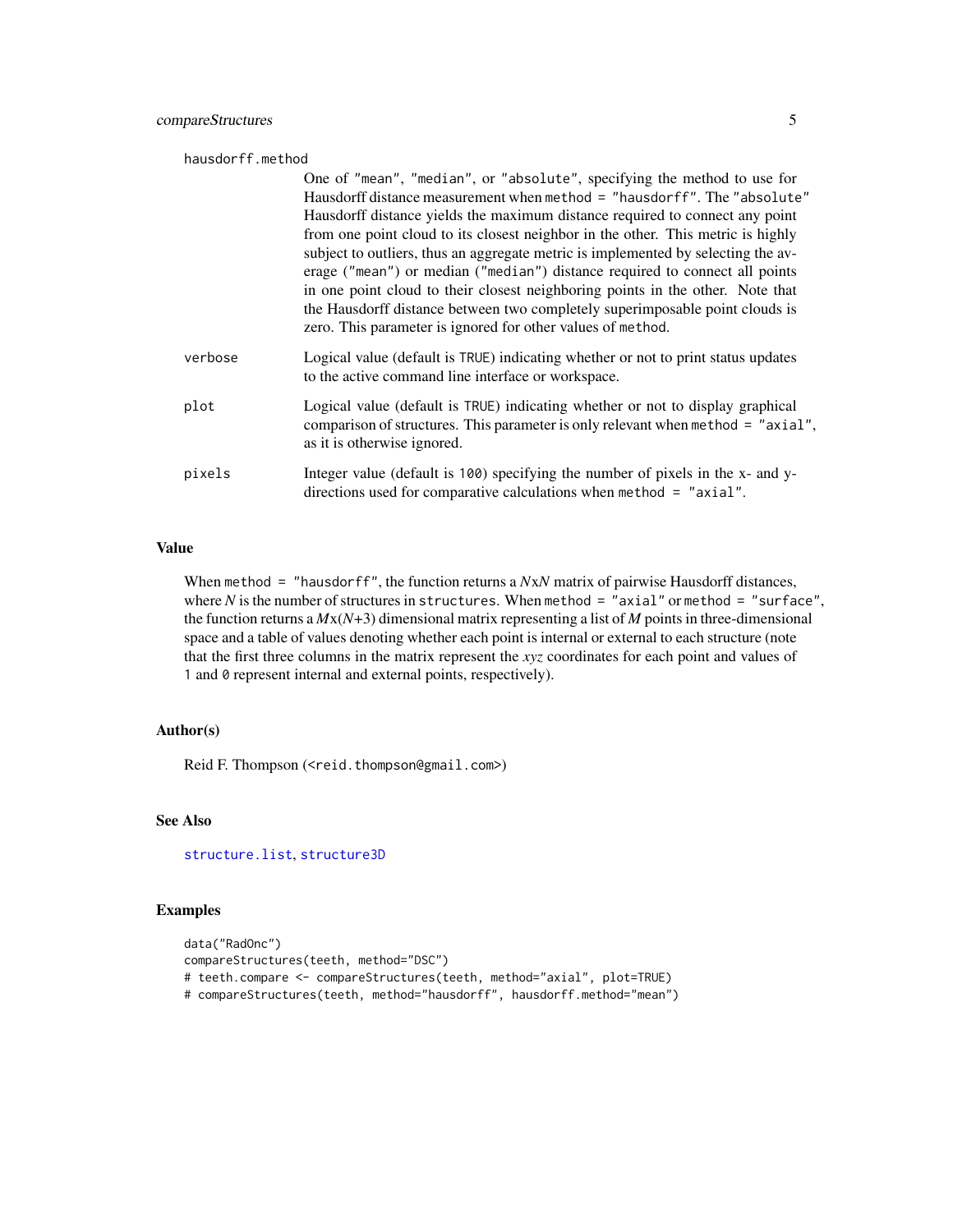<span id="page-5-0"></span>DVH-class *Class* "DVH"

#### <span id="page-5-1"></span>**Description**

A data structure containing Dose-Volume Histogram (DVH) data and associated parameters for a single structure

#### Objects from the Class

Objects can be created by calls of the form new ("DVH", patient, structure.name, structure.volume, type, dose.ma

## **Slots**

patient: Name of the patient (e.g. "Jane Doe") ID: Additional patient identifier or medical record number (e.g. "123456789") structure.name: Name of the structure (e.g. "Stomach") structure.volume: Volume of the structure (in cubic centimeters) type: A character string specifying the DVH type (must be one of "cumulative" or "differential") dose.max: Maximum (point) dose contained within the structure dose.min: Minimum dose contained within the structure dose.mean: Mean dose to the structure dose.median: Median dose to the structure dose.mode: Modal dose to the structure dose.STD: Standard deviation of dose to the structure conf.index: Conformality index equiv.sphere: Equivalent sphere (diameter in centimeters) gradient: Dose gradient (in centimeters) dose.rx: Prescription dose (in units specified by dose.units) dose.fx: Fractional dose (in units specified by dose.units) rx.isodose: Isodose line (%) receiving prescription dose (default is 100%) doses: List of doses corresponding to "volumes" dose.type: A character string specifying the dose type (must be one of "relative" or "absolute") dose.units: A character string specifying the dose units (must be one of "cGy" or "Gy") volumes: List of volumes corresponding to "doses" volume.type: A character string specifying the volume type (must be one of "relative" or "absolute")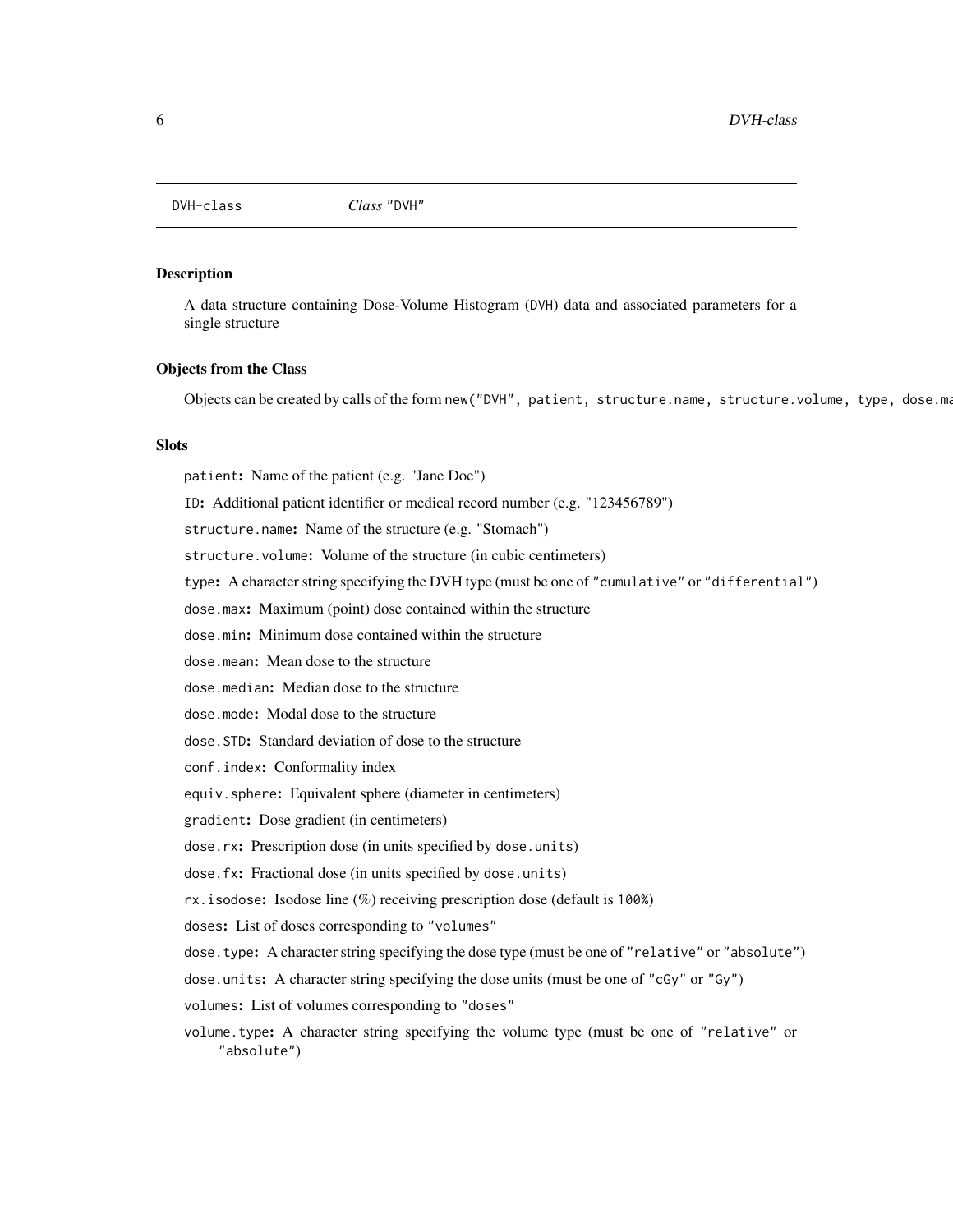#### <span id="page-6-0"></span>DVH-class 7

#### Methods

- [ Extract dose or volume parameter(s) from DVH object. Only one parameter may be specified at a time. Parameter specification should be of the form  $\lfloor$  "<A><B><C>"]: <A> is equivalent to "V" or "D", representing a volume or dose, respectively; <B> usually denotes a numerical value specifying the dose or volume; and  $\langle \rangle$  represents the dose or volume units ("cGy", "Gy", "%", or "cc"). An example would be ["V20Gy"] which represents the volume of the structure receiving at least 20Gy dose. Specialized dosimetric keywords may also be used: "Dmax" (maximum dose), "Dmin" (minimum dose), "Dmean" (mean dose), "Dintegral" (estimated integral dose), "DRx" (prescription dose), and "volume" (total structure volume). If an improper parameter is specified however, NA results will be returned. See package documentation (vignette) for more details.
- \$ Extract a given parameter from a DVH object
- \$<- Assign a value to a given parameter within a DVH object
- c Combine multiple DVH objects into a single list

lines Plot DVH object (see link{lines})

max Extract maximum dose from DVH object

mean Extract mean dose from DVH object

min Extract minimum dose from DVH object

names Extract structure name from DVH object

names<- Assign structure name to DVH object

plot Plot DVH object

points Plot DVH object (see link{points})

**print** signature( $x = "DVH")$ : Display summary of DVH object

range signature( $x = "DVH")$ : Extract dose range from DVH object

show signature( $x =$  "DVH"): Display summary of DVH object

sum signature( $x = "DVH")$ : Compute the total (summed) DVH from two or more DVH objects. *Note that structures are assumed to be non-overlapping; any overlaps in structure volumes may generate inaccurate dose summation.*

#### Author(s)

Reid F. Thompson (<reid.thompson@gmail.com>)

#### See Also

[DVH.list](#page-7-1), [read.DVH](#page-41-1), [plot](#page-0-0)

### Examples

```
# Description of structure/slots in class
showClass("DVH")
```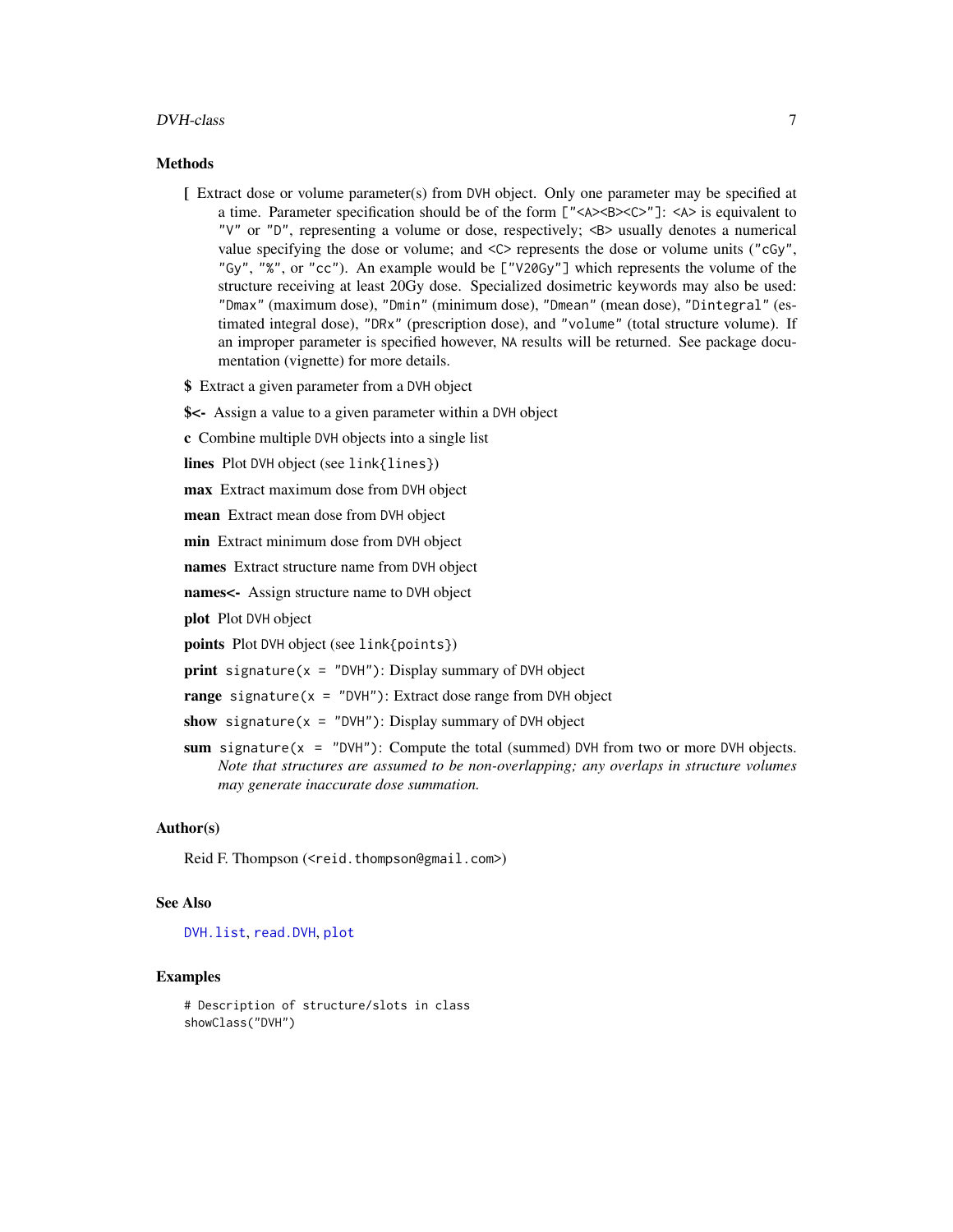<span id="page-7-0"></span>DVH.list-class *Class* "DVH.list"

#### <span id="page-7-1"></span>Description

A data structure containing one or more Dose-Volume Histogram ([DVH](#page-5-1)) objects

#### Objects from the Class

Objects can be created by calls of the form new("DVH.list", structures, ...).

## Slots

structures: List of DVH objects

## Methods

- [ Extract subset of DVH list (regular expressions may be specified if desired, see [regex](#page-0-0) for more details)
- [[ Extract single DVH object from DVH list
- [[<- Replace single DVH object in DVH list
- [<- Replace multiple elements of DVH list
- \$ Extract dose or volume parameter(s) from DVH objects within DVH list. Note that multiple parameters may be specified by use of the comma (e.g. \$"V20Gy,D5%"). See [DVH](#page-5-1) documentation ([] usage) for additional details. Note that this functionality can also be used to extract patient name(s) and/or identifier(s) (e.g. \$patients or \$ID).
- as.list Convert a DVH. list object to a list containing individual DVH objects. Note that the reverse conversion can be performed using the [as](#page-0-0) command and specifying class="DVH.list".
- c Combine two or more DVH lists and/or [DVH](#page-5-1) objects
- lapply Apply function to a list of [DVH](#page-5-1) objects

length Extract number of [DVH](#page-5-1) objects in DVH list

mad Compute the median absolute deviation (i.e. the median of the absolute deviations from the median) for all doses extracted from DVH object list

max Compute the maximum dose contained within the DVH list

mean Compute the mean DVH from all DVH objects within the list

median Compute the median DVH from all DVH objects within the list

min Compute the minimum dose contained within the DVH list

names Extract structure names for DVH objects in DVH list

names<- Assign structure name(s) to one or more DVH objects in DVH list

**print** Display summary of DVH list

range Compute the range (minimum and maximum doses) contained within the DVH list

rev Return a DVH list whose DVH objects are in reverse order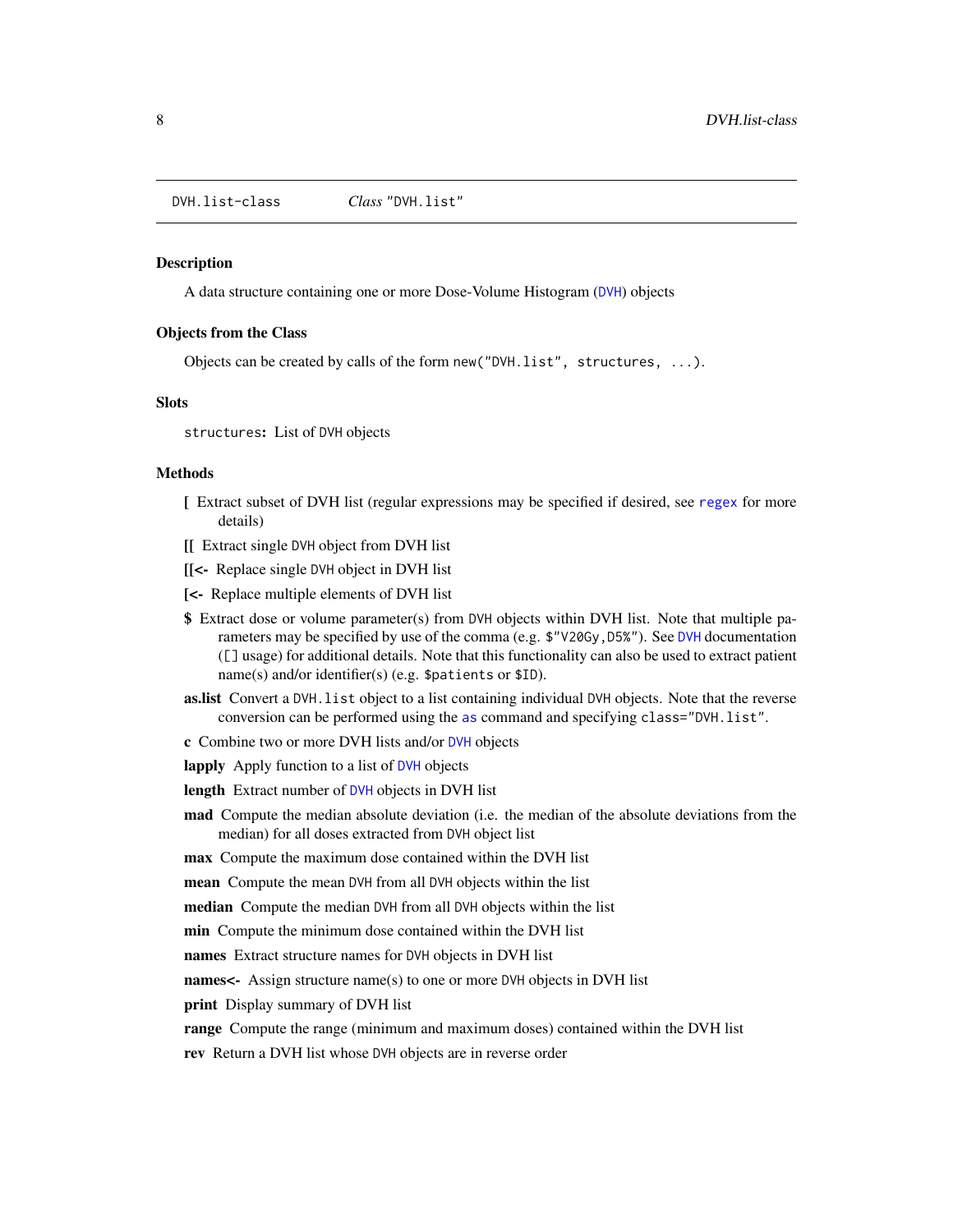- <span id="page-8-0"></span>sd Compute the standard deviation for all doses extracted from DVH object list
- show Display summary of DVH list
- sum Compute the total (summed) DVH from all DVH objects within the list. *Note that structures are assumed to be non-overlapping; any overlaps in structure volumes may generate inaccurate dose summation.*
- [t.test](#page-0-0) Apply Student's t-Test to compare two DVH lists (see also t. test)

var Compute the variance for all doses extracted from DVH object list

wilcox.test Apply Wilcoxon Rank Sum and Signed Rank Tests to compare two DVH lists (see also [wilcox.test](#page-0-0))

#### Author(s)

Reid F. Thompson (<reid.thompson@gmail.com>)

#### See Also

[DVH](#page-5-1), [plot](#page-0-0)

#### Examples

```
# Description of structure/slots in class
showClass("DVH.list")
data(list="RadOnc", package="RadOnc")
print(johndoe)
plot(johndoe[c("LIVER", "PTV")], plot.type="i", col=c("red","blue"), lty=1:2, lwd=1:2)
```
getStructureList *Extract a DVH list of one or more structure(s)*

#### Description

This function is designed to isolate one or more structure(s) from a list of DVH lists (generated by applying the read.DVH() command to multiple input files)

#### Usage

```
## S4 method for signature 'DVH'
getStructureList(x, structures)
## S4 method for signature 'DVH.list'
getStructureList(x, structures)
## S4 method for signature 'list'
getStructureList(x, structures)
```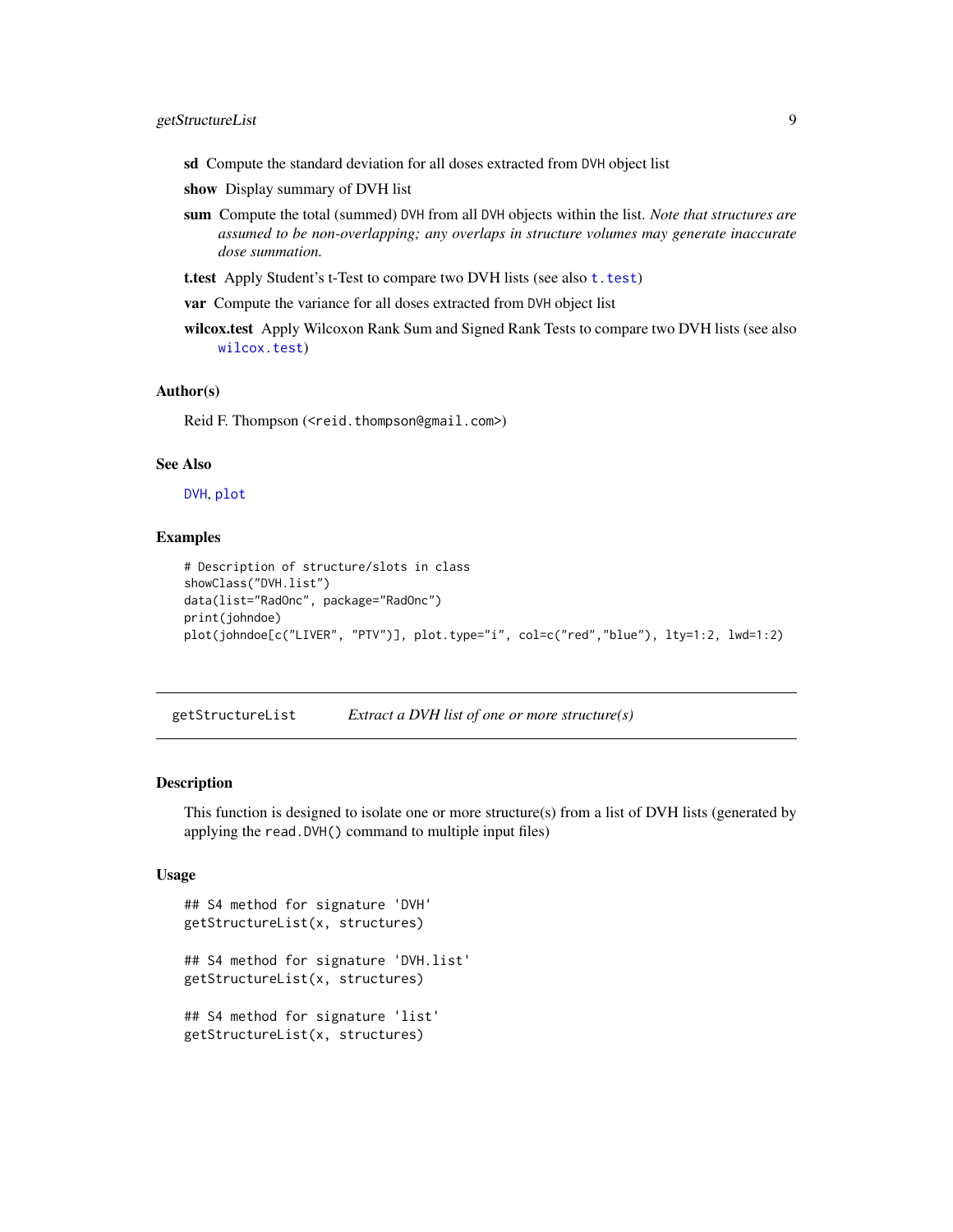## <span id="page-9-0"></span>Arguments

| Can represent either a list of DVH lists (generated by read. DVH() applied to     |
|-----------------------------------------------------------------------------------|
| multiple input files) or a single object of class DVH or DVH. list.               |
| Vector used to sub-select structures from x; may be a character vector containing |
| structure names (regular expressions may be specified if desired, see regex for   |
| more details). This parameter is ignored when x is of class DVH.                  |
|                                                                                   |

## Value

Returns a single DVH list

#### Author(s)

Reid F. Thompson (<reid.thompson@gmail.com>)

## See Also

[DVH.list](#page-7-1)

## Examples

```
patients <- list(janedoe, johndoe)
getStructureList(patients, "(?i)Liver")
```
gEUD *Generalized Equivalent Uniform Dose (gEUD) Calculation*

## Description

This function and its associated methods calculate gEUD value(s) for a given DVH or DVH.list object.

## Usage

## S4 method for signature 'DVH,numeric'  $gEUD(x, a, does. units = c("cGy", "Gy"))$ 

## S4 method for signature 'DVH.list,numeric'  $gEUD(x, a, does. units = c("cGy", "Gy"))$ 

## Arguments

| x          | Can represent either an object of class DVH or DVH. list for which to calculate<br>$gEUD$ value(s).                                                                                                                                                                                               |
|------------|---------------------------------------------------------------------------------------------------------------------------------------------------------------------------------------------------------------------------------------------------------------------------------------------------|
| a          | Numeric value specifying tissue-specific parameter, should be negative for target<br>structures (e.g. tumor) and positive for organs at risk. For $a=1$ , the EUD is<br>equivalent to mean dose, while for a=Inf and a=-Inf, the EUD is equivalent to<br>maximum and minimum doses, respectively. |
| dose.units | Value specifying dose units (must be one of "cGy" or "Gy").                                                                                                                                                                                                                                       |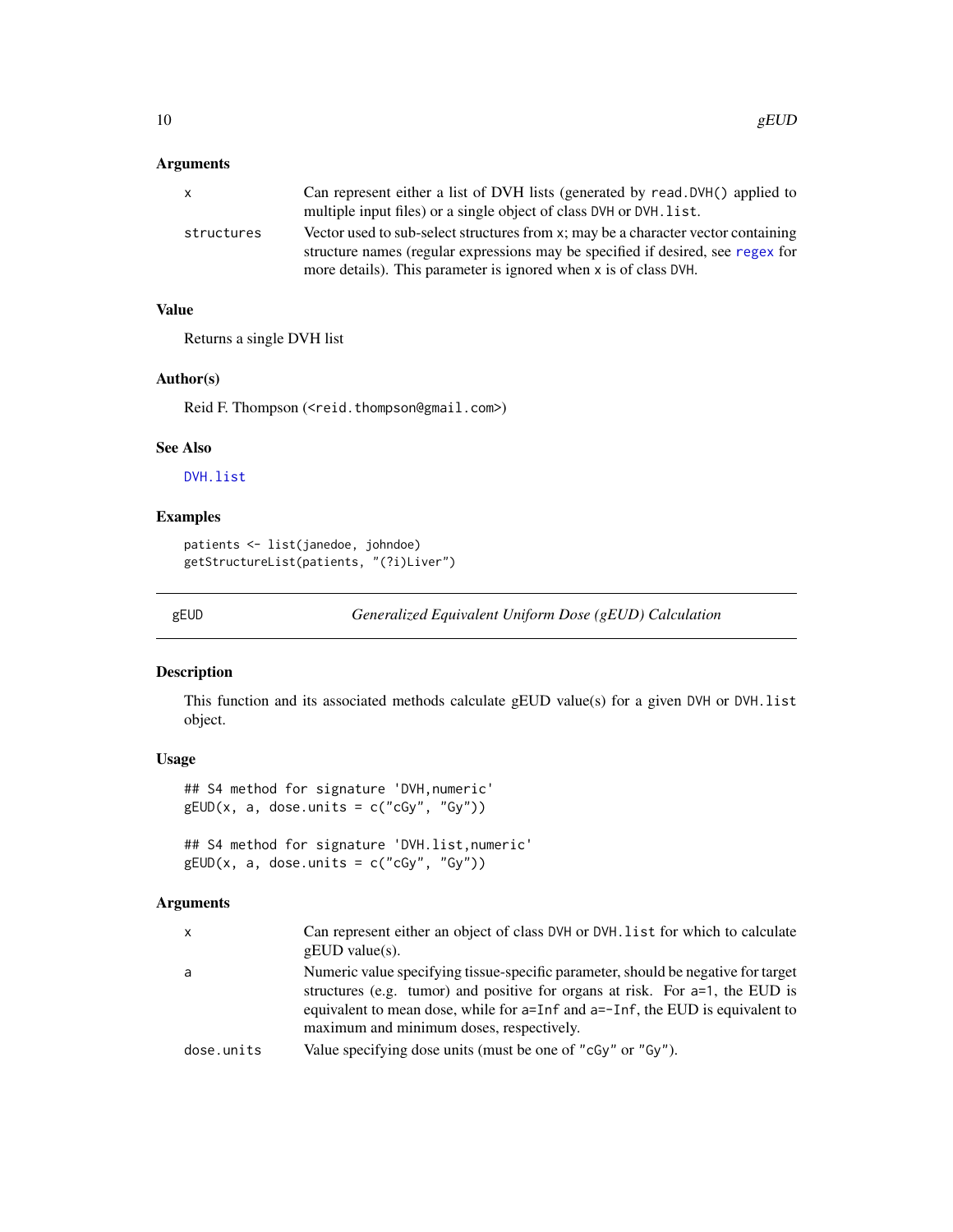#### <span id="page-10-0"></span> $LQE$  11

## Value

Returns a numeric vector containing the gEUD values (in units of dose.units) for all input objects.

## Author(s)

Reid F. Thompson (<reid.thompson@gmail.com>)

#### References

Thieke, C., Bortfeld, T., Niemierko, A., and Nill, S. (2003) From physical dose constraints to equivalent uniform dose constraints in inverse radiotherapy planning. *Med Phys* 30(9), 2332-2339.

## See Also

[DVH](#page-5-1), [DVH.list](#page-7-1)

#### Examples

```
data("RadOnc")
gEUD(janedoe, 1) == unlist(janedoe$"Dmean")
gEUD(janedoe, Inf) == unlist(janedoe$"Dmax")
gEUD(janedoe, -Inf) == unlist(janedoe$"Dmin")
```
LQE *Linear Quadratic Extrapolated (LQE) Dose Conversion*

## Description

This function and its associated methods calculate LQE-weighted dose(s) for a given DVH or DVH. list object, allowing iso-effect conversion between one or more DVH(s) employing different dose fractionation.

## Usage

```
## S4 method for signature 'DVH,numeric'
LQE(x, aB, fractions = NULL, N = NULL, dose.units = c("cGy", "Gy"))
## S4 method for signature 'DVH.list,numeric'
LQE(x, aB, fractions = NULL, N = NULL, dose. units = NULL)## S4 method for signature 'numeric,numeric'
LQE(x, aB, fractions = NULL, N = NULL, dose.units = c("cGy", "Gy"))
```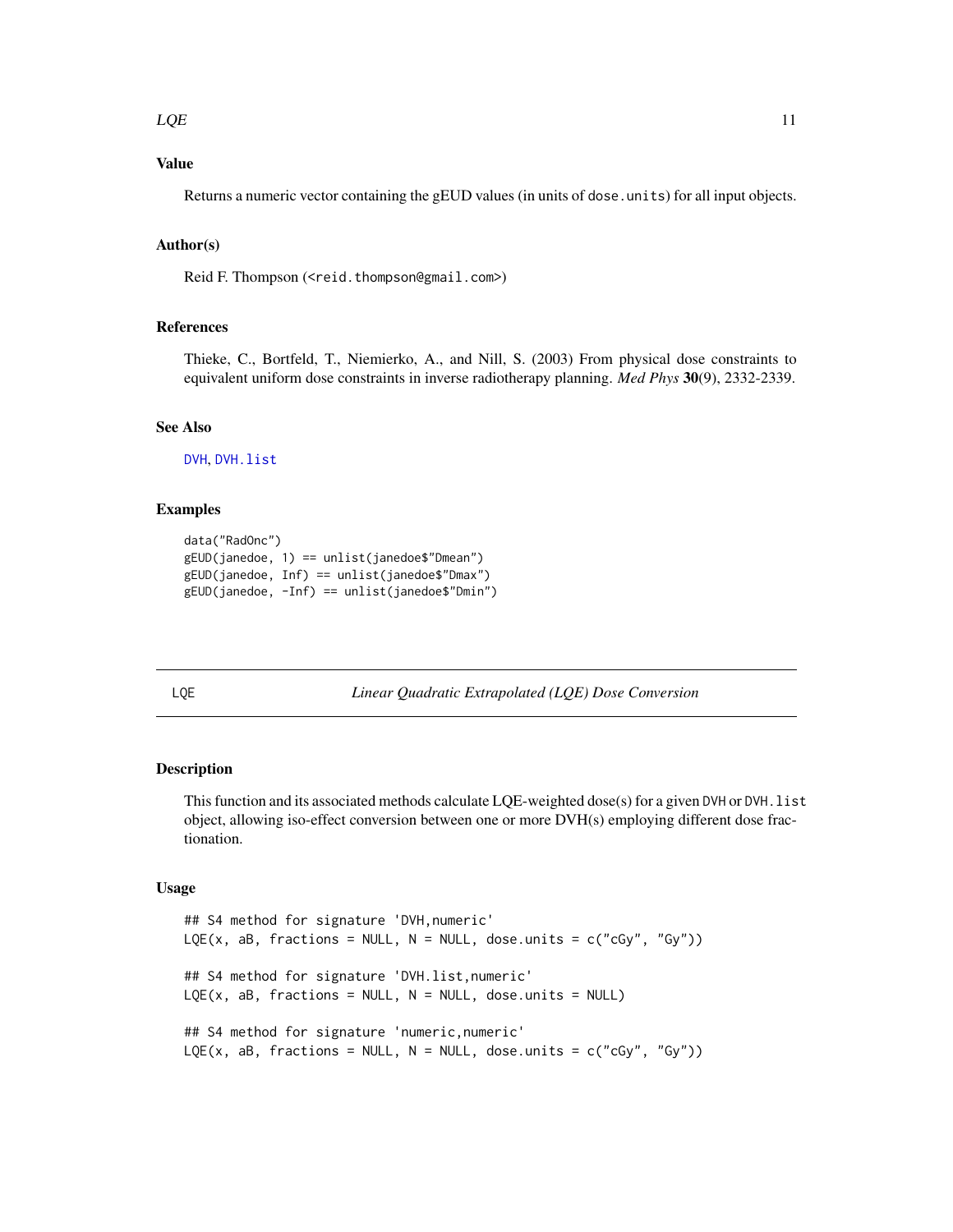## <span id="page-11-0"></span>Arguments

| X          | Can represent either numeric value(s) or otherwise an object of class DVH or<br>DVH. list for which to calculate isoeffective dose(s) based on LQE. Note that<br>input doses should be specified in units of dose. units (default is "cGy").                                                                                                                                                                                                                                                                                                                                              |
|------------|-------------------------------------------------------------------------------------------------------------------------------------------------------------------------------------------------------------------------------------------------------------------------------------------------------------------------------------------------------------------------------------------------------------------------------------------------------------------------------------------------------------------------------------------------------------------------------------------|
| aB         | Numeric value specifying tissue-specific parameter "alpha/beta ratio". Multiple<br>values may be specified for LQE conversion of x, where x is a DVH. list object<br>containing multiple DVH objects.                                                                                                                                                                                                                                                                                                                                                                                     |
| fractions  | Numeric value specifying the fraction sizes in which doses are deposited. Mul-<br>tiple values may be specified for LQE conversion of x, where x is a DVH. list<br>object containing multiple DVH objects. Two values should be specified when x<br>contains numeric value(s), with the first element representing the fractionation<br>for the input dose and the second element used to compute iso-effective output<br>dose. Only a single value should be used to calculate iso-effective doses for a<br>single DVH input.                                                            |
| N          | Numeric value specifying the number of fractions in which doses are deposited.<br>Multiple values may be specified for LQE conversion of x, where x is a DVH. list<br>object containing multiple DVH objects. Two values should be specified when x<br>contains numeric value(s), with the first element representing the fractionation<br>for the input dose and the second element used to compute iso-effective output<br>dose. Only a single value should be used to calculate iso-effective doses for a<br>single DVH input. Note that parameter N is ignored unless fractions=NULL. |
| dose.units | Value specifying output dose units (must be one of "cGy" or "Gy"). Note that<br>this value also determines input dose units when x is numeric. Multiple val-<br>ues may be specified for LQE conversion of x, where x is a DVH. list object<br>containing multiple DVH objects.                                                                                                                                                                                                                                                                                                           |

## Value

Returns a DVH or DVH.list object, corresponding to original input type for parameter x.

#### Author(s)

Reid F. Thompson (<reid.thompson@gmail.com>)

## References

Barendsen, G.W. (1982) Dose fractionation, dose-rate and iso-effect relationships for normal-tissue response. *Int J Radiat Oncol Biol Phys* 8(11):1981-1997.

## See Also

[DVH](#page-5-1), [DVH.list](#page-7-1)

## Examples

```
# 5x 300cGy == 9x 200cGy (1800cGy isoeffective dose)
LQE(1500, aB=3, fractions=c(300, 200), dose.units="cGy")
LQE(15, aB=3, N=c(5, 9), dose.units="Gy")
```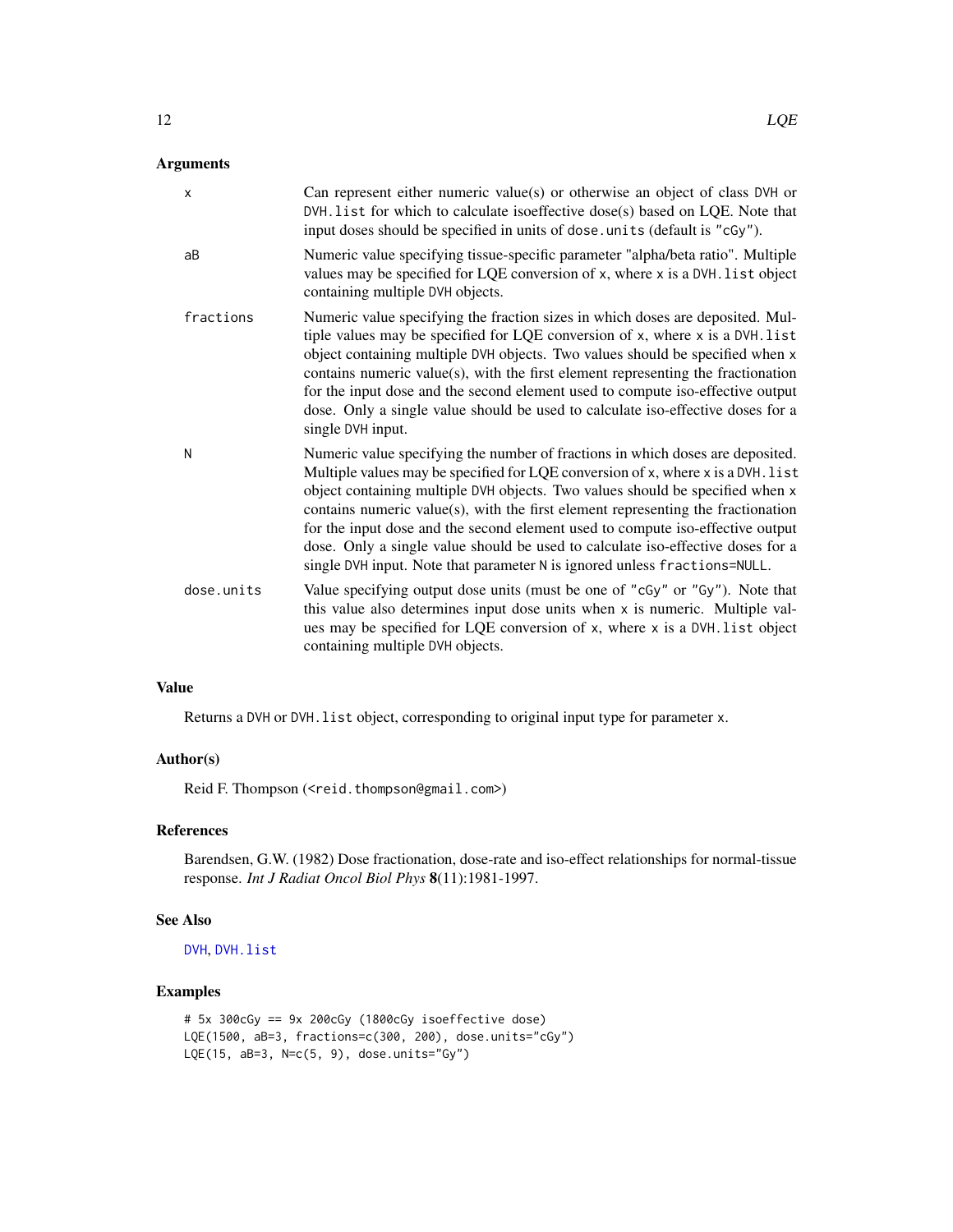## <span id="page-12-0"></span>plot-methods 13

```
LQE(18, aB=3, fractions=c(2, 3), dose.units="Gy")
# Multiple simultaneous numerical queries
LQE(c(4500, 5400), aB=3, fractions=c(300, 200), dose.units="cGy")
# DVH processing
LQE(janedoe[["LIVER"]],aB=3,fractions=200,dose.units="cGy")
# DVH list processing (default dose.units is "cGy")
plot(janedoe)
plot(LQE(janedoe,aB=3,fractions=200),col="red",new=FALSE)
```
plot-methods *Additional Methods for Function* plot *in Package* graphics

## Description

These additional methods extend function plot in package graphics, enabling DVH visualization in package RadOnc

## Usage

```
## S3 method for class 'DVH'
plot(x, ..., plot.type = c("individual", "grouped", "ttest", "wilcox", "bars"))
## S3 method for class 'DVH.list'
plot(x, ..., plot.type = c("individual", "grouped", "ttest", "wilcox", "bars"))
```
#### Arguments

| X                       | Can represent either an object of class DVH, zDVH, or DVH, list                                                                                                                                                                                                                   |
|-------------------------|-----------------------------------------------------------------------------------------------------------------------------------------------------------------------------------------------------------------------------------------------------------------------------------|
| $\cdot$ $\cdot$ $\cdot$ | May contain any number of objects of class DVH or DVH. list. Note that at least<br>one object of either class is required if plot. type = "ttest" or "wilcox".<br>Specification of more than one zDVH will reduce all input zDVH objects to DVH<br>objects for standard plotting. |
| plot.type               | A character string specifying the type of plot to generate, must be one of "individual"<br>(default), "grouped", "ttest", "wilcox" or "bars". plot.type parameter<br>will be ignored if x is a zDVH object.                                                                       |

## Details

See package vignette and examples (below) for more details about each plotting subtype.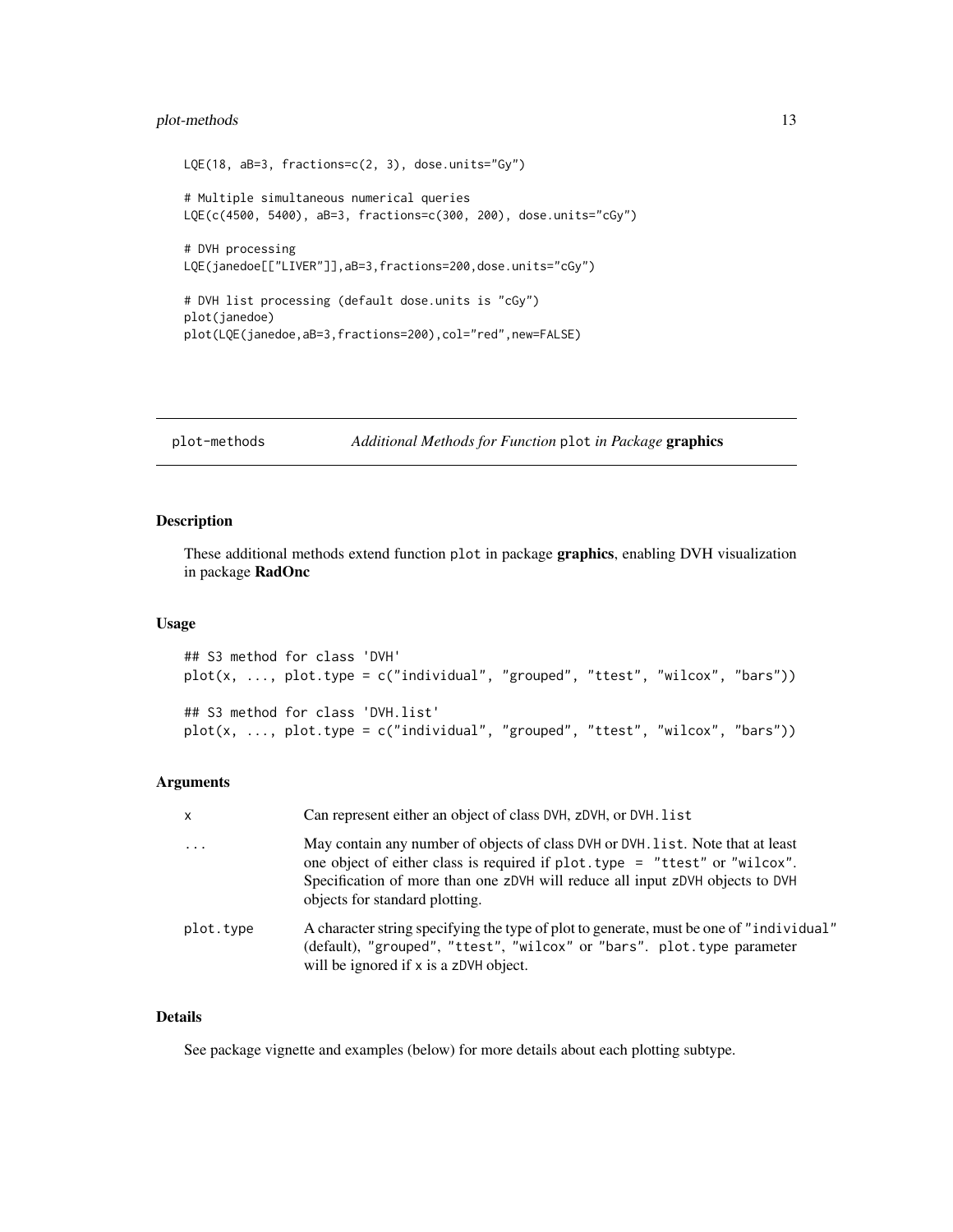#### <span id="page-13-0"></span>Graphical Parameters

- angle The slope of shading lines, given as an angle in counter-clockwise degrees (default is 45). This parameter is ignored if density=NULL or NA or wherever fill=FALSE or is ignored (e.g. when plot.type="individual" or "bars"). Also note that this paramater can represent a list of different angles, with length of the list corresponding to the number of DVH or DVH.list objects.
- back A character value specifying the back-facing surface fill method when x is a zDVH object (the parameter is otherwise ignored). Value must be one of "filled", "lines", "points", or "culled". Default value is assigned from input parameter front.
- center A character value specifying where to plot the center of a group when plot. type="grouped" (the parameter is otherwise ignored). Value must be one of "mean" or "median". *Note: As of package v.1.0.3, this parameter is considered defunct and will be disregarded accordingly*.
- col The color to be used for drawing lines. This parameter can also represent a list of different colors, with length corresponding to the number of DVH, zDVH, or DVH.list objects (if plot.type="individual", number of colors should correspond to number of individual DVH objects).

When plot.type="bars", col instead represents a list of colors used to define the shading scheme applied to the entire dose range. Default color scheme is a standard rainbow, with colors ranging from "blue" to "red". Actual default is specified as rev(rainbow(n=10, start=0, end=2/3)). See [colors](#page-0-0) for more options and information.

- density The density of shading lines, in lines per inch. The default value of NULL means that no shading lines are drawn. A zero value of density means no shading nor filling, whereas negative values and NA suppress shading lines but allow solid color filling. Note that this paramater can also represent a list of different densities, with length of the list corresponding to the number of DVH or DVH.list objects.
- fill Logical, defaulting to TRUE. Determines whether or not to draw shading around groups of DVH lines. Note that this parameter is relevant when plot.type="grouped", "ttest" or "wilcox" (it is ignored when plot.type="individual" or "bars").
- fill.lty The line type used for shading (per density and angle parameters). See lty above for further specifications of line types. Note that this paramater can represent a list of different line types, with length corresponding to the number of DVH or DVH.list objects.
- fill.transparency Factor modifying the transparency of filling/shading (value must be between [0,1]), with fill.transparency=0 specifying complete transparency and 1 specifying complete opacity. Note that this parameter can represent a list of different transparency factors, with length corresponding to the number of DVH or DVH.list objects. Default value is line.transparency/2.
- front A character value specifying the front-facing surface fill method when x is a zDVH object (the parameter is otherwise ignored). Value must be one of "filled" (default), "lines", "points", or "culled".
- legend Value specifying the location to draw a figure legend, must be one of "topright", "bottomright", "bottom", "bottomleft", "left", "topleft", "top", "right", or "center". These keywords place the legend on the inside of the plot frame at the location specified. Partial argument matching is used. If legend=NA (default), the legend is not drawn.

When plot.type="bars", legend is interpreted instead as a logical value and must be either TRUE (default) or FALSE. If TRUE, labels are drawn at the bottom of the plot, outside of the actual plotting frame.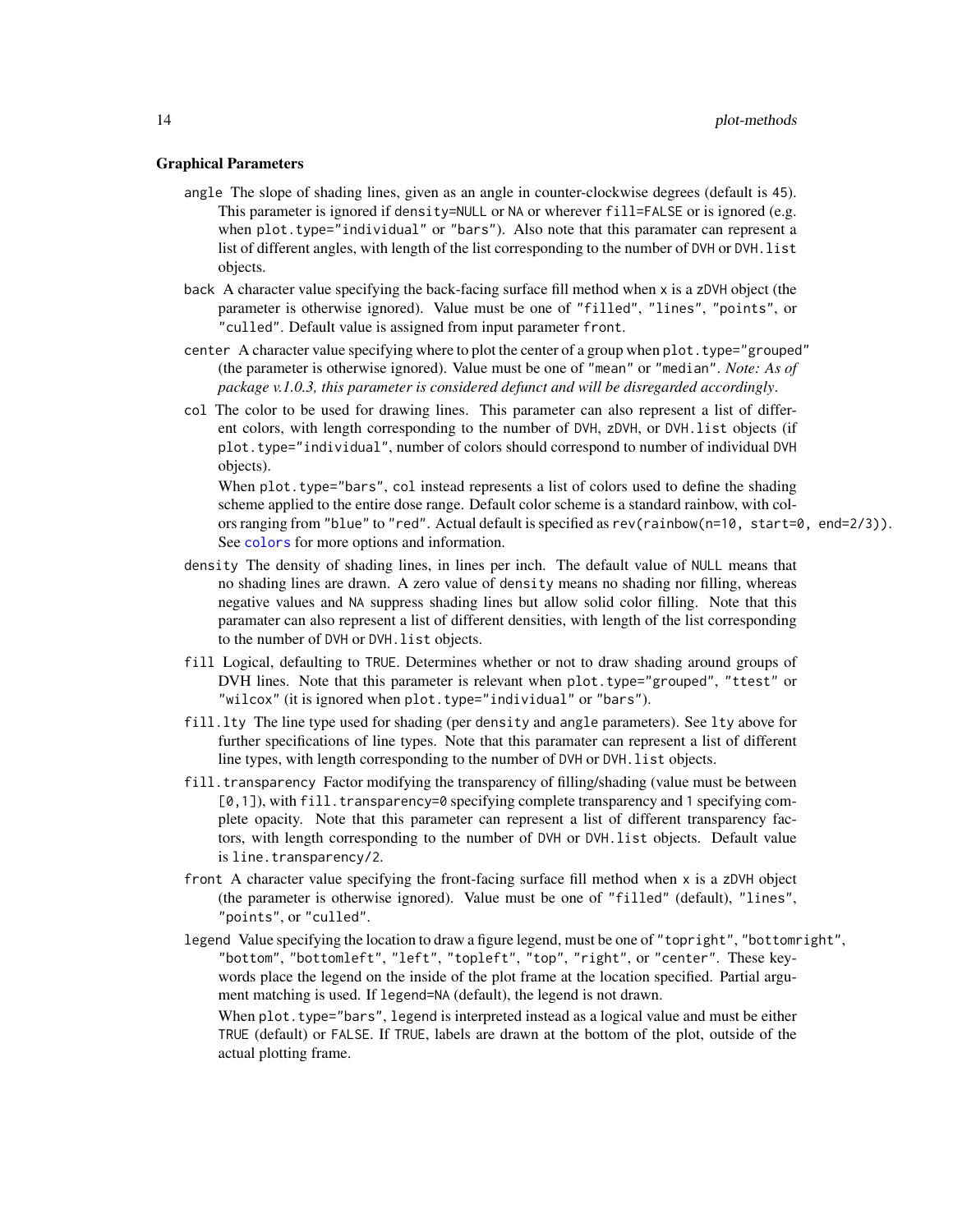- <span id="page-14-0"></span>legend.labels A character or [expression](#page-0-0) vector specifying the text to appear in the legend, when relevant. Length of legend.labels must match the numer of DVH and DVH.list objects, otherwise legend text will default to the form: "Group  $1$ ", "Group  $2$ ", ...
- line. transparency Factor modifying the transparency of line drawings (value must be between  $[0,1]$ ), with fill.transparency=0 specifying complete transparency and 1 (default) specifying complete opacity. Note that this parameter can represent a list of different transparency factors, with length corresponding to the number of DVH or DVH.list objects (if plot.type="individual", number of transparency factors should correspond to number of individual DVH objects).
- lty The line type. Line types can either be specified as an integer (0=blank, 1=solid (default), 2=dashed, 3=dotted, 4=dotdash, 5=longdash, 6=twodash) or as one of the character strings "blank", "solid", "dashed", "dotted", "dotdash", "longdash", or "twodash", where "blank" uses 'invisible lines' (i.e., does not draw them).

Alternatively, a string of up to 8 characters (from  $c(1:9, "A": "F")$ ) may be given, giving the length of line segments which are alternatively drawn and skipped (see [par](#page-0-0) for more details). Note that this paramater can also represent a list of different line types, with length corresponding to the number of DVH or DVH. list objects (if plot.type="individual", number of line types should correspond to number of individual DVH objects).

- lwd The line width, a emphpositive number, defaulting to 1. The interpretation is device-specific, and some devices do not implement line widths less than one (see the help on the device for details of the interpretation). Note that this paramater can also represent a list of different line widths, with length of the list corresponding to the number of DVH or DVH.list objects (if plot.type="individual", number of line widths should correspond to number of individual DVH objects).
- main An overall [title](#page-0-0) for the plot (see title, default is "").
- multiplier A single numerical value (default is 1) specifying the degree to which group display width should be shrunken or magnified. This parameter is only processed when plot. type="grouped" or "ttest" and width="mad", "sd", or "var".
- new Logical, defaulting to TRUE. If set to FALSE, the next high-level plotting command (actually [plot.new](#page-0-0)) should *not clean* the frame before drawing *as if it were on a* new *device*. It is an error (ignored with a warning) to try to use new=FALSE on a device that does not currently contain a high-level plot.
- quantile A numeric vector containing two values in *[0,1]* (default is the interquartile range: (0.25, 0.75)), specifying the lower and upper probabilities (respectively) to be used when width="[quantile](#page-0-0)" and plot.type="grouped" or "ttest". See quantile for more details.
- width A character vector specifying the width of shading to use, when relevant (for a group of DVHs). Value must be one of "range" (default), "mad", "IQR", "quantile", "var", or "sd", specifying the absolute range, the mean-absolute-deviation, the interquartile  $(25-75%)$ range, the arbitrary inter-quantile range (see quantile parameter), the group variance, or standard deviation, respectively. This parameter is ignored unless plot.type="grouped". If plot.type="ttest", the parameter can be optionally specified (if width=NULL (default), shading will default to the confidence interval).

#### Additional Parameters

dose Value specifying dose scale (must be one of "relative" or "absolute").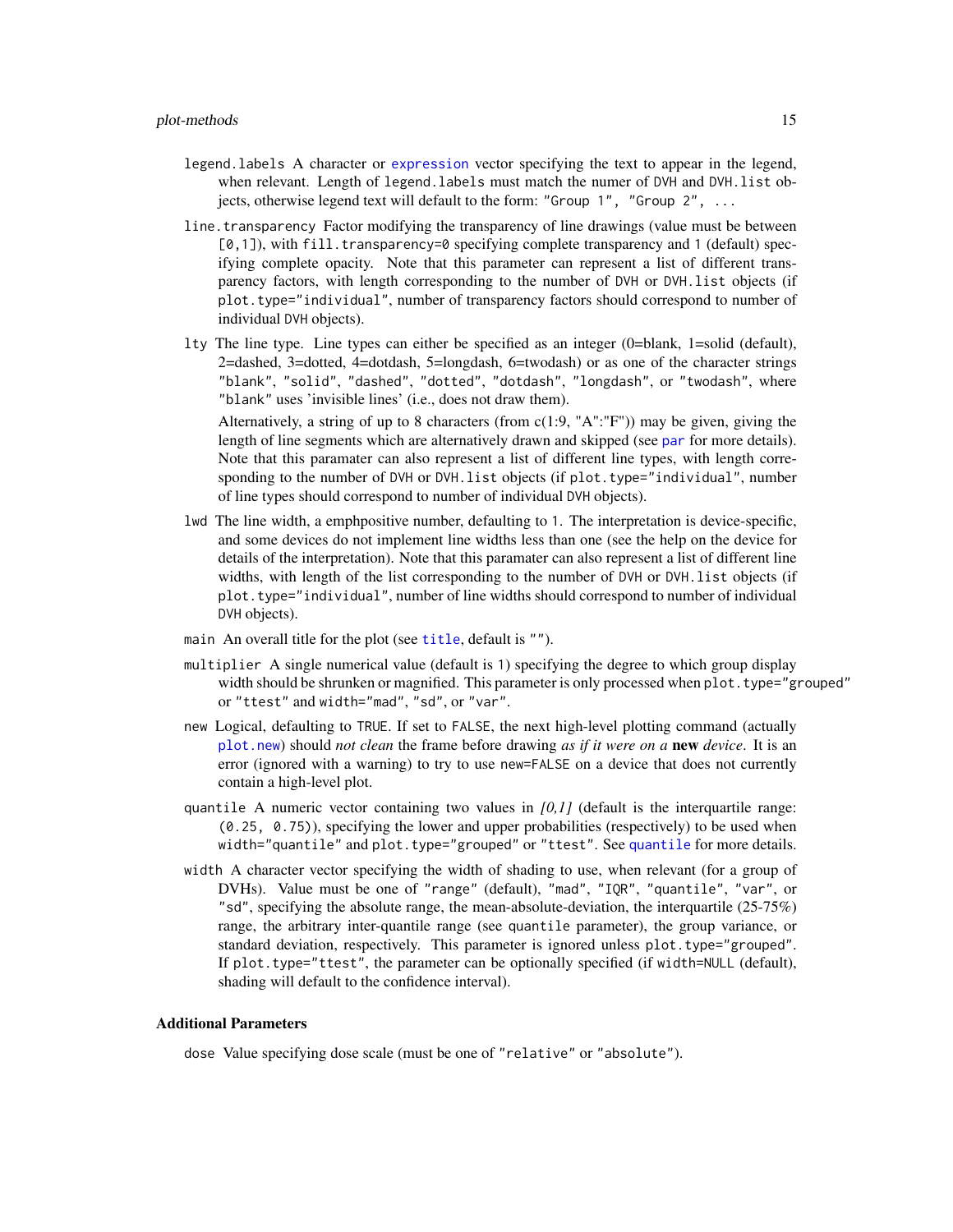<span id="page-15-0"></span>dose.units Value specifying dose units (must be one of "cGy" or "Gy").

type Value specifying type of dose-volume histogram to plot (must be one of "cumulative" or "default").

volume Value specifying volume scale (must be one of "relative" or "absolute").

#### See Also

[plot](#page-0-0)

#### Examples

```
# plot(x, ..., plot.type="individual")
OARs <- c("LIVER","STOMACH","DUODENUM")
cols <- c("red", "darkgreen", "blue")
plot(johndoe[OARs], col=cols, lty=1:3, legend="topright", legend.labels=OARs, main="OARs")
# plot(x, ..., plot.type="bars")
plot(janedoe[2:9], plot.type="bars", volume="absolute",dose="relative")
# plot(x, ..., plot.type="grouped")
plot(c(johndoe["STOMACH"],janedoe["STOMACH"]), #group 1
c(johndoe[c("CTV","PTV")],janedoe[c("CTV","PTV")]), #group 2
c(janedoe["LIVER"],johndoe["LIVER"]), #group 3
c(johndoe["DUODENUM"],janedoe["DUODENUM"]), #group 4
plot.type="grouped", col=c("orange","green","blue","red"), lwd=2, dose="relative")
# plot(x, ..., plot.type="ttest")
# OARs <- c("LIVER", "STOMACH", "SMALL_BOWEL")
# plot(c(johndoe[c("CTV","PTV")],janedoe[c("CTV","PTV")]), #group 1
# c(janedoe[OARs],johndoe[OARs]), #group 2
 # plot.type="t", col=c("red", "blue"), lty=2, fill.lty=1, main="Target v. OAR t-Test")
# plot(x, ..., plot.type="wilcox")
# plot(c(johndoe[c("CTV","PTV")],janedoe[c("CTV","PTV")]), #group 1
# c(janedoe[OARs],johndoe[OARs]), #group 2
  # plot.type="w", col=c("red", "blue"), lty=2, fill.lty=1, main="Target v. OAR")
```
RadOnc *DVH data for 'John Doe' and 'Jane Doe'; 3D structural data for 'cord', 'mandible', and 'teeth'; RT data for 'Jane Doe'; and a zDVH object for 'stomach'*

#### Description

List of 10 DVH objects corresponding to structures (e.g. liver) for patients 'John Doe' and 'Jane Doe'; Two structure3D objects ('cord' and 'mandible') and one structure list ('teeth') containing 3 structures; an RTdata object for 'Jane Doe' containing dose grid information and a structure list with 3 structures; and one zDVH object ('stomach').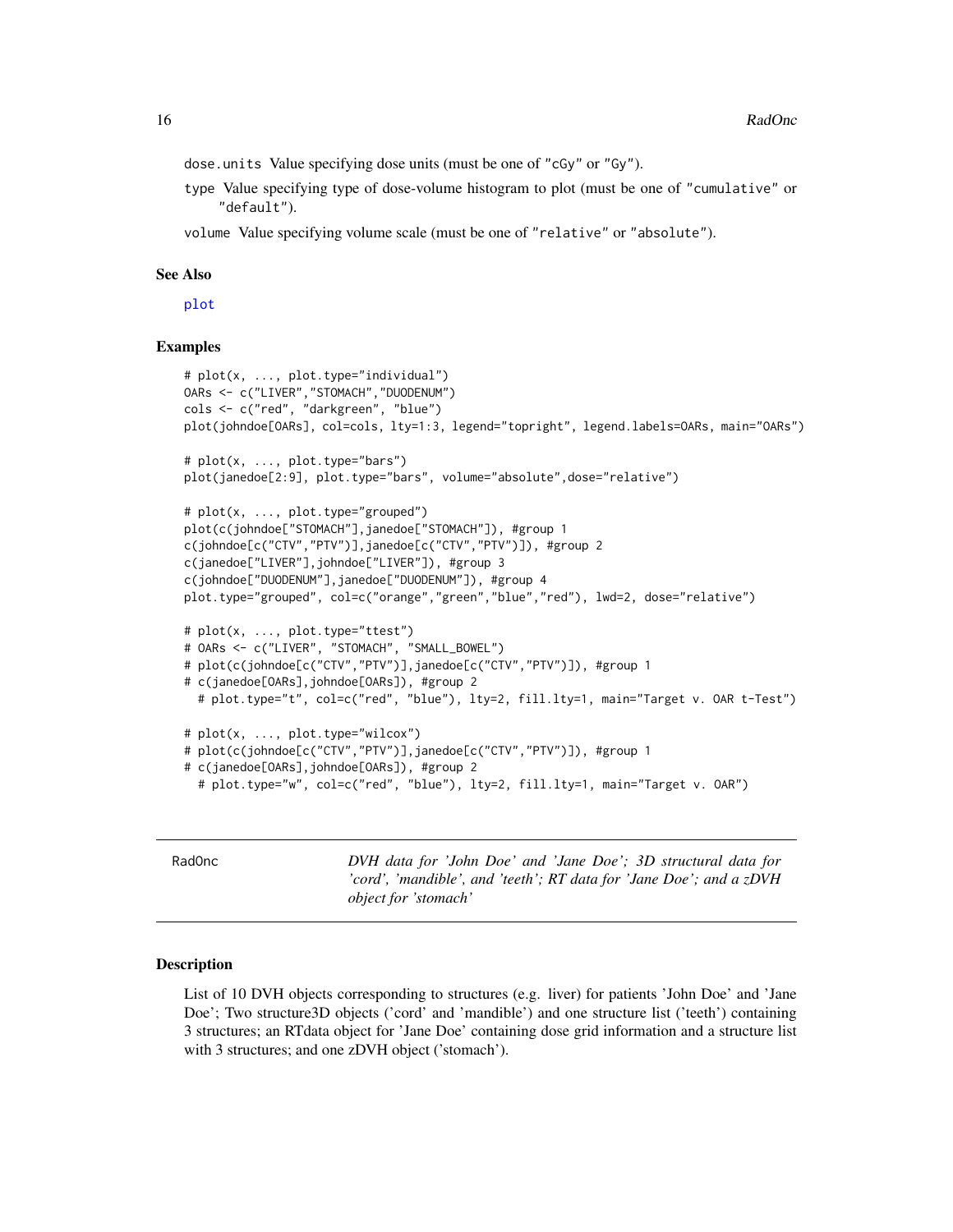### Usage

data(package="RadOnc")

## Format

The format for johndoe is:

```
Formal class 'DVH.list' [package "RadOnc"] with 1 slots
 ..@ structures:List of 10
 ....$ LIVER :Formal class 'DVH' [package "RadOnc"] with 18 slots
 .. .. .. ..@ patient : chr "John Doe"
 .. .. .. ..@ ID : chr "55555555555"
  .. .. .. ..@ structure.name : chr "LIVER"
 .. .. .. ..@ structure.volume: num 1367
 .. .. .. ..@ type : chr "cumulative"
  .. .. .. ..@ dose.max : num 92.9
 .. .. .. ..@ dose.min : num 0
 .. .. .. ..@ dose.mean : num 4.9
 .. .. .. ..@ dose.median : num 0
  .. .. .. ..@ dose.mode : num 0
 .. .. .. ..@ dose.STD : num 10.8
 .. .. .. ..@ conf.index : num 0
  .. .. .. ..@ equiv.sphere : num 0
 .. .. .. ..@ gradient : num 0
 .. .. .. ..@ dose.rx : num 5500
 .. .. .. ..@ dose.fx : num 25
 .. .. .. ..@ rx.isodose : num 100
 .. .. .. ..@ doses : num [1:1026] 0 0.1 0.2 0.3 0.4 0.5 0.6 0.7 0.8 0.9 ...
 .. .. .. ..@ dose.type : chr "relative"
 .. .. .. ..@ dose.units : chr "cGy"
 .. .. .. ..@ volumes : num [1:1026] 1367 414 392 378 368 ...
 .. .. .. ..@ volume.type : chr "absolute"
 .. ..$ SMALL_BOWEL :Formal class 'DVH' [package "RadOnc"] with 18 slots
 .. .. .. ..@ patient : chr "John Doe"
  .. .. .. ..@ ID : chr "5555555555"
 .. .. .. ..@ structure.name : chr "SMALL_BOWEL"
 .. .. .. ..@ structure.volume: num 206
 .. .. .. ..@ type : chr "cumulative"
  .. .. .. ..@ dose.max : num 99.8
 .. .. .. ..@ dose.min : num 0
 .. .. .. ..@ dose.mean : num 4.3
 .. .. .. ..@ dose.median : num 0
  .. .. .. ..@ dose.mode : num 0
 .. .. .. ..@ dose.STD : num 15.3
 .. .. .. ..@ conf.index : num 0
 .. .. .. ..@ equiv.sphere : num 0
 .. .. .. ..@ gradient : num 0
 .. .. .. ..@ dose.rx : num 5500
```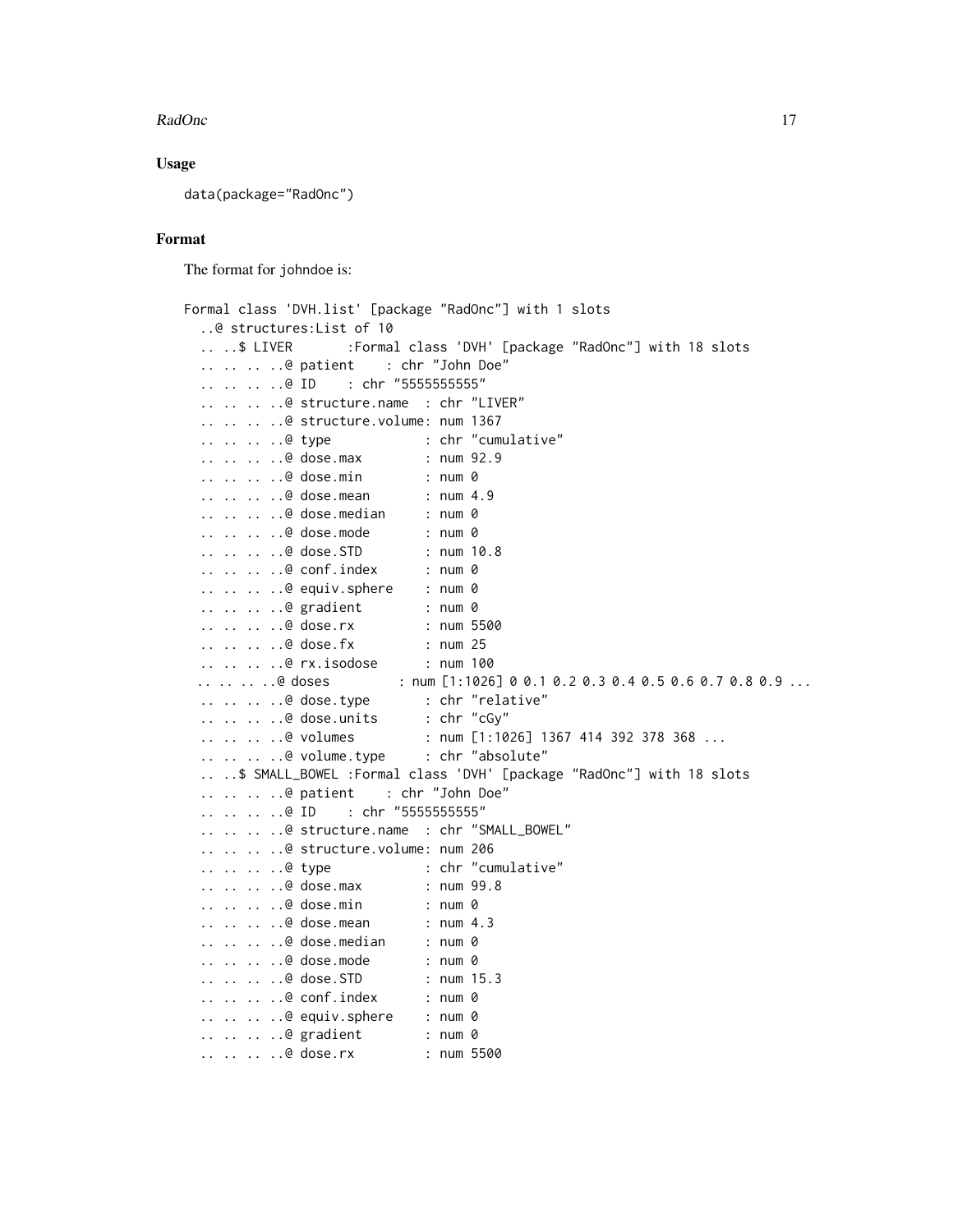.. .. .. ..@ dose.fx : num 25<br>.. .. .. ..@ rx.isodose : num 100  $\ldots$   $\ldots$   $\ldots$   $\ldots$   $\blacksquare$  .  $\blacksquare$  $\ldots$ ... .. @ doses : num [1:1026] 0 0.1 0.2 0.3 0.4 0.5 0.6 0.7 0.8 0.9 ... .. .. .. ..@ dose.type : chr "relative" .. .. .. ..@ dose.units : chr "cGy"<br>.. .. .. ..@ volumes : num [1:10  $: num [1:1026] 206.2 43.1 39.5 37.4 35.8 ...$ .. .. .. ..@ volume.type : chr "absolute" .. ..\$ DUODENUM :Formal class 'DVH' [package "RadOnc"] with 18 slots .. .. .. ..@ patient : chr "John Doe" .. .. .. ..@ ID : chr "5555555555" .. .. .. ..@ structure.name : chr "DUODENUM" .. .. .. ..@ structure.volume: num 93.1 .. .. .. ..@ type : chr "cumulative" .. .. .. ..@ dose.max : num 102 .. .. .. ..@ dose.min : num 0 .. .. .. ..@ dose.mean : num 70.7 .. .. .. ..@ dose.median : num 81.3 .. .. .. ..@ dose.mode : num 100 .. .. .. ..@ dose.STD : num 30.3 .. .. .. ..@ conf.index : num 0 .. .. .. ..@ equiv.sphere : num 0 .. .. .. ..@ gradient : num 0 .. .. .. ..@ dose.rx : num 5500 .. .. .. ..@ dose.fx : num 25 .. .. .. ..@ rx.isodose : num 100 .. .. .. ..@ doses : num [1:1026] 0 0.1 0.2 0.3 0.4 0.5 0.6 0.7 0.8 0.9 ... .. .. .. ..@ dose.type : chr "relative" .. .. .. ..@ dose.units : chr "cGy" .. .. .. ..@ volumes : num [1:1026] 93.1 93.1 93 93 92.9 ...<br>.. .. .. .@ volume.type : chr "absolute"  $\ldots$   $\ldots$   $\ldots$   $\ldots$   $\heartsuit$  volume.type .. ..\$ STOMACH :Formal class 'DVH' [package "RadOnc"] with 18 slots .. .. .. ..@ patient : chr "John Doe" .. .. .. ..@ ID : chr "55555555555" .. .. .. ..@ structure.name : chr "STOMACH" .. .. .. ..@ structure.volume: num 304 .. .. .. ..@ type : chr "cumulative" .. .. .. ..@ dose.max : num 101 .. .. .. ..@ dose.min : num 0 .. .. .. ..@ dose.mean : num 7.9 .. .. .. ..@ dose.median : num 0 .. .. .. ..@ dose.mode : num 0 .. .. .. ..@ dose.STD : num 22.8 .. .. .. ..@ conf.index : num 0 .. .. .. ..@ equiv.sphere : num 0 .. .. .. ..@ gradient : num 0 .. .. .. ..@ dose.rx : num 5500 .. .. .. ..@ dose.fx : num 25 .. .. .. ..@ rx.isodose : num 100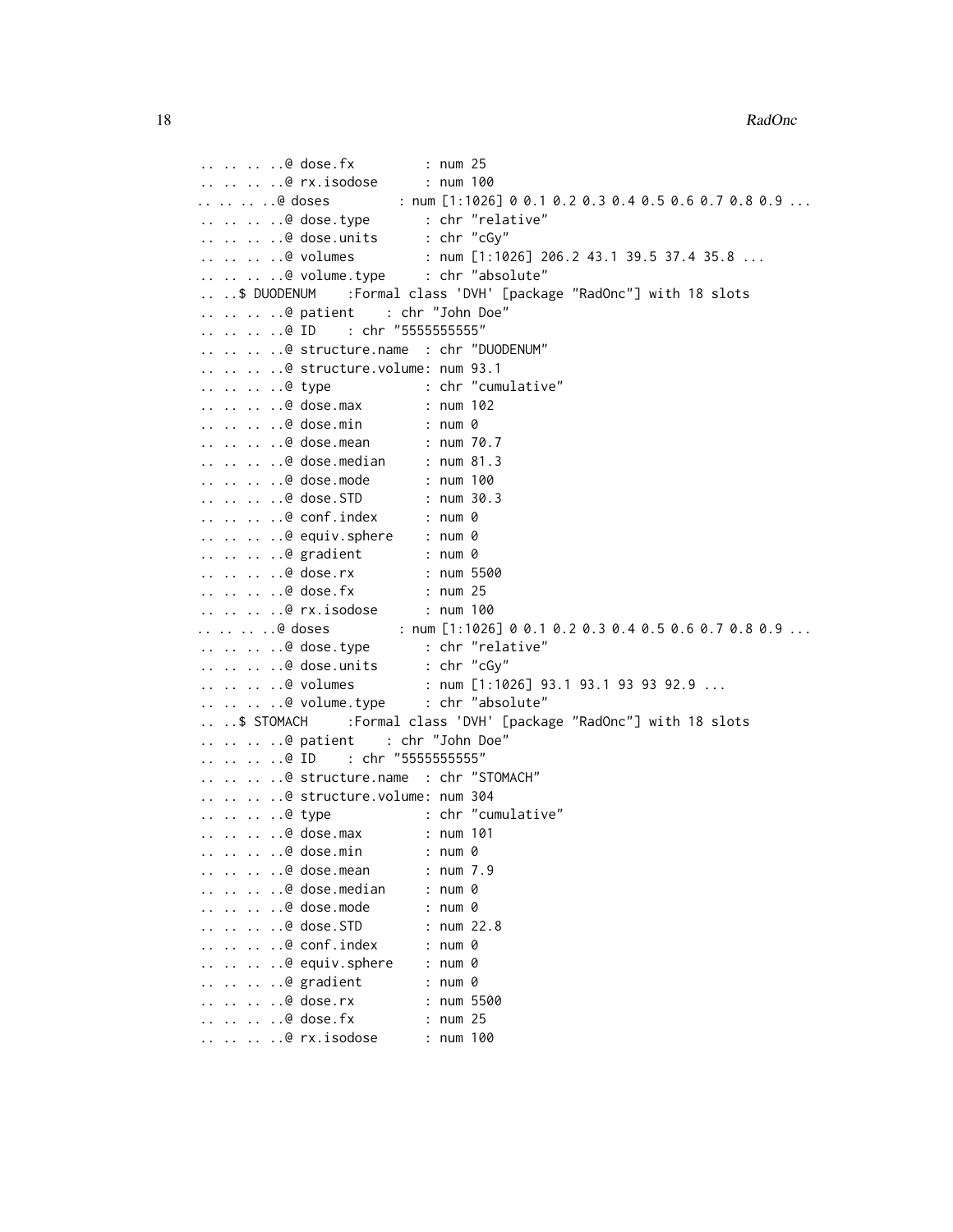#### RadOnc 2008 and 2008 and 2008 and 2008 and 2008 and 2008 and 2008 and 2008 and 2008 and 2008 and 2008 and 2008 and 2008 and 2008 and 2008 and 2008 and 2008 and 2008 and 2008 and 2008 and 2008 and 2008 and 2008 and 2008 and

```
.. .. .. .. @ doses : num [1:1026] 0 0.1 0.2 0.3 0.4 0.5 0.6 0.7 0.8 0.9 ...
.. .. .. ..@ dose.type : chr "relative"
.. .. .. ..@ dose.units : chr "cGy"
.. .. .. ..@ volumes : num [1:1026] 303.6 78 71.5 67.8 65.1 ...
.. .. .. ..@ volume.type : chr "absolute"
                 :Formal class 'DVH' [package "RadOnc"] with 18 slots
.. .. .. ..@ patient : chr "John Doe"
.. .. .. ..@ ID : chr "5555555555"
.. .. .. ..@ structure.name : chr "CTV"
.. .. .. ..@ structure.volume: num 88.4
.. .. .. ..@ type : chr "cumulative"
.. .. .. ..@ dose.max : num 103
.. .. .. ..@ dose.min : num 96.8
.. .. .. ..@ dose.mean : num 100
.. .. .. ..@ dose.median : num 100
.. .. .. ..@ dose.mode : num 100
.. .. .. ..@ dose.STD : num 0.7
.. .. .. ..@ conf.index : num 0
.. .. .. ..@ equiv.sphere : num 0
.. .. .. ..@ gradient : num 0<br>.. .. .. ..@ dose.rx : num 5500
\ldots \ldots \ldots \oplus dose.rx
.. .. .. ..@ dose.fx : num 25
.. .. .. ..@ rx.isodose : num 100
.. .. .. ..@ doses : num [1:1026] 0 0.1 0.2 0.3 0.4 0.5 0.6 0.7 0.8 0.9 ...
.. .. .. ..@ dose.type : chr "relative"
.. .. .. ..@ dose.units : chr "cGy"
.. .. .. .@ volumes : num [1:1026] 88.4 88.4 88.4 88.4 88.4 ...
.. .. .. ..@ volume.type : chr "absolute"
.. ..$ PTV :Formal class 'DVH' [package "RadOnc"] with 18 slots
.. .. .. ..@ patient : chr "John Doe"
.. .. .. ..@ ID : chr "5555555555"
.. .. .. ..@ structure.name : chr "PTV"
.. .. .. ..@ structure.volume: num 156
.. .. .. ..@ type : chr "cumulative"
.. .. .. ..@ dose.max : num 103<br>.. .. .. ..@ dose.min : num 84.1
\dots \dots \dots \theta dose.min
.. .. .. ..@ dose.mean : num 99.6
.. .. .. ..@ dose.median : num 99.8
.. .. .. ..@ dose.mode : num 99.9
.. .. .. ..@ dose.STD : num 1.2
.. .. .. ..@ conf.index : num 0
.. .. .. ..@ equiv.sphere : num 0
.. .. .. ..@ gradient : num 0
.. .. .. ..@ dose.rx : num 5500
.. .. .. ..@ dose.fx : num 25
.. .. .. ..@ rx.isodose : num 100
.. .. .. .. @ doses : num [1:1026] 0 0.1 0.2 0.3 0.4 0.5 0.6 0.7 0.8 0.9 ...
.. .. .. ..@ dose.type : chr "relative"
```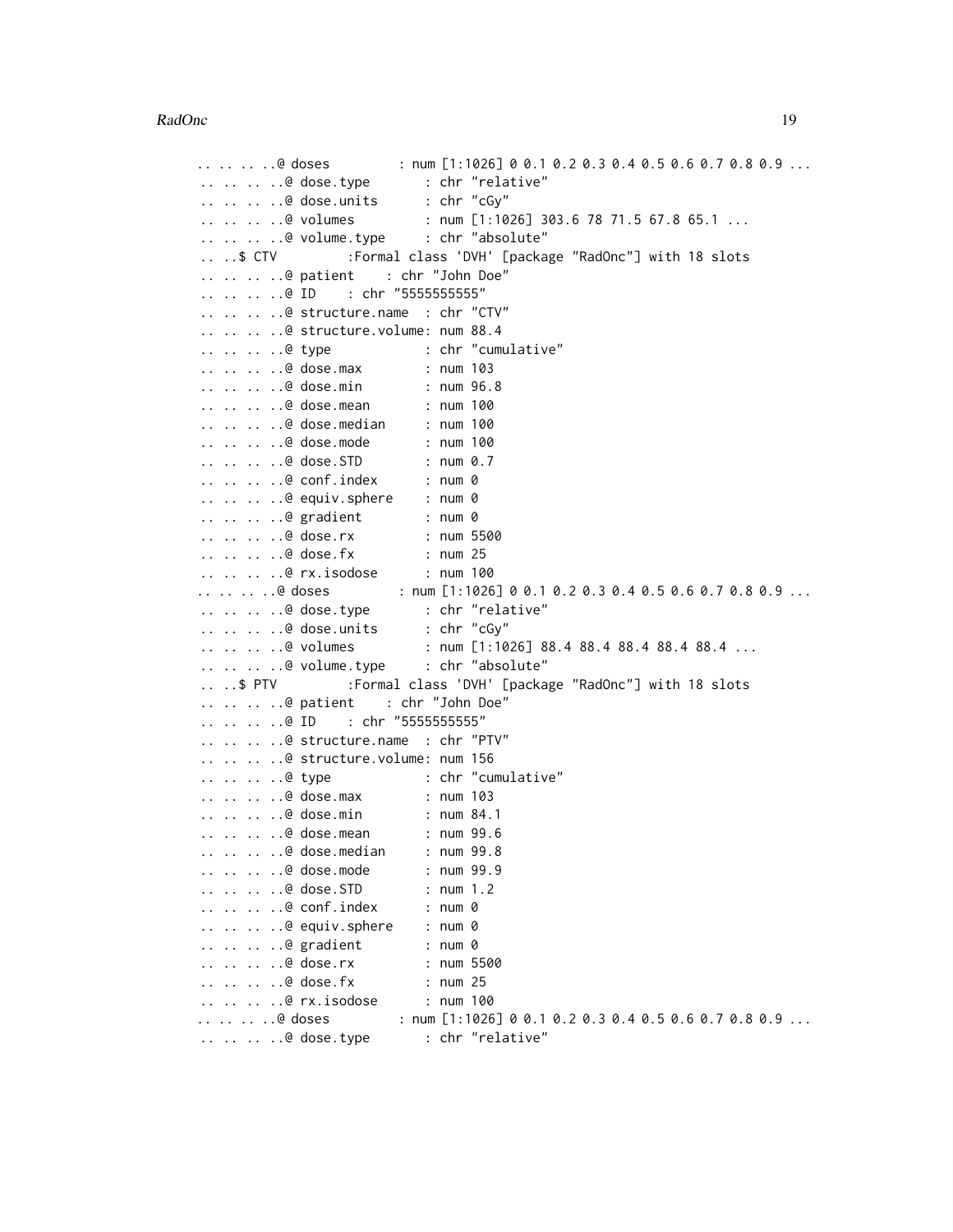```
.. .. .. ..@ dose.units : chr "cGy"
.. .. .. ..@ volumes : num [1:1026] 156 156 156 156 156 ...
.. .. .. ..@ volume.type : chr "absolute"
.. ..$ BODY :Formal class 'DVH' [package "RadOnc"] with 18 slots
.. .. .. ..@ patient : chr "John Doe"
.. .. .. ..@ ID : chr "5555555555"
.. .. .. ..@ structure.name : chr "BODY"
.. .. .. ..@ structure.volume: num 17666
.. .. .. ..@ type : chr "cumulative"
.. .. .. ..@ dose.max : num 103
.. .. .. ..@ dose.min : num 0
.. .. .. ..@ dose.mean : num 5.6
.. .. .. ..@ dose.median : num 0
.. .. .. ..@ dose.mode : num 0
.. .. .. ..@ dose.STD : num 17.1
.. .. .. ..@ conf.index : num 0
.. .. .. ..@ equiv.sphere : num 0
.. .. .. ..@ gradient : num 0
.. .. .. ..@ dose.rx : num 5500
.. .. .. ..@ dose.fx : num 25
.. .. .. ..@ rx.isodose : num 100
.. .. .. .. @ doses : num [1:1026] 0 0.1 0.2 0.3 0.4 0.5 0.6 0.7 0.8 0.9 ...
.. .. .. ..@ dose.type : chr "relative"
.. .. .. ..@ dose.units : chr "cGy"
.. .. .. @ volumes : num [1:1026] 17666 3424 3290 3206 3143 ...
.. .. .. ..@ volume.type : chr "absolute"
.. ..$ LEFT_KIDNEY :Formal class 'DVH' [package "RadOnc"] with 18 slots
.. .. .. ..@ patient : chr "John Doe"
.. .. .. ..@ ID : chr "5555555555"
.. .. .. ..@ structure.name : chr "LEFT_KIDNEY"
.. .. .. ..@ structure.volume: num 154
.. .. .. ..@ type : chr "cumulative"
.. .. .. ..@ dose.max : num 44.4
.. .. .. ..@ dose.min : num 0
.. .. .. ..@ dose.mean : num 4.7
.. .. .. ..@ dose.median : num 0
.. .. .. ..@ dose.mode : num 0
.. .. .. ..@ dose.STD : num 9.5
.. .. .. ..@ conf.index : num 0
.. .. .. ..@ equiv.sphere : num 0
.. .. .. ..@ gradient : num 0
.. .. .. ..@ dose.rx : num 5500
.. .. .. ..@ dose.fx : num 25
.. .. .. ..@ rx.isodose : num 100
.. .. .. ..@ doses : num [1:1026] 0 0.1 0.2 0.3 0.4 0.5 0.6 0.7 0.8 0.9 ...
.. .. .. ..@ dose.type : chr "relative"
.. .. .. ..@ dose.units : chr "cGy"
.. .. .. @ volumes : num [1:1026] 154.2 48.3 46.4 45.3 44.4 ...
```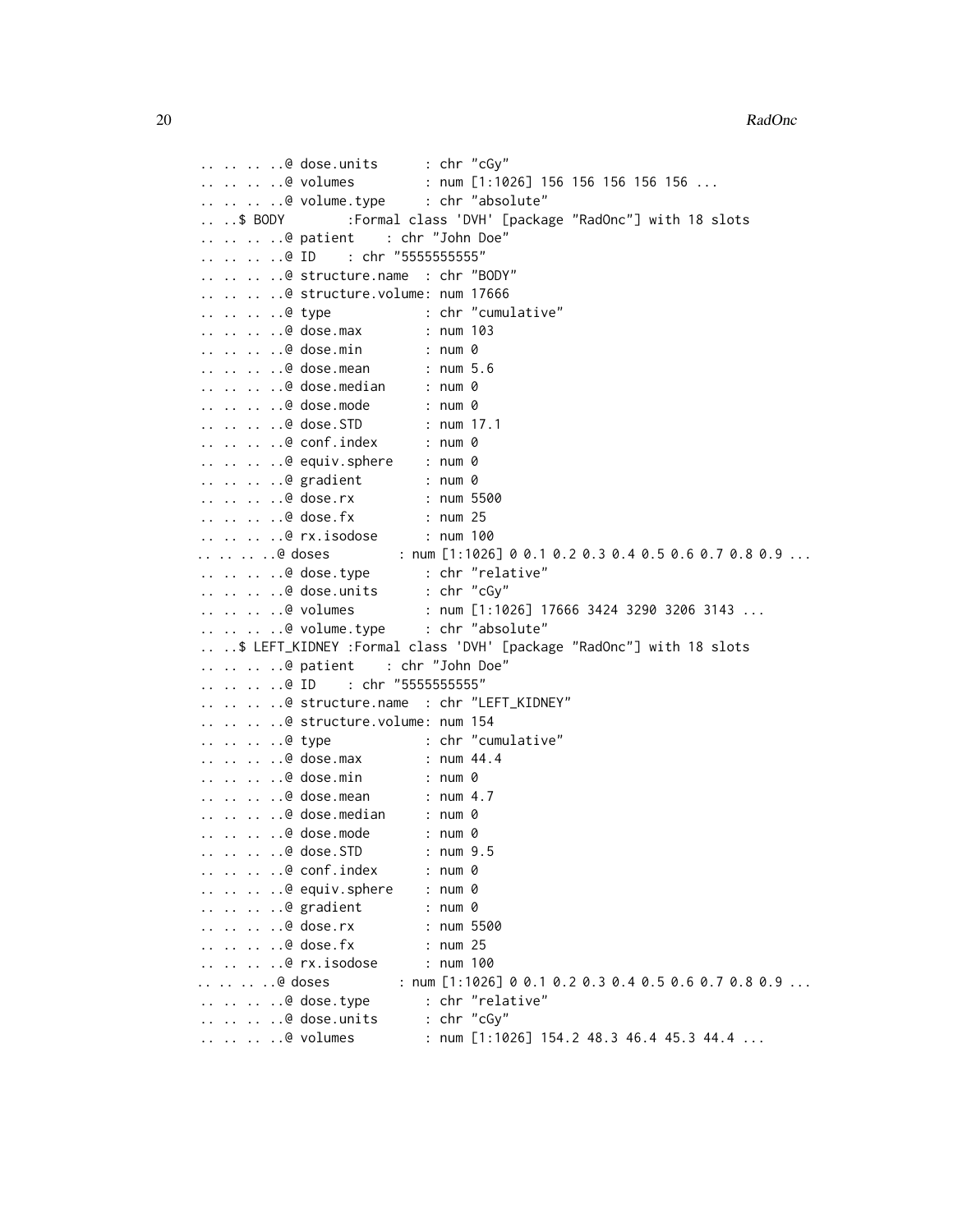```
.. .. .. ..@ volume.type : chr "absolute"
.. ..$ RIGHT_KIDNEY:Formal class 'DVH' [package "RadOnc"] with 18 slots
.. .. .. ..@ patient : chr "John Doe"
.. .. .. ..@ ID : chr "5555555555"
.. .. .. ..@ structure.name : chr "RIGHT_KIDNEY"
.. .. .. ..@ structure.volume: num 155
.. .. .. ..@ type : chr "cumulative"
.. .. .. ..@ dose.max : num 98.5
.. .. .. ..@ dose.min : num 0
.. .. .. ..@ dose.mean : num 24.2
.. .. .. ..@ dose.median : num 24.3
.. .. .. ..@ dose.mode : num 0
.. .. .. ..@ dose.STD : num 22.8
.. .. .. ..@ conf.index : num 0
.. .. .. ..@ equiv.sphere : num 0
.. .. .. ..@ gradient : num 0
.. .. .. ..@ dose.rx : num 5500
.. .. .. ..@ dose.fx : num 25
.. .. .. ..@ rx.isodose : num 100
.. .. .. .@ doses : num [1:1026] 0 0.1 0.2 0.3 0.4 0.5 0.6 0.7 0.8 0.9 ...
.. .. .. ..@ dose.type : chr "relative"
.. .. .. ..@ dose.units : chr "cGy"
.. .. .. ..@ volumes : num [1:1026] 155 134 132 130 129 ...
.. .. .. ..@ volume.type : chr "absolute"
.. ..$ CORD :Formal class 'DVH' [package "RadOnc"] with 18 slots
.. .. .. ..@ patient : chr "John Doe"
.. .. .. ..@ ID : chr "5555555555"
.. .. .. ..@ structure.name : chr "CORD"
.. .. .. ..@ structure.volume: num 40.7
.. .. .. ..@ type : chr "cumulative"
.. .. .. ..@ dose.max : num 55.5
.. .. .. ..@ dose.min : num 0
.. .. .. ..@ dose.mean : num 20.7
.. .. .. ..@ dose.median : num 4.1
.. .. .. ..@ dose.mode : num 0
\ldots \ldots \ldots \ldots dose.STD
.. .. .. ..@ conf.index : num 0
.. .. .. ..@ equiv.sphere : num 0<br>.. .. .. ..@ gradient : num 0
\ldots \ldots \ldots \theta gradient
.. .. .. ..@ dose.rx : num 5500
.. .. .. ..@ dose.fx : num 25
.. .. .. ..@ rx.isodose : num 100
.. .. .. .. @ doses : num [1:1026] 0 0.1 0.2 0.3 0.4 0.5 0.6 0.7 0.8 0.9 ...
.. .. .. ..@ dose.type : chr "relative"
.. .. .. ..@ dose.units : chr "cGy"
.. .. .. .@ volumes : num [1:1026] 40.7 23 22.7 22.4 22.2 ...
.. .. .. ..@ volume.type : chr "absolute"
```
The format for janedoe is: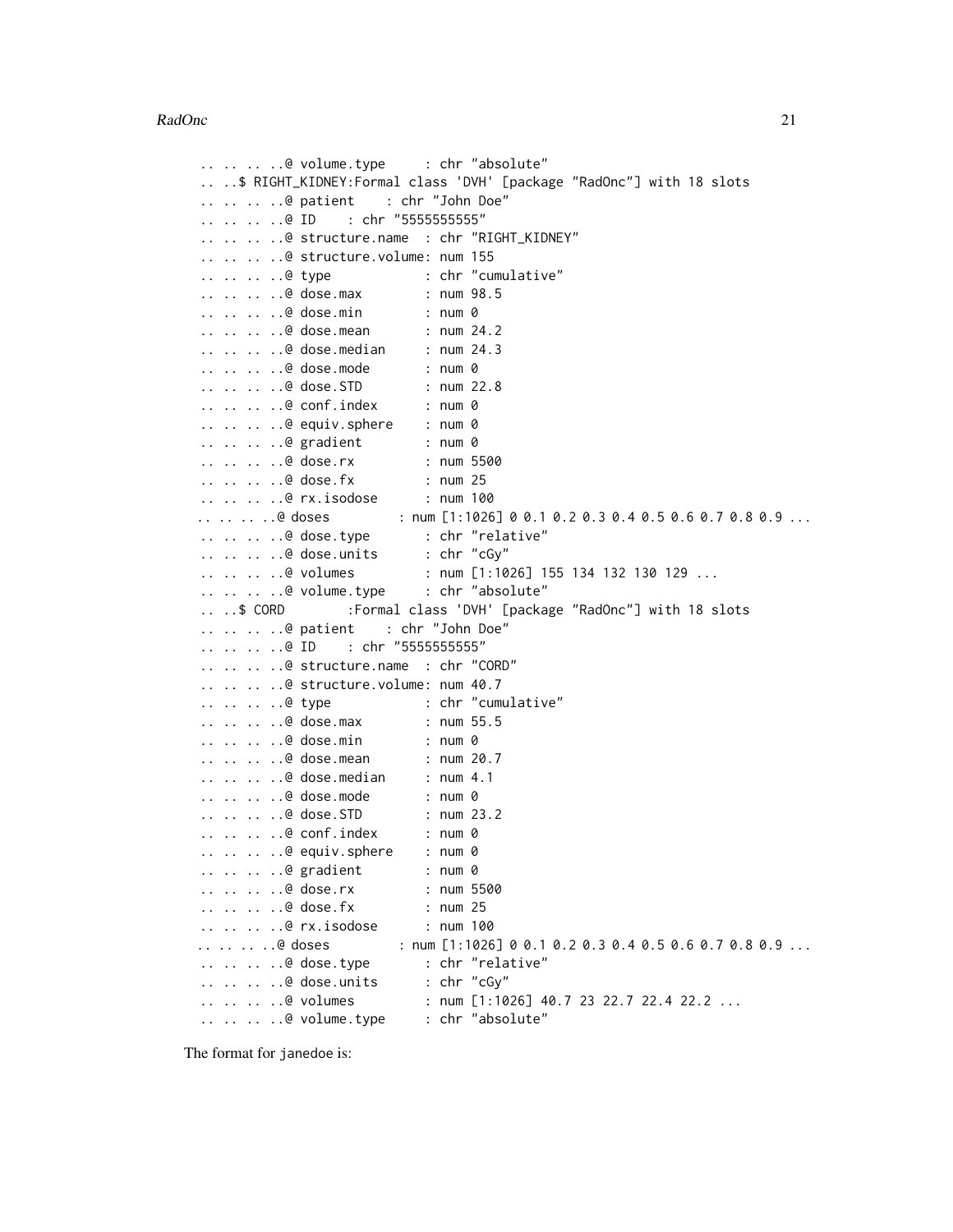```
Formal class 'DVH.list' [package "RadOnc"] with 1 slots
 ..@ structures:List of 10
 .. ..$ LIVER :Formal class 'DVH' [package "RadOnc"] with 18 slots
 .. .. .. ..@ patient : chr "Jane Doe"
  .. .. .. ..@ ID : chr "1111111111"
 .. .. .. ..@ structure.name : chr "LIVER"
 .. .. .. ..@ structure.volume: num 1636
 .. .. .. ..@ type : chr "cumulative"
 .. .. .. ..@ dose.max : num 5634
 .. .. .. ..@ dose.min : num 42.7
 .. .. .. ..@ dose.mean : num 707
  .. .. .. ..@ dose.median : num 276
 .. .. .. ..@ dose.mode : num 99.5
 .. .. .. ..@ dose.STD : num 917
 .. .. .. ..@ conf.index : num 0
 .. .. .. ..@ equiv.sphere : num 0
 .. .. .. ..@ gradient : num 0
 .. .. .. ..@ dose.rx : num 5500
 .. .. .. ..@ dose.fx : num 25
 .. .. .. ..@ rx.isodose : num 100<br>.. .. .. ..@ doses : num [1:
                           : num [1:1133] 0 5 10 15 20 25 30 35 40 45 ..... .. .. ..@ dose.type : chr "absolute"
  .. .. .. ..@ dose.units : chr "cGy"
 .. .. .. ..@ volumes : num [1:1133] 100 100 100 100 100 ...
 .. .. .. ..@ volume.type : chr "relative"
 .. ..$ LEFT_KIDNEY :Formal class 'DVH' [package "RadOnc"] with 18 slots
 .. .. .. ..@ patient : chr "Jane Doe"
 .. .. .. ..@ ID : chr "1111111111"
 .. .. .. ..@ structure.name : chr "LEFT_KIDNEY"
 .. .. .. ..@ structure.volume: num 196
 .. .. .. ..@ type : chr "cumulative"
 .. .. .. ..@ dose.max : num 3847
 .. .. .. ..@ dose.min : num 75.8
 .. .. .. ..@ dose.mean : num 1021
  .. .. .. ..@ dose.median : num 703
 .. .. .. ..@ dose.mode : num 119
 .. .. .. ..@ dose.STD : num 802
 .. .. .. ..@ conf.index : num 0
 .. .. .. ..@ equiv.sphere : num 0
 .. .. .. ..@ gradient : num 0
 .. .. .. ..@ dose.rx : num 5500
 .. .. .. ..@ dose.fx : num 25
 .. .. .. ..@ rx.isodose : num 100
 \ldots \ldots \ldots \ldots doses : num [1:1133] 0 5 10 15 20 25 30 35 40 45 \ldots.. .. .. ..@ dose.type : chr "absolute"
 .. .. .. ..@ dose.units : chr "cGy"
 .. .. .. .@ volumes : num [1:1133] 100 100 100 100 100 100 100 100 100 ...
 .. .. .. ..@ volume.type : chr "relative"
```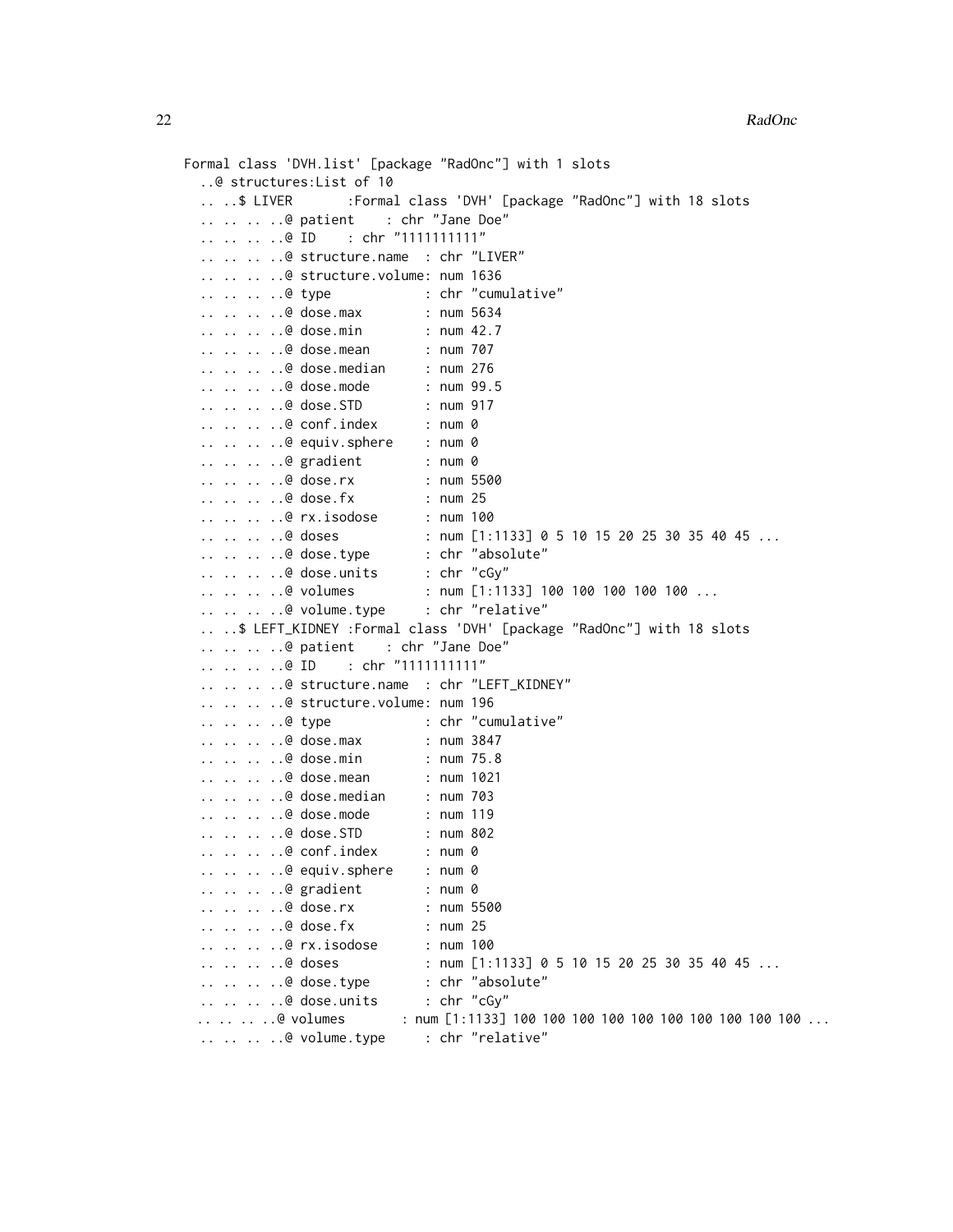```
.. ..$ STOMACH :Formal class 'DVH' [package "RadOnc"] with 18 slots
.. .. .. ..@ patient : chr "Jane Doe"
.. .. .. ..@ ID : chr "1111111111"
.. .. .. ..@ structure.name : chr "STOMACH"
.. .. .. ..@ structure.volume: num 695
.. .. .. ..@ type : chr "cumulative"
.. .. .. ..@ dose.max : num 5353
.. .. .. ..@ dose.min : num 59
.. .. .. ..@ dose.mean : num 1280
.. .. .. ..@ dose.median : num 1302
.. .. .. ..@ dose.mode : num 111
.. .. .. ..@ dose.STD : num 1062
.. .. .. ..@ conf.index : num 0
.. .. .. ..@ equiv.sphere : num 0
.. .. .. ..@ gradient : num 0
.. .. .. ..@ dose.rx : num 5500
.. .. .. ..@ dose.fx : num 25
.. .. .. ..@ rx.isodose : num 100
.. .. .. ..@ doses : num [1:1133] 0 5 10 15 20 25 30 35 40 45 ...<br>.. .. .. .@ dose.type : chr "absolute"
.. .. .. ..@ dose.type : chr "absolute"
.. .. .. ..@ dose.units : chr "cGy"
.. .. .. ..@ volumes : num [1:1133] 100 100 100 100 100 100 100 100 100 100 ...
.. .. .. ..@ volume.type : chr "relative"
.. ..$ DUODENUM :Formal class 'DVH' [package "RadOnc"] with 18 slots
.. .. .. ..@ patient : chr "Jane Doe"
.. .. .. ..@ ID : chr "1111111111"
.. .. .. ..@ structure.name : chr "DUODENUM"
.. .. .. ..@ structure.volume: num 34.2
.. .. .. ..@ type : chr "cumulative"
.. .. .. ..@ dose.max : num 5620
.. .. .. ..@ dose.min : num 2708
.. .. .. ..@ dose.mean : num 4755
.. .. .. ..@ dose.median : num 4943
.. .. .. ..@ dose.mode : num 5365
.. .. .. ..@ dose.STD         : num 635<br>.. .. .. ..@ conf.index       : num 0
\ldots \ldots \ldots \ldots conf.index
.. .. .. ..@ equiv.sphere : num 0
.. .. .. ..@ gradient : num 0
.. .. .. ..@ dose.rx : num 5500
.. .. .. ..@ dose.fx : num 25
.. .. .. ..@ rx.isodose : num 100
.. .. .. ..@ doses : num [1:1133] 0 5 10 15 20 25 30 35 40 45 ...
.. .. .. ..@ dose.type : chr "absolute"<br>.. .. .. ..@ dose.units : chr "cGy"
\ldots \ldots \ldots \ldots dose.units
.. .. .. .. @ volumes : num [1:1133] 100 100 100 100 100 100 100 100 100 ...
.. .. .. ..@ volume.type : chr "relative"
.. ..$ RIGHT_KIDNEY:Formal class 'DVH' [package "RadOnc"] with 18 slots
.. .. .. ..@ patient : chr "Jane Doe"
```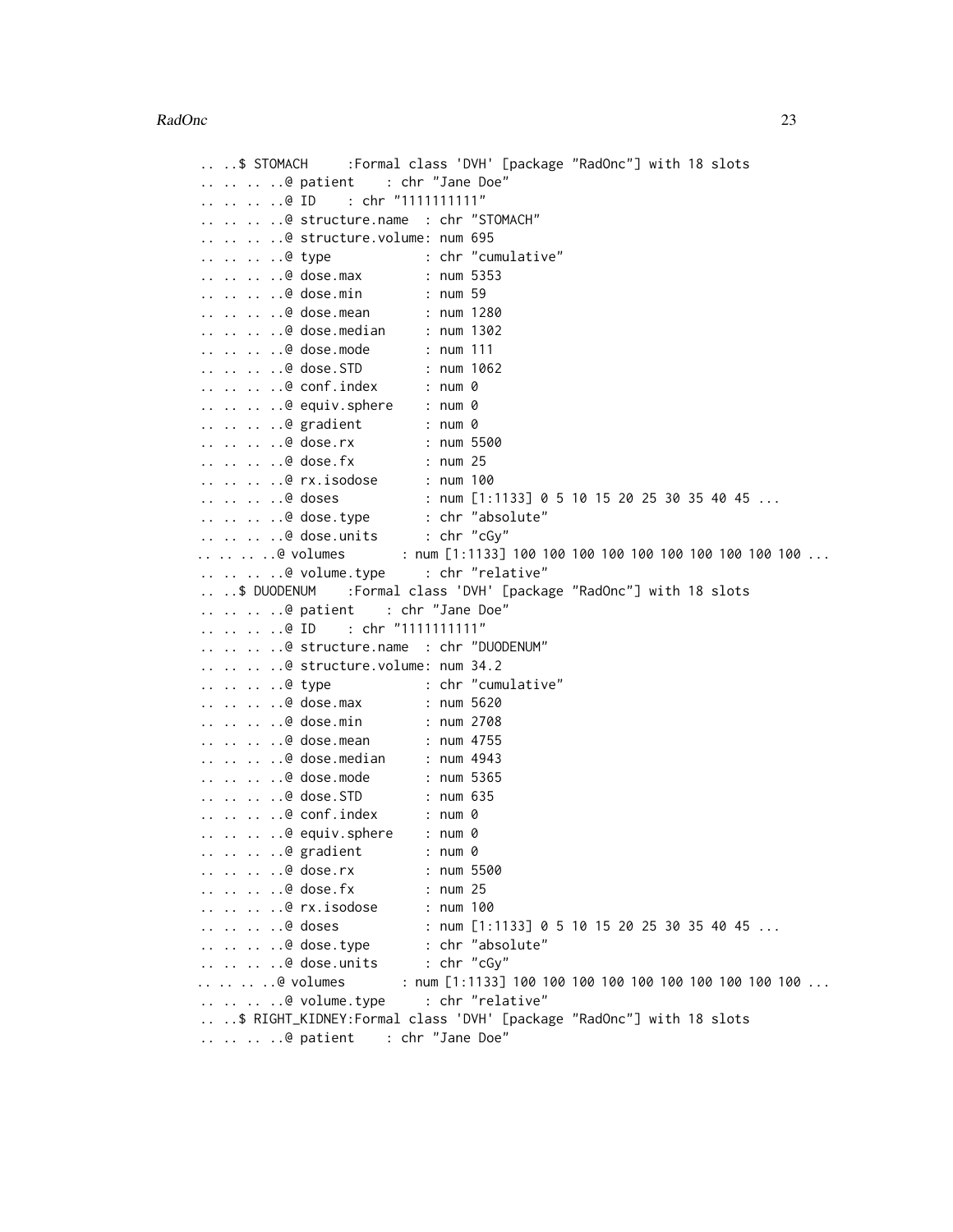```
.. .. .. ..@ ID : chr "1111111111"
.. .. .. ..@ structure.name : chr "RIGHT_KIDNEY"
.. .. .. ..@ structure.volume: num 224
.. .. .. ..@ type : chr "cumulative"
.. .. .. ..@ dose.max : num 4202
.. .. .. ..@ dose.min : num 102
.. .. .. ..@ dose.mean : num 1511
.. .. .. ..@ dose.median : num 1624
.. .. .. ..@ dose.mode : num 1638
.. .. .. ..@ dose.STD : num 714
.. .. .. ..@ conf.index : num 0
.. .. .. ..@ equiv.sphere : num 0
.. .. .. ..@ gradient : num 0
.. .. .. ..@ dose.rx : num 5500
.. .. .. ..@ dose.fx : num 25
.. .. .. ..@ rx.isodose : num 100
.. .. .. ..@ doses : num [1:1133] 0 5 10 15 20 25 30 35 40 45 ...
.. .. .. ..@ dose.type : chr "absolute"<br>.. .. .. ..@ dose.units : chr "cGy"
\ldots \ldots \ldots \ldots dose.units
.. .. .. @ volumes : num [1:1133] 100 100 100 100 100 100 100 100 100 ...
.. .. .. ..@ volume.type : chr "relative"
....$ CTV :Formal class 'DVH' [package "RadOnc"] with 18 slots
.. .. .. ..@ patient : chr "Jane Doe"
.. .. .. ..@ ID : chr "1111111111"
.. .. .. ..@ structure.name : chr "CTV"
.. .. .. ..@ structure.volume: num 147
.. .. .. ..@ type : chr "cumulative"
.. .. .. ..@ dose.max : num 5647
.. .. .. ..@ dose.min : num 5169
.. .. .. ..@ dose.mean : num 5500
.. .. .. ..@ dose.median : num 5505
.. .. .. ..@ dose.mode : num 5500
.. .. .. ..@ dose.STD : num 59.8
.. .. .. ..@ conf.index : num 0
.. .. .. ..@ equiv.sphere : num 0
.. .. .. ..@ gradient : num 0
.. .. .. ..@ dose.rx : num 5500
.. .. .. ..@ dose.fx : num 25
.. .. .. ..@ rx.isodose : num 100
.. .. .. ..@ doses : num [1:1133] 0 5 10 15 20 25 30 35 40 45 ...
.. .. .. ..@ dose.type : chr "absolute"
.. .. .. ..@ dose.units : chr "cGy"
\ldots.. .. @ volumes : num [1:1133] 100 100 100 100 100 100 100 100 100 ...
.. .. .. ..@ volume.type : chr "relative"
.. ..$ PTV :Formal class 'DVH' [package "RadOnc"] with 18 slots
.. .. .. ..@ patient : chr "Jane Doe"
.. .. .. ..@ ID : chr "11111111111"
.. .. .. ..@ structure.name : chr "PTV"
```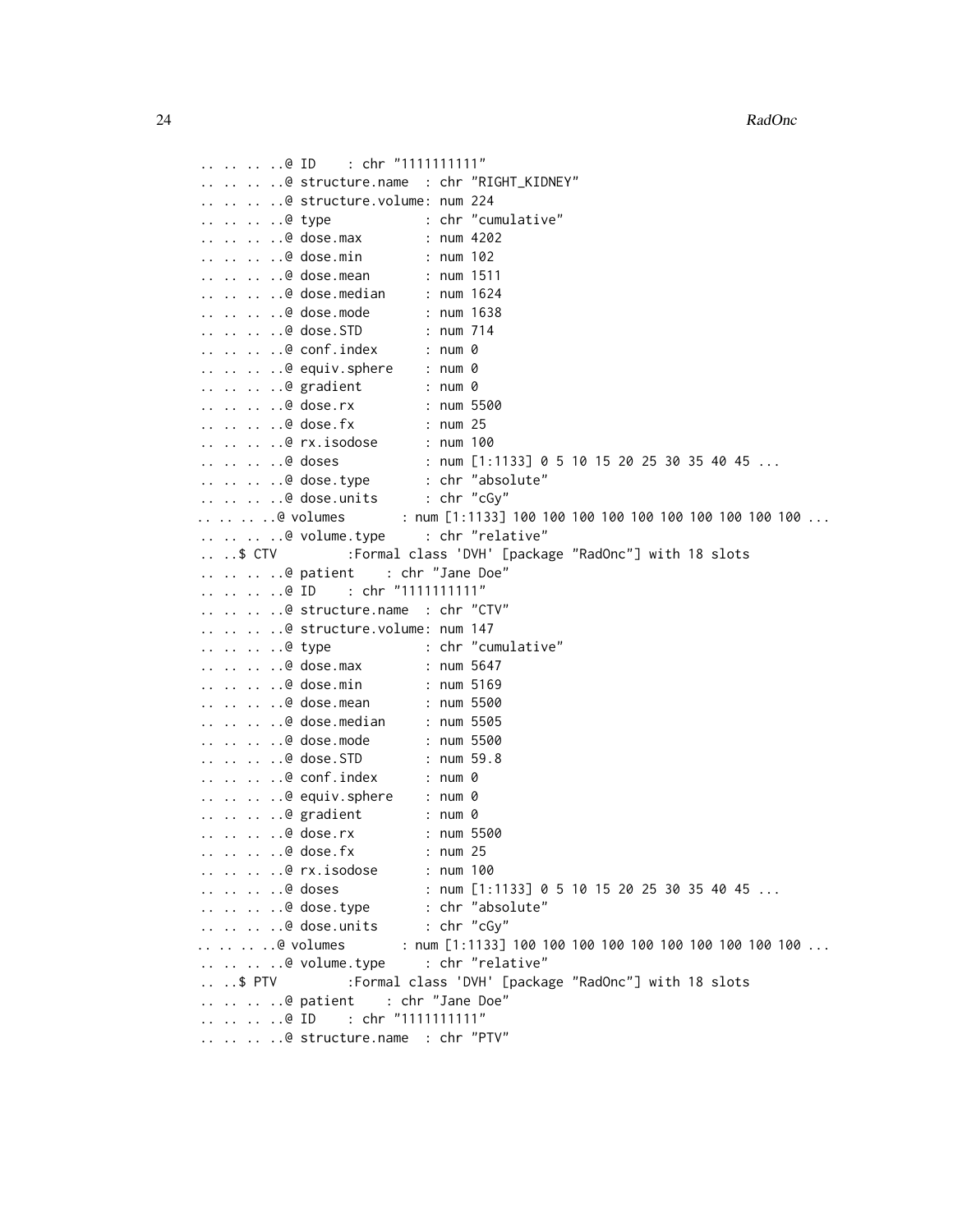```
.. .. .. ..@ structure.volume: num 239
.. .. .. ..@ type : chr "cumulative"
.. .. .. ..@ dose.max : num 5665
.. .. .. ..@ dose.min : num 4750
.. .. .. ..@ dose.mean : num 5471
.. .. .. ..@ dose.median : num 5493
.. .. .. ..@ dose.mode : num 5500
.. .. .. ..@ dose.STD : num 98.6
.. .. .. ..@ conf.index : num 0
.. .. .. ..@ equiv.sphere : num 0
.. .. .. ..@ gradient : num 0
.. .. .. ..@ dose.rx : num 5500
.. .. .. ..@ dose.fx : num 25
.. .. .. ..@ rx.isodose : num 100
\ldots \ldots \ldots doses : num [1:1133] 0 5 10 15 20 25 30 35 40 45 \ldots.. .. .. ..@ dose.type : chr "absolute"
.. .. .. ..@ dose.units : chr "cGy"
\ldots.. .. @ volumes : num [1:1133] 100 100 100 100 100 100 100 100 ...
.. .. .. ..@ volume.type : chr "relative"
.. ..$ SMALL_BOWEL :Formal class 'DVH' [package "RadOnc"] with 18 slots
.. .. .. ..@ patient : chr "Jane Doe"
.. .. .. ..@ ID : chr "1111111111"
.. .. .. ..@ structure.name : chr "SMALL_BOWEL"
.. .. .. ..@ structure.volume: num 232
.. .. .. ..@ type : chr "cumulative"
.. .. .. ..@ dose.max : num 4934
.. .. .. ..@ dose.min : num 59.6
.. .. .. ..@ dose.mean : num 294
.. .. .. ..@ dose.median : num 171
.. .. .. ..@ dose.mode : num 127
.. .. .. ..@ dose.STD : num 391
.. .. .. ..@ conf.index : num 0
.. .. .. ..@ equiv.sphere : num 0
.. .. .. ..@ gradient : num 0
.. .. .. ..@ dose.rx : num 5500<br>.. .. .. ..@ dose.fx : num 25
\ldots \ldots \ldots \ldots dose.fx
.. .. .. ..@ rx.isodose : num 100
.. .. .. ..@ doses : num [1:1133] 0 5 10 15 20 25 30 35 40 45 ...<br>.. .. .. .@ dose.type : chr "absolute"
\ldots \ldots \ldots \ldots dose.type
.. .. .. ..@ dose.units : chr "cGy"
.. .. .. ..@ volumes : num [1:1133] 100 100 100 100 100 100 100 100 100 100 ...
.. .. .. ..@ volume.type : chr "relative"
.. ..$ CORD :Formal class 'DVH' [package "RadOnc"] with 18 slots
.. .. .. ..@ patient : chr "Jane Doe"
.. .. .. ..@ ID : chr "1111111111"
.. .. .. ..@ structure.name : chr "CORD"
.. .. .. ..@ structure.volume: num 64.9
.. .. .. ..@ type : chr "cumulative"
```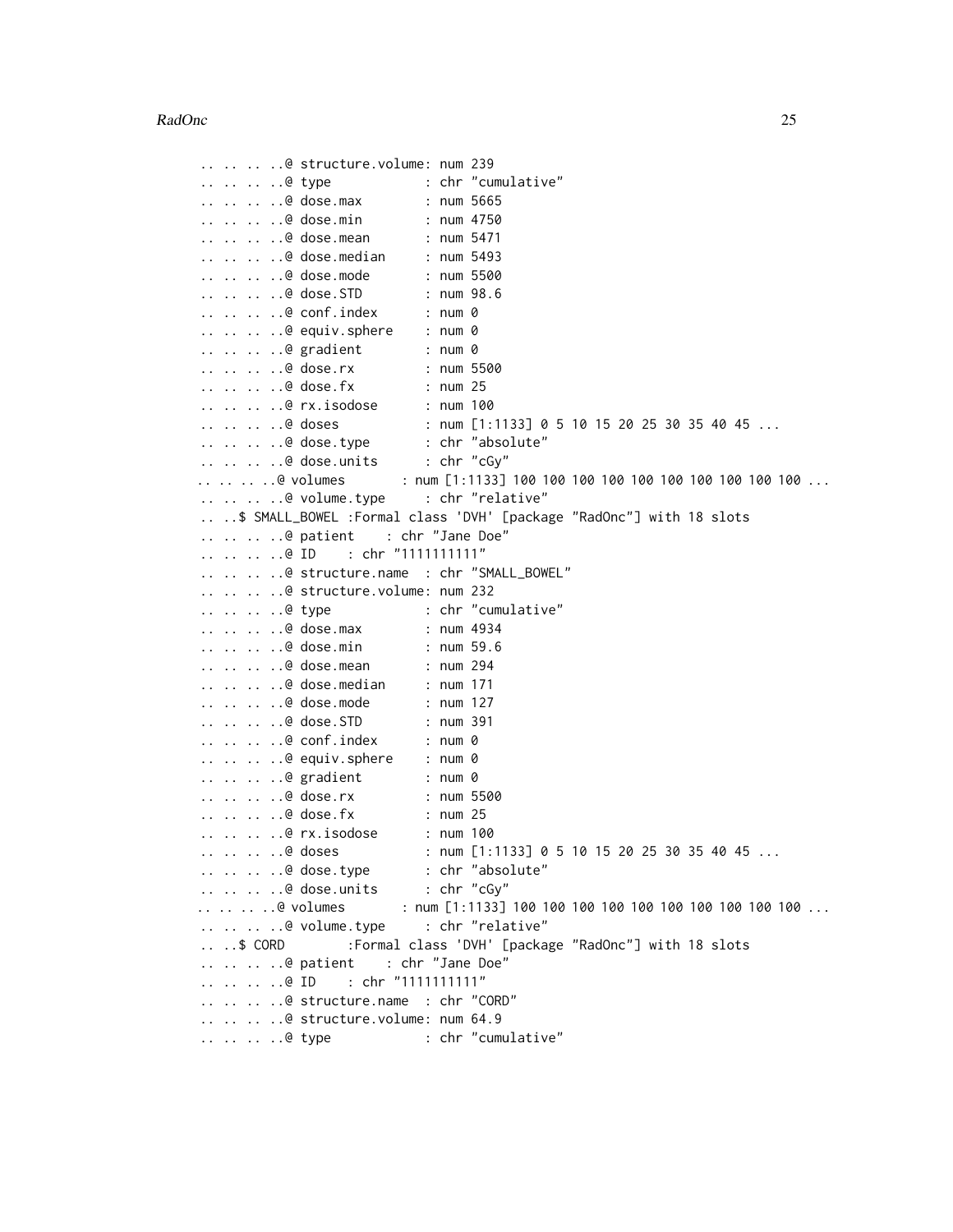```
.. .. .. ..@ dose.max : num 3443
.. .. .. ..@ dose.min : num 0
.. .. .. ..@ dose.mean : num 732
.. .. .. ..@ dose.median : num 136
.. .. .. ..@ dose.mode : num 6.9
.. .. .. ..@ dose.STD : num 953
.. .. .. ..@ conf.index : num 0
.. .. .. ..@ equiv.sphere : num 0
.. .. .. ..@ gradient : num 0
.. .. .. ..@ dose.rx : num 5500
.. .. .. ..@ dose.fx : num 25
.. .. .. ..@ rx.isodose : num 100
\ldots \ldots \ldots doses : num [1:1133] 0 5 10 15 20 25 30 35 40 45 \ldots.. .. .. ..@ dose.type : chr "absolute"
.. .. .. ..@ dose.units : chr "cGy"
.. .. .. ..@ volumes : num [1:1133] 100 98.5 95.9 93.8 90.8 ...<br>.. .. .. ..@ volume.type : chr "relative"
.. .. .. ..@ volume.type
.. ..$ BODY :Formal class 'DVH' [package "RadOnc"] with 18 slots
.. .. .. ..@ patient : chr "Jane Doe"
.. .. .. ..@ ID : chr "1111111111"
.. .. .. ..@ structure.name : chr "BODY"
.. .. .. ..@ structure.volume: num 25508
.. .. .. ..@ type : chr "cumulative"
.. .. .. ..@ dose.max : num 5665
.. .. .. ..@ dose.min : num 0
.. .. .. ..@ dose.mean : num 478
.. .. .. ..@ dose.median : num 66.4
.. .. .. ..@ dose.mode : num 0.4
.. .. .. ..@ dose.STD : num 946
.. .. .. ..@ conf.index : num 0
.. .. .. ..@ equiv.sphere : num 0
.. .. .. ..@ gradient : num 0
.. .. .. ..@ dose.rx : num 5500
.. .. .. ..@ dose.fx : num 25
.. .. .. ..@ rx.isodose : num 100<br>.. .. .. ..@ doses : num [1:
                         : num [1:1133] 0 5 10 15 20 25 30 35 40 45 ...
.. .. .. ..@ dose.type : chr "absolute"
.. .. .. ..@ dose.units : chr "cGy"
.. .. .. ..@ volumes : num [1:1133] 100 77.7 75.1 73 71.3 ...
.. .. .. ..@ volume.type : chr "relative"
```
The format for janedoe.RTdata is:

```
Formal class 'RTdata' [package "RadOnc"] with 4 slots
  ..@ name : chr "Jane Doe"
  ..@ CT : logi[0 , 0 , 0 ]
  ..@ dose : num [1:74, 1:72, 1:51] 2.79 2.87 2.96 3.08 3.32 ...
  \ldots \ldots attr(*, "dimnames")=List of 3
 \ldots.. \frac{\text{1}}{2} : chr [1:74] "-57.5120192" "-55.0120192" "-52.5120192" "-50.0120192" ...
```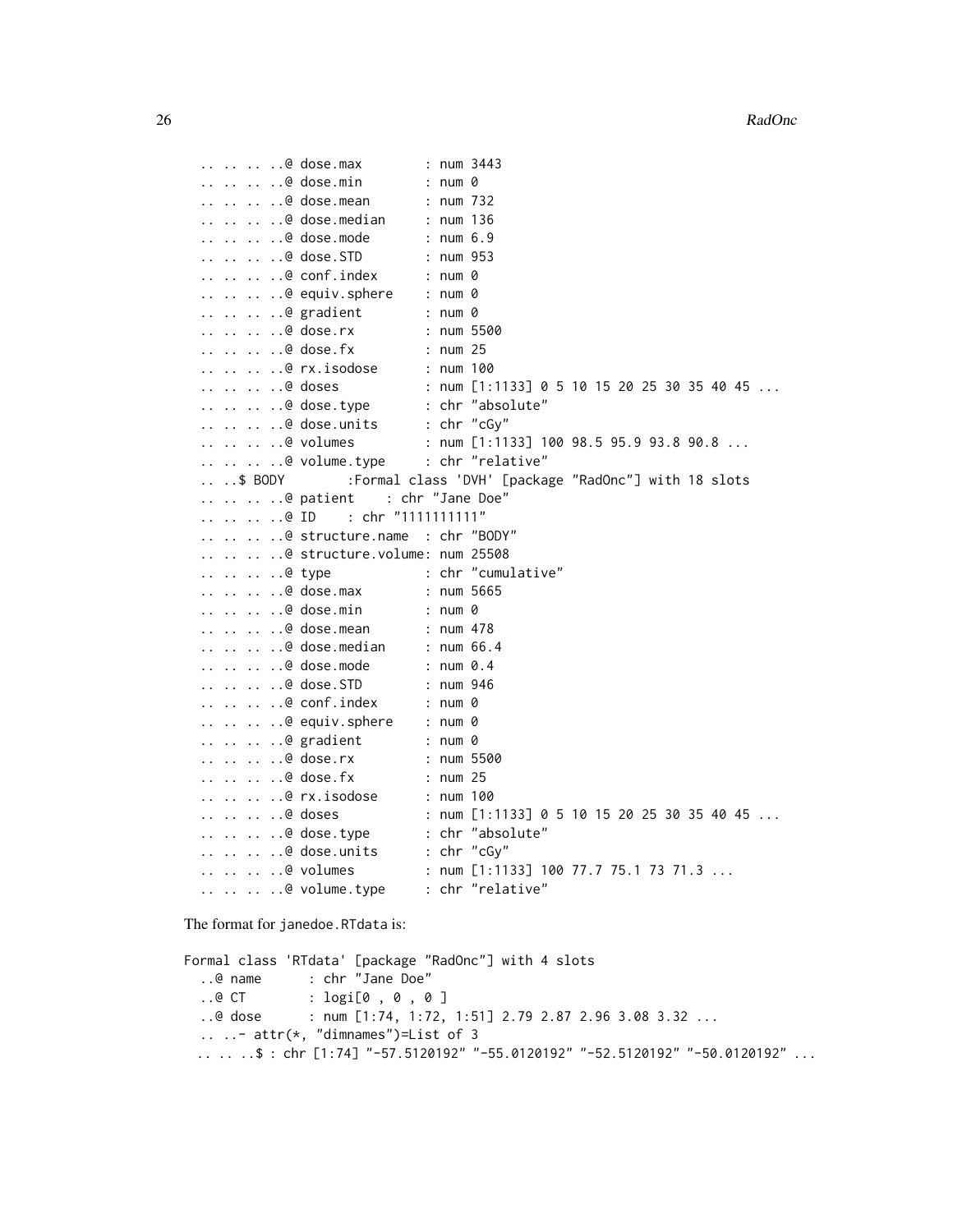```
\ldots.. \mathfrak{s}: chr [1:72] "-309.3547858" "-306.8547858" "-304.3547858" "-301.8547858" ...
.. .. ..$ : chr [1:51] "-102" "-99" "-96" "-93" ...
..@ structures:Formal class 'structure.list' [package "RadOnc"] with 1 slots
.. .. ..@ structures:List of 3
.......$ STOMACH:Formal class 'structure3D' [package "RadOnc"] with 9 slots
.. .. .. .. .. ..@ name : chr "STOMACH"
.. .. .. .. .. ..@ volume : num 0
.. .. .. .. .. ..@ volume.units : chr "cc"
.. .. .. .. .. ..@ coordinate.units: chr "cm"
.. .. .. .. .. @ vertices : num [1:9222, 1:3] -23.4 -21.5 -19.5 -17.6 -15.6 ...
.. .. .. .. .. @ origin : num [1:3] 42.5 -202.6 -26.8
.. .. .. .. .. ..@ triangles : logi[1:3, 0 ]
.. .. .. .. .. ..@ closed.polys :List of 52
.. .. .. .. .. .. .$ : num [1:192, 1:3] -23.4 -21.5 -19.5 -17.6 -15.6 ...
.. .. .. .. .. .. ..$ : num [1:188, 1:3] -9.77 -7.81 -5.86 -3.91 -1.95 0 1.95 3.91 5.86 7.81 ...
.. .. .. .. .. .. .$ : num [1:4, 1:3] 70.3 70.1 70.3 70.5 -191.9 ...
.. .. .. .. .. .. .$ : num [1:192, 1:3] -5.86 -3.91 -1.95 0 1.95 ...
.. .. .. .. .. ..$ : num [1:182, 1:3] -29.3 -27.3 -25.4 -23.4 -21.5 ...
.. .. .. .. .. .. ..$ : num [1:180, 1:3] -35.2 -33.2 -31.2 -29.3 -27.3 ...
.. .. .. .. .. .. $ : num [1:174, 1:3] -35.2 -33.2 -31.2 -29.3 -27.3 ...
.. .. .. .. .. .. \therefore : num [1:180, 1:3] -33.2 -31.2 -29.3 -27.3 -25.4 ...
.. .. .. .. .. .. $ : num [1:170, 1:3] -29.3 -27.3 -25.4 -23.4 -21.5 ...
\ldots .. .. .. .. ..$ : num [1:168, 1:3] -3.91 -1.95 0 1.95 3.91 ...
.. .. .. .. .. .. .$ : num [1:160, 1:3] -17.58 -15.63 -13.67 -11.72 -9.77 ...
.. .. .. .. .. .. .$ : num [1:152, 1:3] -15.63 -13.67 -11.72 -9.77 -7.81 ...
.. .. .. .. .. .. ..$ : num [1:174, 1:3] -9.77 -7.81 -5.86 -3.91 -1.95 0 1.95 3.91 5.86 6.48 ...
.. .. .. .. .. .. ..$ : num [1:176, 1:3] -7.81 -5.86 -3.91 -1.95 0 1.95 3.91 5.86 7.81 9.77 ...
.. .. .. .. .. .. ..$ : num [1:176, 1:3] -19.5 -17.6 -15.6 -13.7 -11.7 ...
\ldots .. .. .. .. .. $ : num [1:4, 1:3] 7.81 6.99 7.81 8.11 -158.68 ...
.. .. .. .. .. .. ..$ : num [1:194, 1:3] -17.58 -15.63 -13.67 -11.72 -9.77 ...
.. .. .. .. .. .. $ : num [1:4, 1:3] -29.3 -29.3 -29.3 -29.3 -160.8 ...
.. .. .. .. .. .. ..$ : num [1:194, 1:3] -9.77 -7.81 -5.86 -3.91 -1.95 0 1.95 3.91 5.86 7.81 ...
.. .. .. .. .. .. ..$ : num [1:192, 1:3] -13.67 -11.72 -9.77 -7.81 -5.86 ...
.. .. .. .. .. .. .$ : num [1:214, 1:3] -11.72 -9.77 -7.81 -5.86 -3.91 ...
.. .. .. .. .. .. ..$ : num [1:216, 1:3] -9.77 -7.81 -5.86 -3.91 -1.95 0 1.95 3.91 4.51 5.86 ...
.. .. .. .. .. .. $ : num [1:214, 1:3] -11.72 -9.77 -7.81 -5.86 -3.91 ...
.. .. .. .. .. .. $ : num [1:204, 1:3] -19.5 -17.6 -15.6 -13.7 -11.7 ...
.. .. .. .. .. .. .$ : num [1:208, 1:3] -5.86 -3.91 -1.95 0 1.95 3.81 3.91 5.86 7.81 9.77 ...
.. .. .. .. .. .. ..$ : num [1:210, 1:3] 7.81 9.77 11.72 13.67 15.63 ...
.. .. .. .. .. .. ..$ : num [1:4, 1:3] 7.81 7.71 7.81 7.91 -164.59 ...
.. .. .. .. .. .. .$ : num [1:208, 1:3] -7.81 -5.86 -3.91 -1.95 0 1.95 3.91 5.86 7.81 9.77 ...
.. .. .. .. .. .. ..$ : num [1:198, 1:3] -9.77 -7.81 -5.86 -3.91 -1.95 0 1.95 3.91 5.86 7.81 ...
.. .. .. .. .. .. ..$ : num [1:198, 1:3] -1.95 0 1.95 3.91 5.57 ...
\ldots .. .. .. .. .. $ : num [1:232, 1:3] 1.95 3.91 5.86 6.47 7.81 ...
.. .. .. .. .. .. ..$ : num [1:236, 1:3] 7.81 9.77 11.72 13.67 15.63 ...
.. .. .. .. .. .. ..$ : num [1:290, 1:3] 1.95 3.91 5.86 7.81 9.77 ...
.. .. .. .. .. .. ..$ : num [1:278, 1:3] 21.5 23.4 25.4 27.3 28.5 ...
\ldots \ldots \ldots \ldots \ldots \ldots \ddot{\text{s}} : num [1:246, 1:3] 44.9 46.9 48.8 50.8 52.7 \ldots
```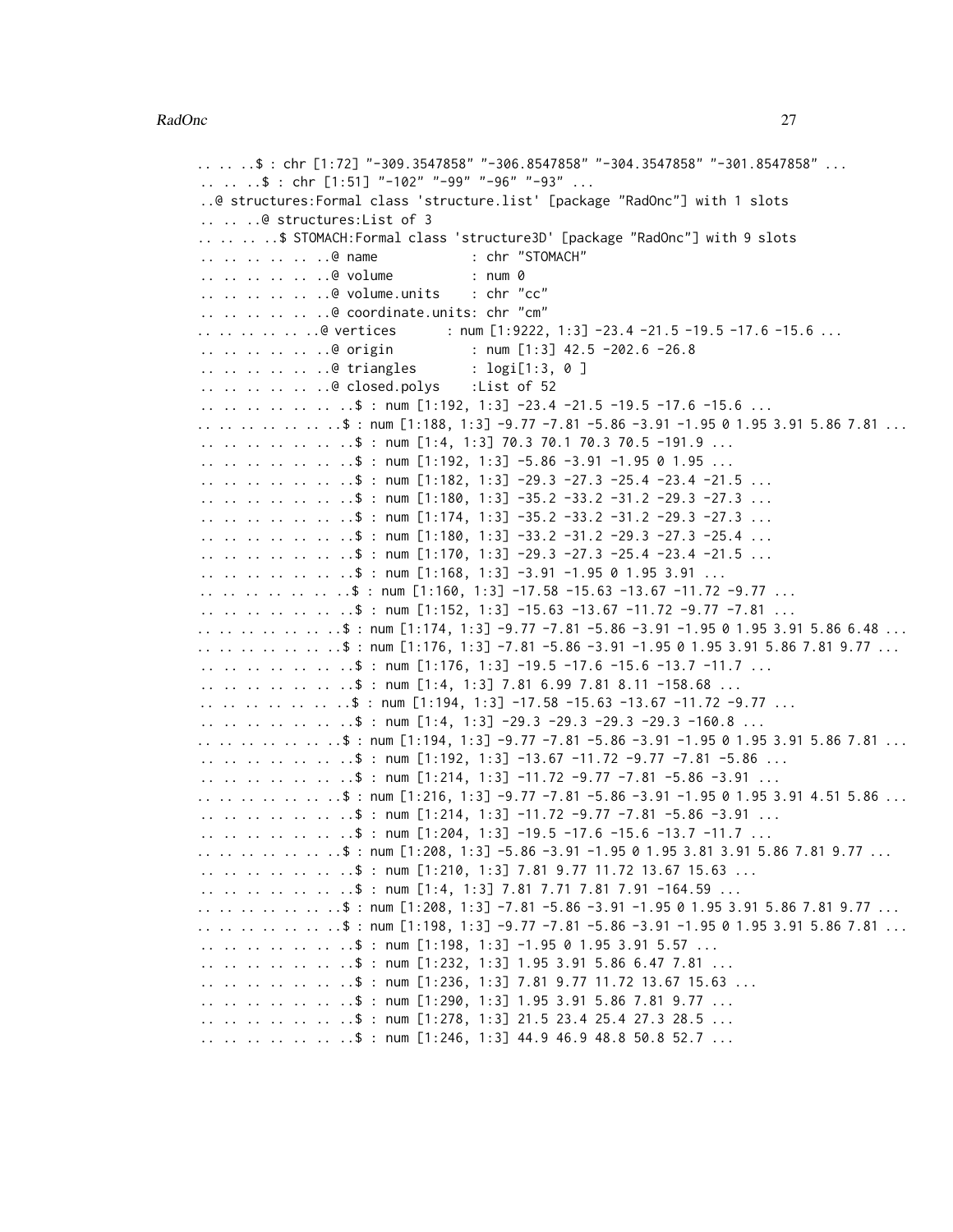```
.. .. .. .. .. .. ..$ : num [1:248, 1:3] 44.9 46.9 48.8 50.8 52.7 ...
\ldots \ldots \ldots \ldots \ldots \ldots$ : num [1:234, 1:3] 56.6 58.6 60.5 62.5 64.5 \ldots\ldots \ldots \ldots \ldots \ldots \ddots \ddots num [1:234, 1:3] 62.5 64.5 66.4 68.4 70.3 \ldots.. .. .. .. .. .. ..$ : num [1:232, 1:3] 70.3 72.3 74.2 76.2 78.1 ...
.. .. .. .. .. .. ..$ : num [1:216, 1:3] 78.1 80.1 82 84 85.9 ...
.. .. .. .. .. .. ..$ : num [1:212, 1:3] 80.1 82 84 85.9 87.9 ...
.. .. .. .. .. .. ..$ : num [1:202, 1:3] 80.1 82 84 85.9 86.4 ...
\ldots .. .. .. .. ..$ : num [1:198, 1:3] 80.1 82 84 85.9 87.9 ...
.. .. .. .. .. .. ..$ : num [1:180, 1:3] 87.9 89.5 89.8 91.8 93.8 ...
.. .. .. .. .. .. ..$ : num [1:176, 1:3] 91.8 93.8 95.7 97.7 99.6 ...
.. .. .. .. .. .. .$ : num [1:158, 1:3] 84 85.9 87.9 89.8 90 ...
.. .. .. .. .. .. .$ : num [1:158, 1:3] 84 85.9 87.9 88.1 89.8 ...
.. .. .. .. .. .. .$ : num [1:142, 1:3] 80.1 82 84 85.9 87.9 ...
.. .. .. .. .. .. ..$ : num [1:146, 1:3] 78.1 80.1 82 84 85.9 ...
.. .. .. .. .. .. ..$ : num [1:130, 1:3] 76.2 78.1 80.1 82 84 ...
.. .. .. .. .. .. ..$ : num [1:74, 1:3] 80.1 82 84 85.9 86.1 ...
.. .. .. .. .. .. .$ : num [1:70, 1:3] 82 84 85.9 87.3 87.9 ...
.. .. .. .. .. .. ..- attr(*, "dim")= int [1:2] 52 1
.. .. .. .. .. @ DVH :Formal class 'DVH' [package "RadOnc"] with 22 slots
.. .. .. .. .. .. .. ..@ patient : chr ""
.. .. .. .. .. .. .. ..@ ID : chr ""
.. .. .. .. .. .. .. ..@ structure.name : chr "STOMACH"
.. .. .. .. .. .. .. ..@ structure.volume: num 699
.. .. .. .. .. .. .. ..@ type : chr "differential"
.. .. .. .. .. .. .. ..@ dose.max : num 53.6
.. .. .. .. .. .. .. ..@ dose.min : num 0.594
.. .. .. .. .. .. .. ..@ dose.mean : num 12.8
.. .. .. .. .. .. .. ..@ dose.median : num 0
.. .. .. .. .. .. .. ..@ dose.mode : num 0
.. .. .. .. .. .. .. ..@ dose.STD : num 0
.. .. .. .. .. .. .. ..@ conf.index : num 0
.. .. .. .. .. .. .. ..@ equiv.sphere : num 0
.. .. .. .. .. .. .. ..@ gradient : num 0
.. .. .. .. .. .. .. ..@ dose.rx : num 55
.. .. .. .. .. .. .. ..@ dose.fx : num 25
.. .. .. .. .. .. .. ..@ rx.isodose : num 100
\ldots.. .. .. .. .. .. @ doses : num [1:5665] 0 0.01 0.02 0.03 0.04 0.05 0.06 0.07 0.08 0.09 ...
.. .. .. .. .. .. .. ..@ dose.type : chr "absolute"
.. .. .. .. .. .. .. ..@ dose.units : chr "Gy"
.. .. .. .. .. .. .. @ volumes : num [1:5665] 0 0 0 0 0 0 0 0 0 0 ...
.. .. .. .. .. .. .. ..@ volume.type : chr "absolute"
.. .. .. ..$ CTV :Formal class 'structure3D' [package "RadOnc"] with 9 slots
.. .. .. .. .. ..@ name : chr "CTV"
.. .. .. .. .. ..@ volume : num 0
.. .. .. .. .. ..@ volume.units : chr "cc"
.. .. .. .. .. ..@ coordinate.units: chr "cm"
.. .. .. .. .. @ vertices : num [1:2440, 1:3] -29.3 -27.3 -25.4 -23.4 -21.5 ...
.. .. .. .. ..@ origin : num [1:3] -11.9 -237.5 -52.7
```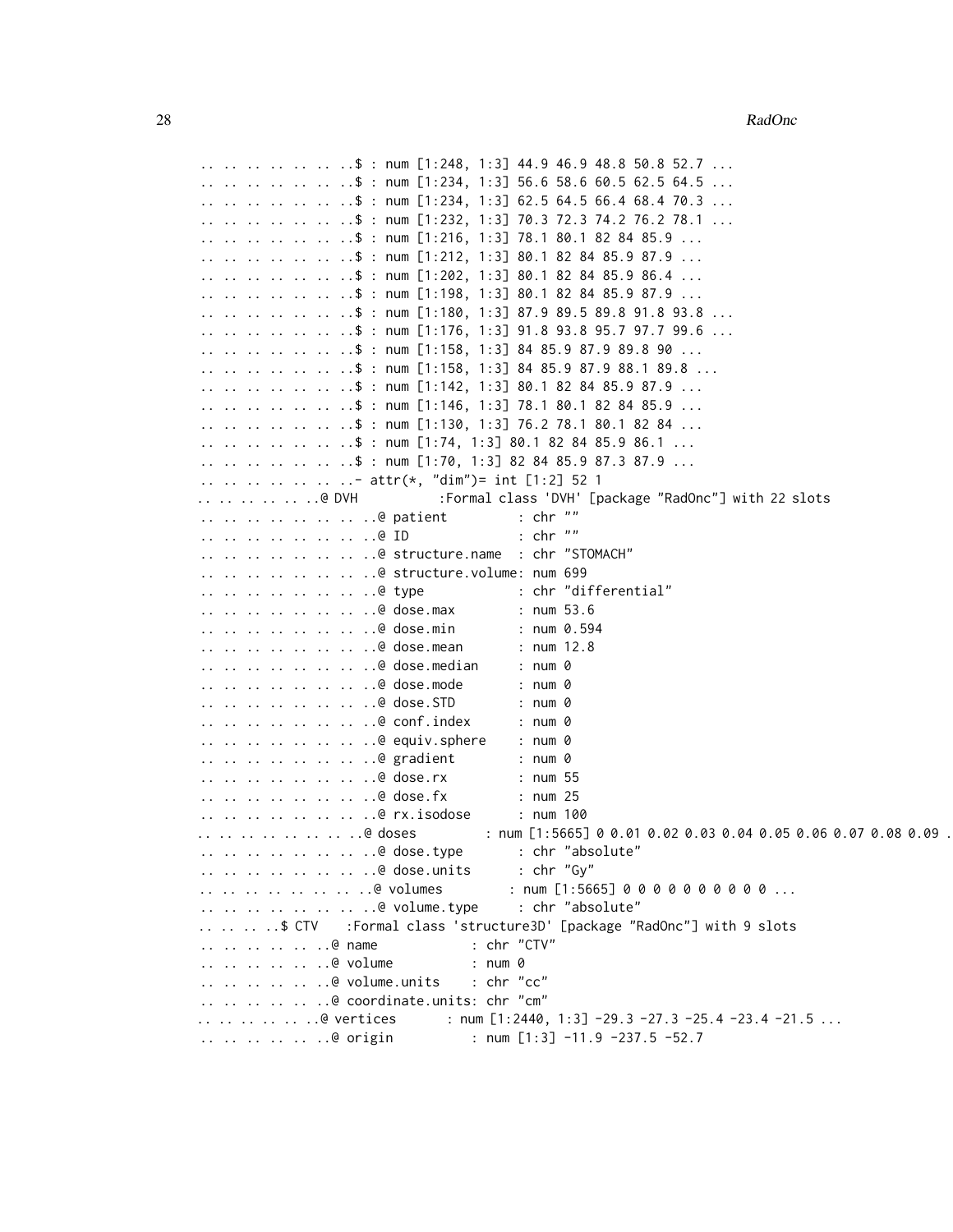|  |  |       | @ triangles<br>: logi[1:3, 0 ]                                             |
|--|--|-------|----------------------------------------------------------------------------|
|  |  |       | @ closed.polys<br>List of 23:                                              |
|  |  |       | \$ : num [1:56, 1:3] -29.3 -27.3 -25.4 -23.4 -21.5                         |
|  |  |       | \$ : num [1:74, 1:3] -31.2 -29.3 -27.3 -25.4 -23.4                         |
|  |  |       | \$ : num [1:92, 1:3] -27.3 -25.4 -23.4 -21.5 -19.5                         |
|  |  |       | \$ : num [1:96, 1:3] -29.3 -27.3 -25.4 -23.4 -21.5                         |
|  |  |       | \$ : num [1:102, 1:3] -27.3 -25.4 -23.4 -21.5 -19.5                        |
|  |  |       | .\$ : num [1:112, 1:3] -23.4 -22.5 -21.5 -19.5 -17.6                       |
|  |  |       | \$ : num [1:116, 1:3] -39.1 -37.1 -35.2 -33.2 -31.2                        |
|  |  |       | .\$ : num [1:112, 1:3] -35.2 -33.2 -31.2 -29.3 -27.3                       |
|  |  |       | \$ : num [1:114, 1:3] -21.5 -19.5 -17.6 -15.6 -13.7                        |
|  |  |       | \$ : num [1:110, 1:3] -21.5 -19.5 -17.6 -15.6 -13.7                        |
|  |  |       | \$ : num [1:112, 1:3] -15.63 -13.67 -11.72 -9.77 -7.81                     |
|  |  |       | .\$ : num [1:108, 1:3] -17.58 -15.63 -13.67 -11.72 -9.77                   |
|  |  |       | \$ : num [1:116, 1:3] -15.63 -13.67 -11.72 -9.77 -7.81                     |
|  |  |       | \$ : num [1:120, 1:3] -11.72 -9.77 -8.79 -7.81 -5.86                       |
|  |  |       | \$ : num [1:126, 1:3] -17.58 -15.63 -13.67 -11.72 -9.77                    |
|  |  |       | \$ : num [1:124, 1:3] -19.5 -17.6 -15.6 -13.7 -11.7                        |
|  |  |       | \$ : num [1:124, 1:3] -15.63 -13.67 -11.72 -9.77 -7.81                     |
|  |  |       | \$ : num [1:120, 1:3] -17.58 -15.63 -13.67 -11.72 -9.77                    |
|  |  |       | \$ : num [1:110, 1:3] -15.63 -13.67 -11.72 -9.77 -7.81                     |
|  |  |       | \$ : num [1:106, 1:3] -13.67 -11.72 -9.77 -7.81 -5.86                      |
|  |  |       | \$ : num [1:102, 1:3] -13.67 -11.72 -9.77 -7.81 -5.86                      |
|  |  |       | \$ : num [1:100, 1:3] -11.72 -9.77 -7.81 -5.86 -3.91                       |
|  |  |       | \$ : num [1:88, 1:3] -11.72 -9.77 -7.81 -5.86 -3.91                        |
|  |  |       | - attr(*, "dim")= int [1:2] 23 1                                           |
|  |  | @ DVH | :Formal class 'DVH' [package "RadOnc"] with 22 slots                       |
|  |  |       | @ patient<br>$: chr$ ""                                                    |
|  |  |       | @ ID<br>$:$ chr $"$                                                        |
|  |  |       | @ structure.name : chr "CTV"                                               |
|  |  |       | @ structure.volume: num 148                                                |
|  |  |       | @ type<br>: chr "differential"                                             |
|  |  |       | @ dose.max<br>: num 56.5                                                   |
|  |  |       | @ dose.min<br>: $num 51.7$                                                 |
|  |  |       | @ dose.mean<br>: num 55                                                    |
|  |  |       | @ dose.median<br>: num 0                                                   |
|  |  |       | @ dose.mode<br>: num 0                                                     |
|  |  |       | @ dose.STD<br>: num 0<br>@ conf.index<br>: num 0                           |
|  |  |       | @ equiv.sphere<br>: num 0                                                  |
|  |  |       | @ gradient<br>: num 0                                                      |
|  |  |       | @ dose.rx<br>: num 55                                                      |
|  |  |       | @ dose.fx<br>: num25                                                       |
|  |  |       | @ rx.isodose<br>: num 100                                                  |
|  |  |       | .@ doses<br>: num [1:5665] 0 0.01 0.02 0.03 0.04 0.05 0.06 0.07 0.08 0.09. |
|  |  |       | @ dose.type<br>: chr "absolute"                                            |
|  |  |       | : $chr''Gy''$<br>@ dose.units                                              |
|  |  |       | @ volumes<br>$:$ num [1:5665] 0000000000                                   |
|  |  |       |                                                                            |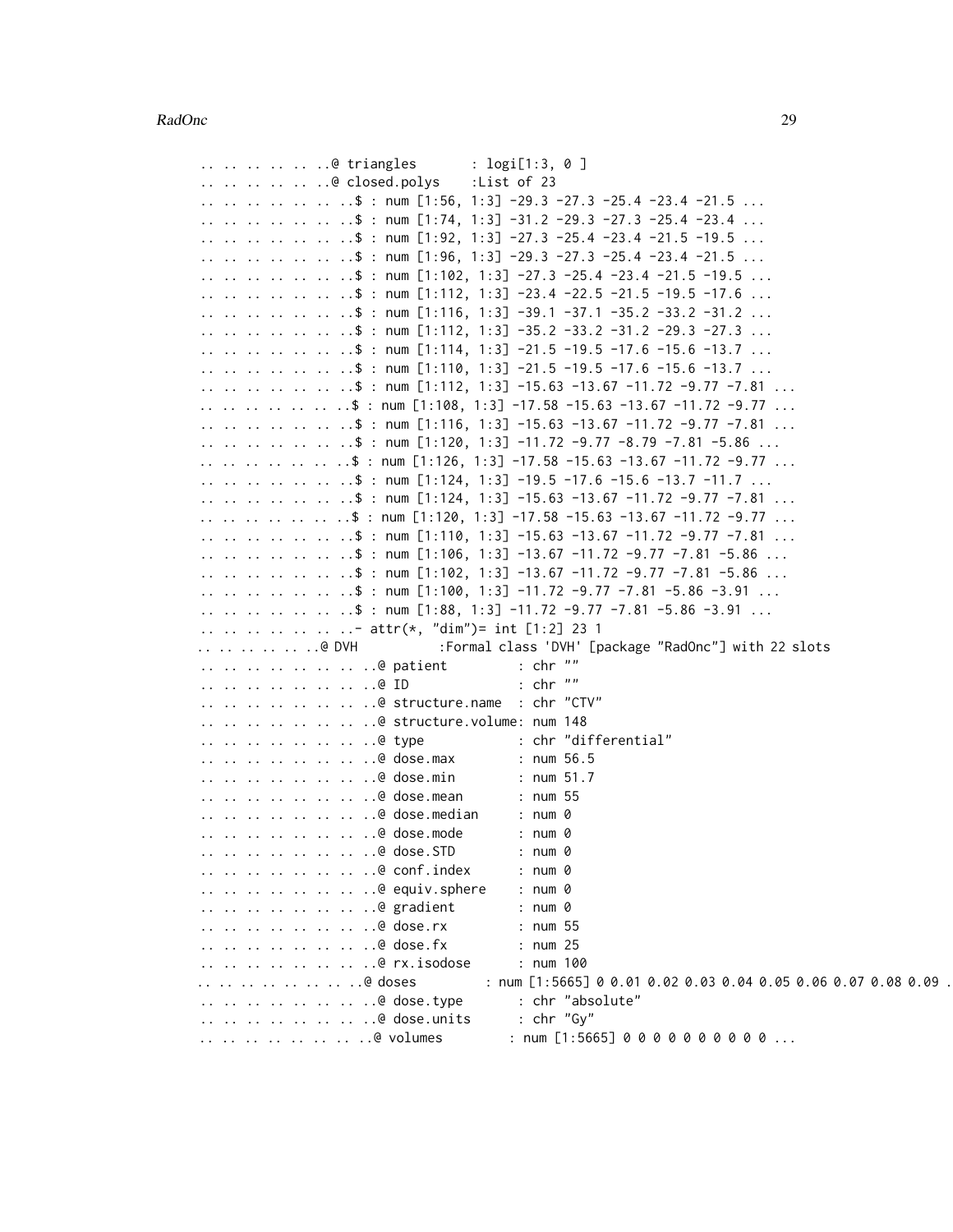.. .. .. .. .. .. .. ..@ volume.type : chr "absolute" .. .. .. ..\$ PTV :Formal class 'structure3D' [package "RadOnc"] with 9 slots .. .. .. .. .. ..@ name : chr "PTV" .. .. .. .. .. ..@ volume : num 0 .. .. .. .. .. ..@ volume.units : chr "cc" .. .. .. .. .. ..@ coordinate.units: chr "cm" .. .. .. .. .. @ vertices : num [1:3314, 1:3] -29.3 -27.3 -25.4 -23.4 -21.5 ... .. .. .. .. .. ..@ origin : num [1:3] -11.8 -237.1 -52.7 .. .. .. .. .. ..@ triangles : logi[1:3, 0 ] .. .. .. .. .. ..@ closed.polys :List of 27 .. .. .. .. .. .. ..\$ : num  $[1:64, 1:3]$  -29.3 -27.3 -25.4 -23.4 -21.5 ... .. .. .. .. .. .. \$ : num  $[1:78, 1:3]$  -31.2 -29.3 -27.3 -25.4 -23.4 ... .. .. .. .. .. .. \$ : num  $[1:94, 1:3]$  -33.2 -31.2 -29.3 -27.3 -25.4 ... .. .. .. .. .. .. \$ : num [1:106, 1:3] -29.3 -27.3 -25.4 -23.4 -21.5 ... .. .. .. .. .. .. \$ : num  $[1:112, 1:3]$  -31.2 -29.3 -27.3 -25.4 -23.4 ... .. .. .. .. .. .. ..\$ : num [1:126, 1:3] -33.2 -31.2 -29.3 -27.3 -25.4 ... .. .. .. .. .. .. \$ : num [1:130, 1:3] -31.2 -29.3 -27.3 -25.4 -23.4 ... .. .. .. .. .. ..\$ : num [1:136, 1:3] -29.3 -27.3 -25.4 -23.4 -21.5 ... .. .. .. .. .. .. \$ : num  $[1:134, 1:3]$  -27.3 -25.4 -23.4 -21.5 -20.4 ... .. .. .. .. .. .. \$ : num [1:136, 1:3] -41 -39.1 -37.1 -35.2 -33.2 ... .. .. .. .. .. .. ..\$ : num [1:134, 1:3] -37.1 -35.2 -33.2 -31.2 -29.3 ... .. .. .. .. .. .. .\$ : num  $[1:132, 1:3]$  -23.4 -21.5 -19.5 -17.6 -15.6 ... .. .. .. .. .. .. .\$ : num [1:128, 1:3] -19.5 -17.6 -15.6 -13.7 -11.7 ... .. .. .. .. .. .. ..\$ : num [1:134, 1:3] -21.5 -19.5 -17.6 -15.6 -13.7 ... .. .. .. .. .. .. .\$ : num [1:138, 1:3] -13.67 -11.72 -9.77 -7.81 -6.71 ... .. .. .. .. .. .. ..\$ : num [1:144, 1:3] -19.5 -17.6 -15.6 -13.7 -11.7 ... .. .. .. .. .. .. ..\$ : num [1:142, 1:3] -21.5 -19.5 -17.6 -15.6 -13.7 ... .. .. .. .. .. ..\$ : num [1:144, 1:3] -17.58 -15.63 -13.67 -11.72 -9.77 ... .. .. .. .. .. .. ..\$ : num [1:142, 1:3] -19.5 -17.6 -15.6 -13.7 -11.7 ... .. .. .. .. .. .. ..\$ : num [1:140, 1:3] -21.5 -19.5 -17.6 -15.6 -13.7 ... .. .. .. .. .. .. ..\$ : num [1:136, 1:3] -19.5 -17.6 -15.6 -13.7 -11.7 ... .. .. .. .. .. .. ..\$ : num [1:130, 1:3] -17.58 -15.63 -13.67 -11.72 -9.77 ... .. .. .. .. .. ..\$ : num [1:122, 1:3] -17.58 -15.63 -13.67 -11.72 -9.77 ... .. .. .. .. .. .. ..\$ : num [1:118, 1:3] -15.63 -13.67 -11.72 -9.77 -7.81 ... .. .. .. .. .. .. ..\$ : num [1:116, 1:3] -13.67 -11.72 -9.77 -7.81 -5.86 ... .. .. .. .. .. .. \$ : num  $[1:104, 1:3]$  -13.67 -11.72 -9.77 -7.81 -5.86 ... .. .. .. .. .. .. ..\$ : num [1:94, 1:3] -9.77 -7.81 -5.86 -3.91 -1.95 -0.6 0 1.95 3.91 5.14 ... .. .. .. .. .. .. ..- attr(\*, "dim")= int [1:2] 27 1 .. .. .. .. .. @ DVH :Formal class 'DVH' [package "RadOnc"] with 22 slots .. .. .. .. .. .. .. ..@ patient : chr "" .. .. .. .. .. .. .. ..@ ID : chr "" .. .. .. .. .. .. .. ..@ structure.name : chr "PTV" .. .. .. .. .. .. .. ..@ structure.volume: num 241 .. .. .. .. .. .. .. ..@ type : chr "differential" .. .. .. .. .. .. .. ..@ dose.max : num 56.6 .. .. .. .. .. .. .. ..@ dose.min : num 47.1 .. .. .. .. .. .. .. .@ dose.mean : num 54.7 .. .. .. .. .. .. .. ..@ dose.median : num 0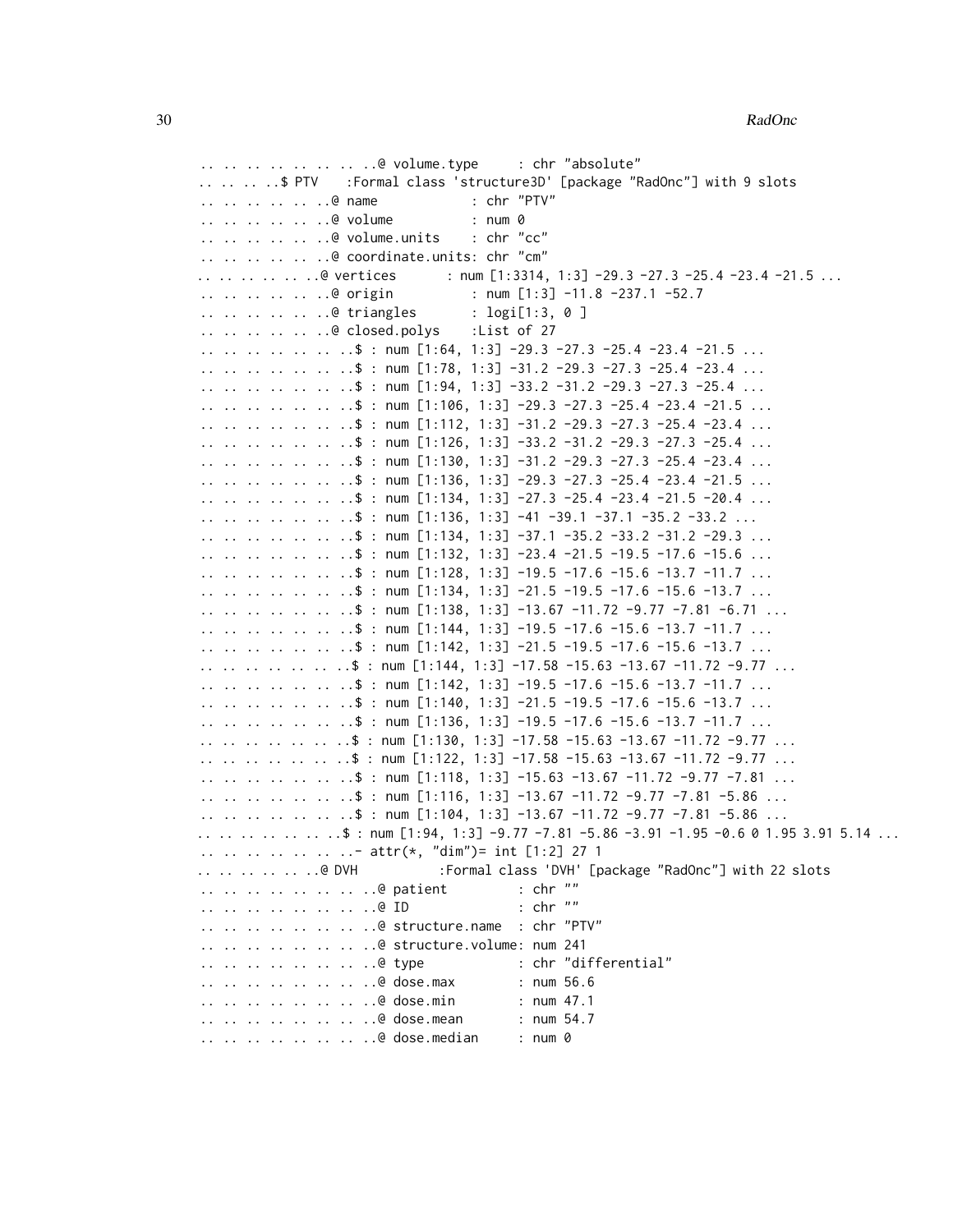#### $RadOne$  31

```
.. .. .. .. .. .. .. ..@ dose.mode : num 0
.. .. .. .. .. .. .. ..@ dose.STD : num 0
.. .. .. .. .. .. .. ..@ conf.index : num 0
.. .. .. .. .. .. .. ..@ equiv.sphere : num 0
.. .. .. .. .. .. .. .@ gradient : num 0
.. .. .. .. .. .. .. ..@ dose.rx : num 55
.. .. .. .. .. .. .. ..@ dose.fx : num 25
.. .. .. .. .. .. .. ..@ rx.isodose : num 100
\ldots.. .. .. .. .. .. @ doses : num [1:5665] 0 0.01 0.02 0.03 0.04 0.05 0.06 0.07 0.08 0.09 .
.. .. .. .. .. .. .. ..@ dose.type : chr "absolute"
.. .. .. .. .. .. .. ..@ dose.units : chr "Gy"
.. .. .. .. .. .. ..@ volumes : num [1:5665] 0 0 0 0 0 0 0 0 0 0 ...
.. .. .. .. .. .. .. ..@ volume.type : chr "absolute"
```
The format for cord is:

```
Formal class 'structure3D' [package "RadOnc"] with 9 slots
  ..@ name : chr "Spinal Cord"
  ..@ volume : num 0
  ..@ volume.units : chr "cc"
  ..@ coordinate.units: chr "cm"
  ..@ vertices : num [1:2682, 1:3] -10.74 -8.79 -6.84 -4.88 -3.13 ...
  \ldots \ldots attr(\star, "dimnames")=List of 2
  .. .. ..$ : chr [1:2682] "" "" "" "" ...
  .. .. ..$ : NULL
  ..@ origin : num [1:3] -3.43 -235.27 -173.95
  ..@ triangles : num [1:3, 1:5360] 20 1 21 1 2 22 2 3 23 3 ...
  ..@ closed.polys :List of 130
  .. ..$ : num [1:20, 1:3] -10.74 -8.79 -6.84 -4.88 -3.13 ...
  \ldots .. \frac{1}{2} : num [1:18, 1:3] -10.74 -8.79 -6.84 -4.88 -3.15 ...
 .. ..$ : num [1:20, 1:3] -6.84 -6.1 -4.88 -2.93 -2.62 -1.68 -1.77 -2.53 -2.93 -4.88 ...
 .. ..$ : num [1:20, 1:3] -6.84 -4.95 -4.88 -2.93 -2.16 -1.36 -1.41 -2.33 -2.93 -4.88 ...
 .. ..$ : num [1:20, 1:3] -8.79 -6.84 -4.88 -3.34 -2.93 -2.07 -1.72 -2.38 -2.93 -4.26 ...
 .. ..$ : num [1:20, 1:3] -8.79 -6.84 -4.88 -4.67 -2.93 -2.67 -2.12 -2.31 -2.93 -3.45 ...
 .. ..$ : num [1:20, 1:3] -8.79 -6.84 -4.88 -3.99 -2.93 -2.14 -1.77 -2.01 -2.93 -3.61 ...
 .. ..$ : num [1:20, 1:3] -8.79 -6.84 -4.88 -2.93 -2.91 -1.75 -1.55 -2.01 -2.93 -3.65 ...
 .. ..$ : num [1:20, 1:3] -8.79 -6.84 -4.88 -2.93 -2.62 -1.53 -1.4 -1.95 -2.93 -4.08 ...
 .. ..$ : num [1:20, 1:3] -8.79 -6.84 -4.88 -2.93 -2.51 -1.4 -1.37 -2.18 -2.93 -4.88 ...
 .. ..$ : num [1:18, 1:3] -8.79 -6.84 -4.88 -2.93 -1.77 -1.28 -1.89 -2.93 -3.54 -4.88 ...
 .. ..$ : num [1:16, 1:3] -6.84 -4.88 -2.99 -2.93 -1.06 -1.34 -2.51 -2.93 -4.88 -6.84 ...
 .. ..$ : num [1:18, 1:3] -6.84 -4.88 -2.93 -2.21 -0.98 -0.67 -0.8 -0.98 -2.01 -2.93 ...
 .. ..$ : num [1:18, 1:3] -8.79 -6.84 -4.88 -2.93 -1.37 -0.98 -0.54 -0.56 -0.98 -1.49 ...
 .. ..$ : num [1:20, 1:3] -8.79 -6.84 -4.88 -2.93 -1.43 -0.98 -0.34 -0.38 -0.98 -1.61 ...
 .. ..$ : num [1:18, 1:3] -8.79 -6.84 -4.88 -2.93 -1.36 -0.98 -0.55 -0.56 -0.98 -1.49 ...
 .. ..$ : num [1:20, 1:3] -6.84 -4.88 -2.93 -2.87 -1.03 -0.98 -0.23 -0.46 -0.98 -1.89 ...
 ....$: num [1:20, 1:3] -6.84 -4.88 -2.93 -2.26 -0.98 -0.64 -0.23 -0.55 -0.98 -2.03 ...
 .. ..$ : num [1:20, 1:3] -6.84 -4.88 -2.93 -2.34 -0.98 -0.57 -0.18 -0.57 -0.98 -2.44 ...
 .. ..$ : num [1:20, 1:3] -6.84 -4.88 -2.93 -2.26 -0.98 -0.67 -0.27 -0.92 -0.98 -2.93 ...
 .. ..$ : num [1:20, 1:3] -6.84 -4.88 -2.93 -2.18 -0.98 -0.79 -0.49 -0.98 -1.12 -2.93 ...
```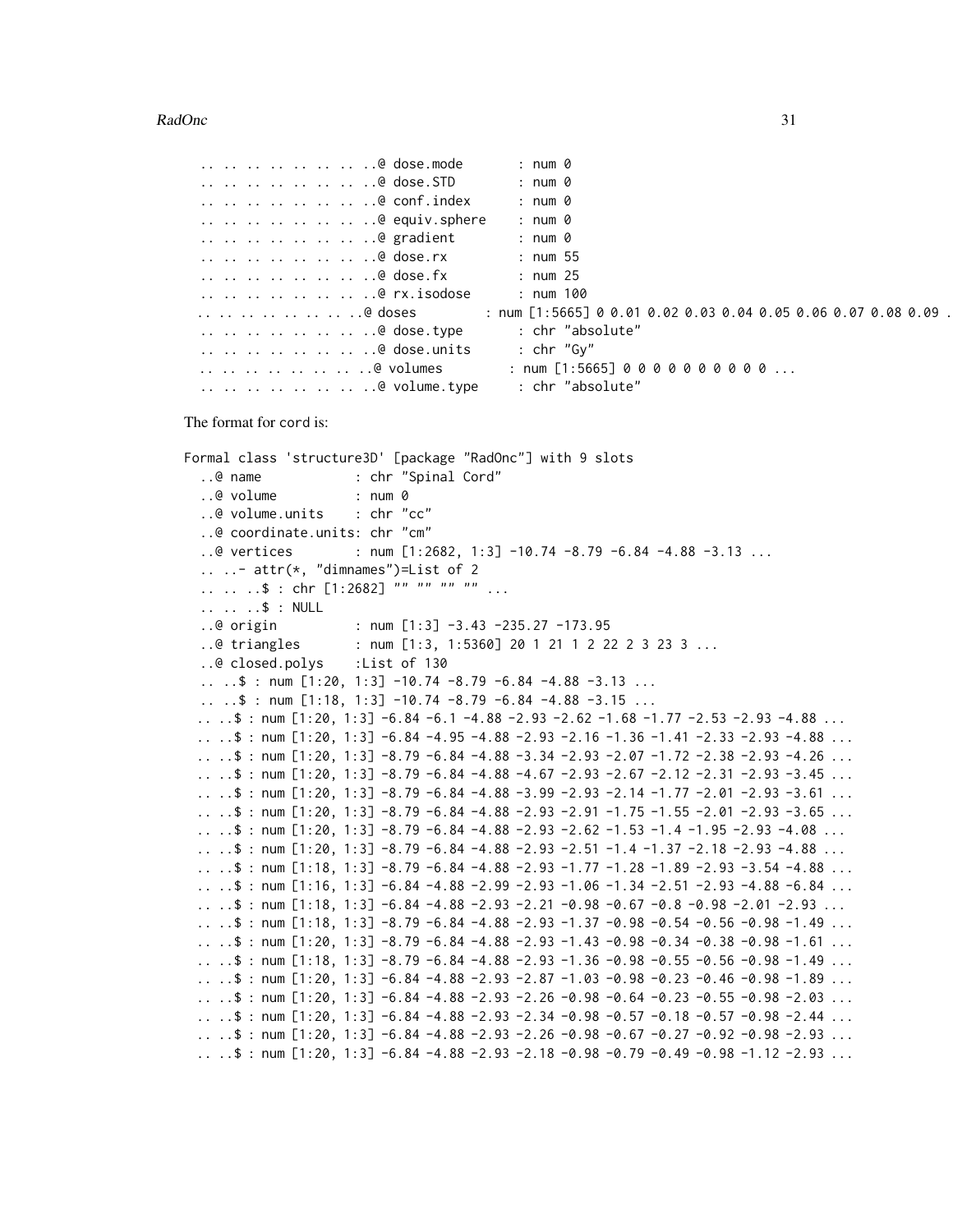.. ..\$ : num  $[1:20, 1:3]$  -6.84 -4.88 -3.66 -2.93 -1.04 -0.98 -0.18 -0.16 -0.98 -1.46 ... .. ..\$ : num  $[1:20, 1:3]$  -6.84 -4.88 -2.93 -1.51 -0.98 -0.06 0.28 -0.14 -0.98 -1.75 ... ..  $\therefore$  \$ : num [1:18, 1:3] -6.84 -4.88 -2.93 -0.98 -0.92 0.31 0.18 -0.92 -0.98 -2.93 ... .. ..\$ : num  $[1:18, 1:3]$  -6.84 -4.88 -2.93 -0.98 -0.46 0.44 -0.09 -0.98 -2.93 -4.83 ... .. ..\$ : num [1:18, 1:3] -6.84 -4.88 -2.93 -0.98 -0.92 0.34 0.31 -0.98 -1.95 -2.93 ... .. ..\$ : num [1:18, 1:3] -6.84 -4.88 -2.93 -1.64 -0.98 0.07 0.56 -0.69 -0.98 -2.93 ... .. ..\$ : num  $[1:20, 1:3]$  -4.88 -2.93 -2.83 -0.98 -0.46 0.43 0.34 -0.98 -1.07 -2.93 ... ..  $\therefore$  \$ : num [1:20, 1:3] -6.84 -4.88 -2.93 -1.03 -0.98 0.26 0.55 -0.02 -0.98 -1.5 ... .. ..\$ : num  $[1:20, 1:3]$  -6.84 -4.88 -2.93 -2.25 -0.98 -0.31 0.46 0.23 -0.92 -0.98 ... .. ..\$ : num  $[1:20, 1:3]$  -6.84 -4.88 -2.93 -0.98 -0.62 0.4 0.51 -0.2 -0.98 -2.61 ... .. ..\$ : num [1:22, 1:3] -4.88 -2.93 -2.83 -0.98 -0.23 0.55 0.55 -0.18 -0.98 -2.83 ... .. ..\$ : num  $[1:22, 1:3]$  -4.88 -2.93 -2.2 -0.98 -0.08 0.53 0.49 -0.33 -0.98 -2.93 ... .. ..\$ : num  $[1:20, 1:3]$  -6.84 -4.88 -2.93 -1.65 -0.98 0.11 0.43 0.23 -0.98 -1.07 ... .. ..\$ : num [1:20, 1:3] -6.84 -4.88 -2.93 -1.21 -0.98 0.02 0.27 -0.27 -0.98 -2.15 ... .. ..\$ : num [1:20, 1:3] -4.88 -2.93 -2.81 -0.98 -0.06 0.92 0.67 -0.34 -0.98 -2.93 ... .. ..\$ : num [1:20, 1:3]  $-4.88 - 2.93 - 0.98 - 0.58$  0.98 0.98 1.37 0.98 0.98  $-0.54$  ... .. ..\$ : num [1:20, 1:3] -6.84 -4.88 -2.93 -0.98 -0.79 0.49 0.8 0.18 -0.98 -2.05 ... .. ..\$ : num  $[1:20, 1:3]$  -8.79 -6.84 -4.88 -2.93 -1.09 -0.98 -0.11 -0.03 -0.76 -0.98 ... .. ..\$ : num  $[1:20, 1:3]$  -6.84 -4.88 -2.93 -2.25 -0.98 -0.18 0.46 -0.06 -0.98 -1.86 ... .. ..\$ : num  $[1:18, 1:3]$  -6.84 -4.88 -2.93 -0.98 -0.6 0.58 0.8 -0.3 -0.98 -2.93 ... .. ..\$ : num [1:18, 1:3] -6.84 -4.88 -2.93 -0.98 -0.16 0.92 0.92 -0.13 -0.98 -2.93 ...  $\ldots$  .\$ : num [1:22, 1:3] -4.88 -2.93 -2.29 -0.98 0.32 0.98 1.07 0.98 0.94 -0.05  $\ldots$ .. ..\$ : num [1:20, 1:3] -6.84 -4.88 -2.93 -1.07 -0.98 0.34 0.92 0.34 -0.98 -1.56 ... .. ..\$ : num [1:20, 1:3] -6.84 -4.88 -2.93 -0.98 -0.5 0.43 0.49 -0.3 -0.98 -2.93 ... .. ..\$ : num  $[1:18, 1:3]$  -6.84 -4.88 -2.93 -0.98 -0.18 0.79 0.8 -0.34 -0.98 -2.93 ...  $\ldots$  .\$ : num [1:20, 1:3] -6.84 -4.88 -2.93 -0.98 0.03 0.97 0.98 1.06 0.98 -0.4  $\ldots$ .. ..\$ : num [1:20, 1:3] -6.84 -4.88 -2.93 -1.34 -0.98 0.31 0.79 0.43 -0.98 -2.34 ... .. ..\$ : num [1:18, 1:3] -6.84 -4.88 -2.93 -0.98 -0.57 0.41 0.5 -0.29 -0.98 -2.93 ... .. ..\$ : num  $[1:20, 1:3]$  -6.84 -4.88 -2.93 -2.1 -0.98 -0.46 0 -0.55 -0.98 -2.49 ... .. ..\$ : num [1:22, 1:3] -6.84 -4.88 -3.95 -2.93 -1.28 -0.98 -0.54 -0.59 -0.98 -1.59 ... .. ..\$ : num [1:20, 1:3] -6.84 -4.88 -3.09 -2.93 -1.03 -0.98 -0.23 -0.46 -0.98 -1.89 ... .. ..\$ : num [1:20, 1:3] -6.84 -4.88 -2.93 -2.47 -0.98 -0.72 -0.24 -0.51 -0.98 -1.92 ... .. ..\$ : num  $[1:20, 1:3]$  -6.84 -4.88 -2.93 -2.08 -0.98 -0.23 0.06 -0.16 -0.98 -1.88 ... .. ..\$ : num  $[1:20, 1:3]$  -6.84 -4.88 -2.93 -1.59 -0.98 -0.08 0.31 -0.11 -0.98 -1.68 ... .. ..\$ : num  $[1:20, 1:3]$  -6.84 -4.88 -2.93 -2.7 -0.98 -0.69 0.06 -0.06 -0.98 -1.17 ... .. ..\$ : num  $[1:20, 1:3]$  -6.84 -4.88 -2.93 -1.33 -0.98 -0.2 0 -0.57 -0.98 -2.64 ... ....\$: num  $[1:20, 1:3]$  -4.88 -2.93 -2.85 -0.98 -0.55 0.34 0.23 -0.79 -0.98 -2.93 ... .. ..\$ : num  $[1:20, 1:3]$  -6.84 -4.88 -2.93 -1.59 -0.98 0.09 0.56 0.23 -0.98 -1.14 ... .. ..\$ : num  $[1:20, 1:3]$  -6.84 -4.88 -2.93 -0.98 -0.67 0.43 0.55 -0.11 -0.98 -2.31 ... .. ..\$ : num  $[1:20, 1:3]$  -4.88 -2.93 -2.3 -0.98 -0.1 0.52 0.34 -0.77 -0.98 -2.93 ... .. ..\$ : num  $[1:20, 1:3]$  -6.84 -4.88 -2.93 -1.24 -0.98 0.18 0.43 -0.11 -0.98 -2.05 ... ..  $\therefore$  \$ : num [1:20, 1:3] -4.88 -3.48 -2.93 -0.98 -0.56 0.23 0.18 -0.73 -0.98 -2.93 ... .. ..\$ : num [1:20, 1:3] -4.88 -2.93 -2.66 -0.98 -0.11 0.55 0.46 -0.55 -0.98 -2.93 ... .. ..\$ : num  $[1:20, 1:3]$  -4.88 -2.93 -2.24 -0.98 0.11 0.78 0.63 -0.43 -0.98 -2.93 ... .. ..\$ : num [1:20, 1:3] -6.84 -4.88 -2.93 -1.38 -0.98 0.34 0.67 0.18 -0.98 -1.3 ... .. ..\$ : num  $[1:20, 1:3]$  -6.84 -4.88 -2.93 -1.3 -0.98 0.18 0.67 0.34 -0.98 -1.38 ... .. ..\$ : num [1:20, 1:3] -6.84 -4.88 -2.93 -0.98 -0.41 0.64 0.78 0.1 -0.98 -2.27 ... ..  $\ldots$  : num [1:20, 1:3] -6.84 -4.88 -2.93 -1.27 -0.98 0.06 0.55 0.06 -0.98 -1.27 ...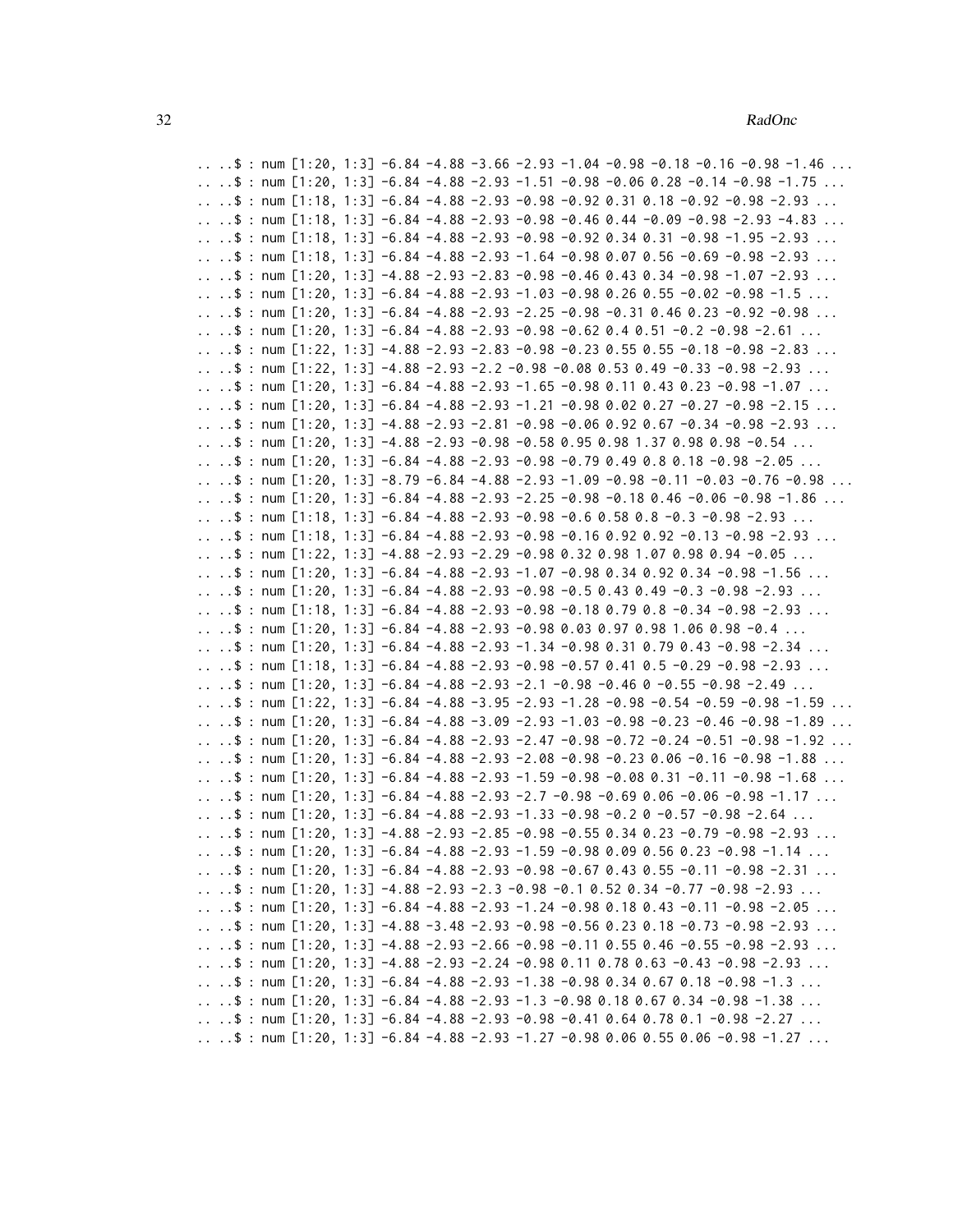..  $\therefore$  \$ : num [1:20, 1:3] -4.88 -2.93 -2.49 -0.98 -0.17 0.52 0.38 -0.68 -0.98 -2.93 ... ..  $\therefore$  \$ : num [1:22, 1:3] -6.84 -4.88 -2.93 -0.98 -0.92 0.67 0.98 1.04 0.98 0.55 ... ..  $\therefore$  \$ : num [1:20, 1:3] -6.84 -4.88 -2.93 -0.98 0.22 0.98 1.27 1.33 0.98 0.63 ... ..  $\ldots$  : num [1:22, 1:3] -4.88 -2.93 -2.12 -0.98 0.34 0.98 1.38 1.26 0.98 0.11 ... .. ..\$ : num [1:20, 1:3] -6.84 -4.88 -2.93 -0.98 -0.23 0.98 1.15 1.49 0.98 0.69 ... .. ..\$ : num [1:20, 1:3] -6.84 -4.88 -2.93 -0.98 0.37 0.98 1.31 1.32 0.98 0.51 ... ..  $\therefore$  \$ : num [1:20, 1:3] -6.84 -4.88 -2.93 -0.98 -0.34 0.92 0.98 1.26 0.98 0.46 ...  $\ldots$  .\$ : num [1:20, 1:3] -4.88 -2.93 -0.98 -0.69 0.92 0.98 1.36 1.03 0.98 -0.43  $\ldots$ .. ..\$ : num [1:20, 1:3]  $-4.88 - 2.93 - 0.98 - 0.35$  0.98 1.4 1.9 1.53 0.98  $-0.13$  ... .. ..\$ : num [1:20, 1:3] -4.88 -2.93 -0.98 0.08 0.98 1.7 2.16 1.82 0.98 0.39 ... ..  $\therefore$  \$ : num [1:20, 1:3] -4.88 -2.93 -0.98 0 0.98 1.53 2.3 2.01 0.98 0.9 ... .. ..\$ : num [1:20, 1:3] -2.93 -0.98 0 0.98 2.26 2.91 2.75 1.66 0.98 -0.98 ... ..  $\therefore$  \$ : num [1:18, 1:3] -4.88 -2.93 -0.98 0.98 1.16 2.38 2.62 1.89 0.98 -0.12 ... .. ..\$ : num [1:18, 1:3] -4.88 -2.93 -0.98 -0.17 0.98 1.82 2.39 2.16 1 0.98 ... .. ..\$ : num [1:20, 1:3] -4.88 -2.93 -0.98 0.57 0.98 2.07 2.38 1.77 0.98 0.1 ...  $\ldots$  .\$ : num [1:20, 1:3] -2.93 -0.98 0.08 0.98 1.9 2.38 2.07 0.98 0.57 -0.98  $\ldots$ .. ..\$ : num [1:20, 1:3] -4.88 -2.93 -0.98 0.91 0.98 2.14 2.4 1.86 0.98 -0.11 ... ..  $\therefore$  \$ : num [1:20, 1:3] -4.88 -2.93 -0.98 0.98 1.16 2.3 2.38 1.61 0.98 -0.71 ... ..  $\therefore$  \$ : num [1:20, 1:3] -4.88 -2.93 -0.98 0 0.98 1.79 2.26 1.95 0.98 0.45 ...  $\ldots$  .\$ : num [1:20, 1:3] -4.88 -2.93 -0.98 0.52 0.98 1.85 2.15 1.66 0.98 -0.07  $\ldots$ .. ..\$ : num [1:22, 1:3] -2.93 -2.44 -0.98 0.98 1.28 2.33 2.26 1.4 0.98 -0.73 ... ..  $\therefore$  \$ : num [1:20, 1:3] -4.88 -2.93 -0.98 0.98 1.88 2.93 2.99 3.22 2.93 2.26 ... .. ..\$ : num [1:22, 1:3] -2.93 -0.98 -0.02 0.98 2.7 2.93 3.43 3.38 2.93 2.4 ... .. ..\$ : num [1:20, 1:3] -2.93 -0.98 0.84 0.98 2.87 2.93 3.63 3.33 2.93 1.89 ... ...\$: num  $[1:20, 1:3]$  -2.93 -0.98 0.98 1.88 2.93 3.45 3.56 2.93 2.62 0.98 ... ..  $\ldots$  : num [1:18, 1:3] -4.88 -2.93 -0.98 0.98 2.41 2.93 3.44 3.4 2.93 2.47 ... .. ..\$ : num [1:20, 1:3] -4.88 -2.93 -0.98 0.98 2.34 2.93 3.63 3.56 2.93 2.38 ... .. ..\$ : num [1:22, 1:3] -0.98 -0.37 0.98 2.5 2.93 3.63 3.56 2.93 2.38 0.98 ... .. ..\$ : num [1:20, 1:3] -0.98 -0.37 0.98 2.64 2.93 3.43 3.4 2.93 2.47 0.98 ... .. ..\$ : num [1:20, 1:3] -2.93 -0.98 0.37 0.98 2.75 2.93 3.56 3.33 2.93 2.01 ... .. .. [list output truncated] .. ..- attr(\*, "dim")= int [1:2] 130 1 ..@ DVH :Formal class 'DVH' [package "RadOnc"] with 18 slots .. .. ..@ patient : chr ""<br>.. .. ..@ ID : chr ""  $\ldots$   $\ldots$   $\oplus$  ID .. .. ..@ structure.name : chr "" .. .. ..@ structure.volume: num 0 .. .. ..@ type : chr "cumulative" .. .. ..@ dose.max : num 0 .. .. ..@ dose.min : num 0 .. .. ..@ dose.mean : num 0 .. .. ..@ dose.median : num 0 .. .. ..@ dose.mode : num 0 .. .. ..@ dose.STD : num 0 .. .. ..@ conf.index : num 0 .. .. ..@ equiv.sphere : num 0 .. .. ..@ gradient : num 0 .. .. ..@ dose.rx : num 0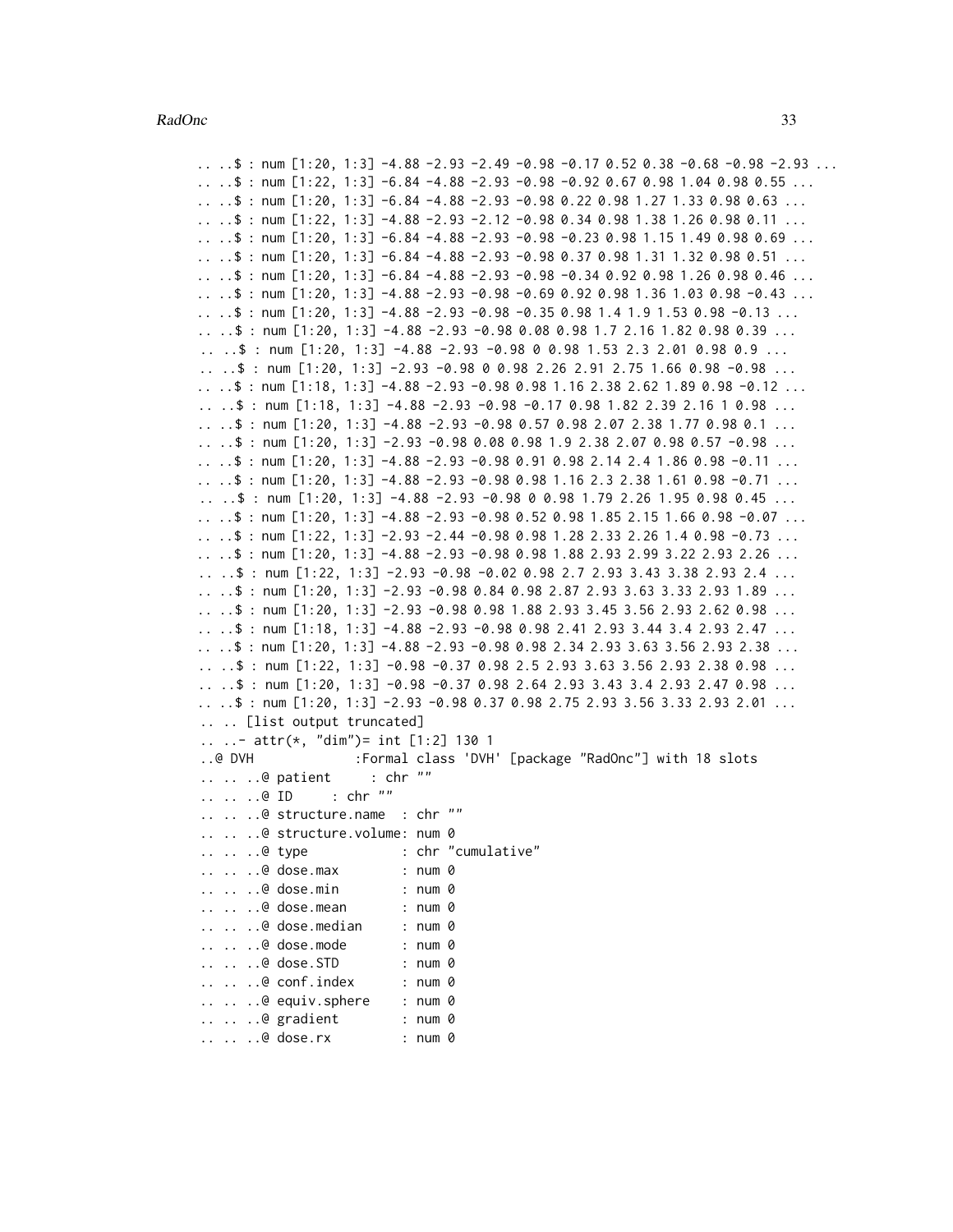```
.. .. ..@ dose.fx : num 0
.. .. ..@ rx.isodose : num 100
.. .. ..@ doses             : num(0)<br>.. .. ..@ dose.type         : chr "absolute"
\ldots \ldots \ldots dose.type
.. .. ..@ dose.units : chr "cGy"
.. .. ..@ volumes : num(0)
.. .. ..@ volume.type : chr "relative"
```
The format for mandible is:

```
Formal class 'structure3D' [package "RadOnc"] with 9 slots
  ..@ name : chr "Mandible"
  ..@ volume : num 0
  ..@ volume.units : chr "cc"
  ..@ coordinate.units: chr "cm"
  ..@ vertices : num [1:6994, 1:3] -12.7 -10.74 -8.79 -6.84 -4.88 ...
  \ldots \ldots attr(\star, "dimnames")=List of 2
  .. .. ..$ : chr [1:6994] "" "" "" ...
  .. .. ..$ : NULL
  ..@ origin : num [1:3] -1.93 -151.83 -122.85
  ..@ triangles : num [1:3, 1:13984] 46 47 49 48 1 50 1 2 51 2 ...
  ..@ closed.polys :List of 104
  \ldots .$ : num [1:48, 1:3] -12.7 -10.74 -8.79 -6.84 -4.88 ...
  .. ..$ : num [1:52, 1:3] -14.65 -12.7 -10.74 -8.79 -6.84 ...
  .. ..$ : num [1:68, 1:3] -14.65 -12.7 -10.74 -8.79 -6.84 ...
  \ldots \ldots $ : num [1:74, 1:3] -14.65 -12.7 -10.74 -8.79 -6.84 \ldots\ldots .$ : num [1:80, 1:3] -6.84 -6.51 -4.88 -2.93 -0.98 0.98 1.17 2.93 4.88 6.08 \ldots\ldots \therefore $ : num [1:90, 1:3] -10.74 -8.79 -6.84 -4.88 -2.93 ...
  \ldots .$ : num [1:94, 1:3] -10.74 -8.79 -6.84 -4.88 -2.93 ...
  \ldots .$ : num [1:98, 1:3] -10.74 -8.79 -6.84 -4.88 -2.93 ...
 .. ..$ : num [1:110, 1:3] -8.79 -6.84 -5.62 -4.88 -2.93 -0.98 0.98 1.27 2.93 4.77 ...
 .. ..$ : num [1:118, 1:3] -8.79 -6.84 -5.09 -4.88 -2.93 -0.98 0.98 1.52 2.93 4.88 ...
 .. ..$ : num [1:124, 1:3] -8.79 -6.84 -4.88 -2.93 -0.98 -0.61 0.98 2.93 3.35 4.88 ...
 .. \therefore $ : num [1:136, 1:3] -8.79 -6.84 -4.88 -2.93 -0.98 0.94 0.98 2.93 4.88 5.94 ...
  \ldots .$ : num [1:140, 1:3] -12.7 -10.74 -8.79 -6.84 -4.88 ...
 .. ..$ : num [1:150, 1:3] -8.79 -6.84 -4.88 -2.93 -2.66 -0.98 0.98 2.93 4.88 5.28 ...
  \ldots ..$ : num [1:154, 1:3] -12.7 -10.74 -8.79 -6.84 -4.88 ...
  \ldots ..$ : num [1:172, 1:3] -10.74 -8.79 -6.84 -4.88 -2.93 \ldots.. ..$ : num [1:178, 1:3] -14.65 -12.7 -10.74 -8.79 -6.84 ...
 .. ..$ : num [1:184, 1:3] -8.79 -6.84 -4.88 -2.93 -1.95 -0.98 0.98 2.93 4.88 6.84 ...
 .. ..$ : num [1:202, 1:3] -8.79 -6.84 -4.88 -2.93 -1.46 -0.98 0.98 2.93 4.88 6.84 ...
 .. \ldots : \frac{1}{2} : num [1:210, 1:3] -8.79 -6.84 -4.88 -2.93 -0.98 0.9 0.98 2.93 4.88 6.84 ...
 .. ..$ : num [1:108, 1:3] -0.98 0.98 1.95 2.93 3.91 4.88 6.84 6.98 8.79 9.94 ...
  \ldots \ldots $ : num [1:94, 1:3] -20.5 -18.6 -16.6 -14.7 -12.7 ...
  .. ..$ : num [1:94, 1:3] 12.7 14.7 15.5 16.6 17.3 ...
  \ldots \ldots $ : num [1:84, 1:3] -26.4 -24.4 -22.5 -20.9 -20.5 ...
  .. ..$ : num [1:94, 1:3] 14.7 15.3 16.6 17.4 18.6 ...
  .. \ldots $ : num [1:86, 1:3] -26.4 -24.4 -22.7 -22.5 -20.5 ...
  .. ..$ : num [1:90, 1:3] 12.7 14.7 16.6 18.3 18.6 ...
```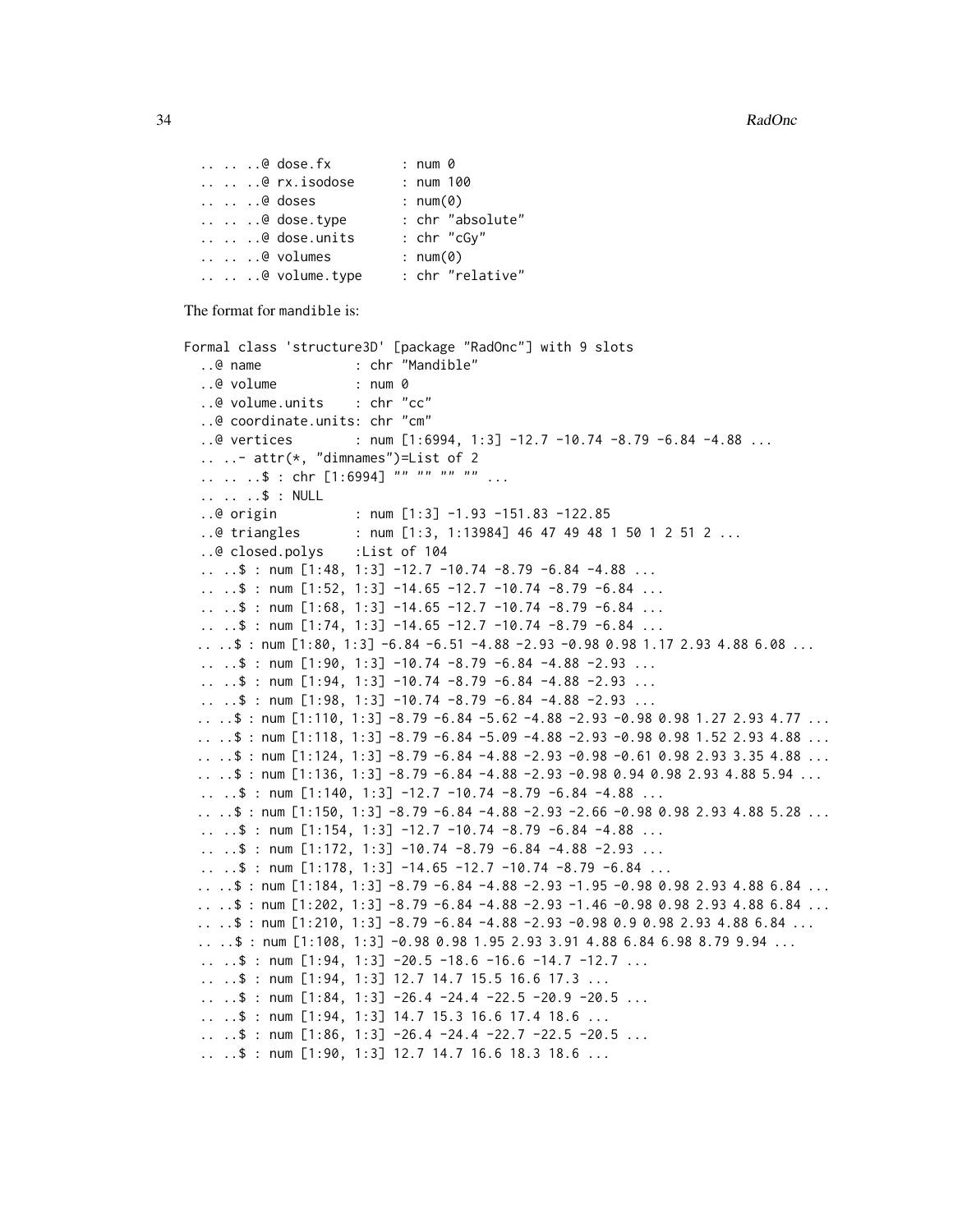$\ldots$   $\ldots$  \$ : num [1:82, 1:3] -26.4 -24.4 -22.5 -22 -20.5 ... .. ..\$ : num [1:80, 1:3] 22.5 24.4 24.8 26.4 26.9 ...  $\ldots$   $\ldots$  \$ : num [1:76, 1:3] -30.3 -28.3 -26.4 -24.4 -22.5 ... .. ..\$ : num [1:78, 1:3] 20.5 22.5 24.4 26.1 26.4 ... .. ..\$ : num [1:74, 1:3] -32.2 -30.3 -28.3 -26.4 -24.4 ...  $\ldots$   $\ldots$  \$ : num [1:74, 1:3] -32.2 -30.3 -28.3 -26.4 -24.4  $\ldots$ .. ..\$ : num [1:76, 1:3] 20.5 22.5 24.4 26.4 27.2 ... .. ..\$ : num [1:72, 1:3] -32.2 -30.3 -28.3 -26.4 -24.6 ... .. ..\$ : num [1:72, 1:3] 22.5 24.4 26.4 28.3 30.3 ... .. ..\$ : num [1:72, 1:3] -32.2 -30.3 -28.3 -26.4 -25.6 ... .. ..\$ : num [1:70, 1:3] 22.5 24.4 26.4 28.3 30.3 ...  $\ldots$   $\ldots$  \$ : num [1:68, 1:3] -36.1 -34.2 -32.2 -30.3 -28.3  $\ldots$ .. ..\$ : num [1:70, 1:3] 24.4 26.4 28.3 30.3 32.2 ... .. ..\$ : num [1:70, 1:3] 30.3 32.2 34.2 36.1 38.1 ... .. ..\$ : num [1:68, 1:3] -38.1 -36.1 -34.2 -32.8 -32.2 ... .. ..\$ : num [1:66, 1:3] 34.2 36.1 37.7 38.1 39.3 ... .. ..\$ : num [1:64, 1:3] -42 -40 -38.1 -36.1 -34.2 ... .. ..\$ : num [1:66, 1:3] 36.1 36.8 38.1 38.7 39.8 ... ..  $\ldots$  : num [1:62, 1:3] -44 -42 -40 -38.1 -36.1 ...  $\ldots$   $\ldots$  \$ : num [1:64, 1:3] 36.1 36.8 38.1 39.2 40  $\ldots$  $\ldots$  .\$ : num [1:60, 1:3] -40 -38.1 -36.1 -34.7 -34.2 ... .. ..\$ : num [1:62, 1:3] 36.1 36.6 38.1 39.5 40 ... ..  $\therefore$  \$ : num [1:56, 1:3] -42 -40 -38.1 -36.1 -34.2 ... .. ..\$ : num [1:62, 1:3] 36.1 36.3 38.1 39.3 40 ...  $\ldots$  ..\$ : num [1:56, 1:3] -42 -40 -38.1 -36.1 -34.2 ...  $\ldots$   $\ldots$  \$ : num [1:60, 1:3] 34.2 36.1 38.1 39 40  $\ldots$ .. ..\$ : num [1:58, 1:3] -44 -42 -40 -38.7 -38.1 ... .. ..\$ : num [1:58, 1:3] 34.2 36.1 38.1 38.8 40 ...  $\ldots$  .\$ : num [1:58, 1:3] -44 -42 -40 -39.4 -38.1 ... .. ..\$ : num [1:58, 1:3] 34.2 36.1 38.1 39.2 40 ...  $\ldots$  ..  $\frac{1}{2}$  : num [1:58, 1:3] -44 -42 -40 -39.4 -38.1 ... .. ..\$ : num [1:56, 1:3] 36.1 38.1 38.9 40 40.3 ...  $\ldots$  .\$ : num [1:54, 1:3] -42 -41.9 -40 -39.6 -38.1 ... .. ..\$ : num [1:56, 1:3] 36.1 38.1 39.6 40 40.6 ...  $\ldots$  .\$ : num [1:58, 1:3] -44 -42 -41.8 -40 -39.7 ... .. ..\$ : num [1:56, 1:3] 36.1 38.1 39.7 40 40.9 ...  $\ldots$   $\ldots$  \$ : num [1:54, 1:3] -44 -42 -41.4 -40 -39.5  $\ldots$ .. ..\$ : num [1:58, 1:3] 36.1 38.1 38.9 40 40.3 ...  $\ldots$   $\ldots$  \$ : num [1:54, 1:3] -44 -42 -40.9 -40 -39.3 ... .. ..\$ : num [1:58, 1:3] 36.1 38.1 39.3 40 40.4 ...  $\ldots$  .\$ : num [1:50, 1:3] -44 -42 -40.6 -40 -39.5 ...  $\ldots$   $\ldots$  \$ : num [1:54, 1:3] 36.1 38.1 39.5 40 41  $\ldots$  $\ldots$  .\$ : num [1:52, 1:3] -45.9 -44 -42 -40.1 -40 ... .. ..\$ : num [1:52, 1:3] 38.1 39.9 40 41.4 41.9 ... .. ..\$ : num  $[1:52, 1:3]$  -45.9 -44.8 -44 -42 -40 ... .. ..\$ : num [1:54, 1:3] 38.1 38.4 40 40.6 41.7 ...  $\ldots$  .\$ : num [1:52, 1:3] -45.9 -44 -42 -41.9 -40.1 ... .. ..\$ : num [1:54, 1:3] 38.1 39.9 40 41 41.8 ...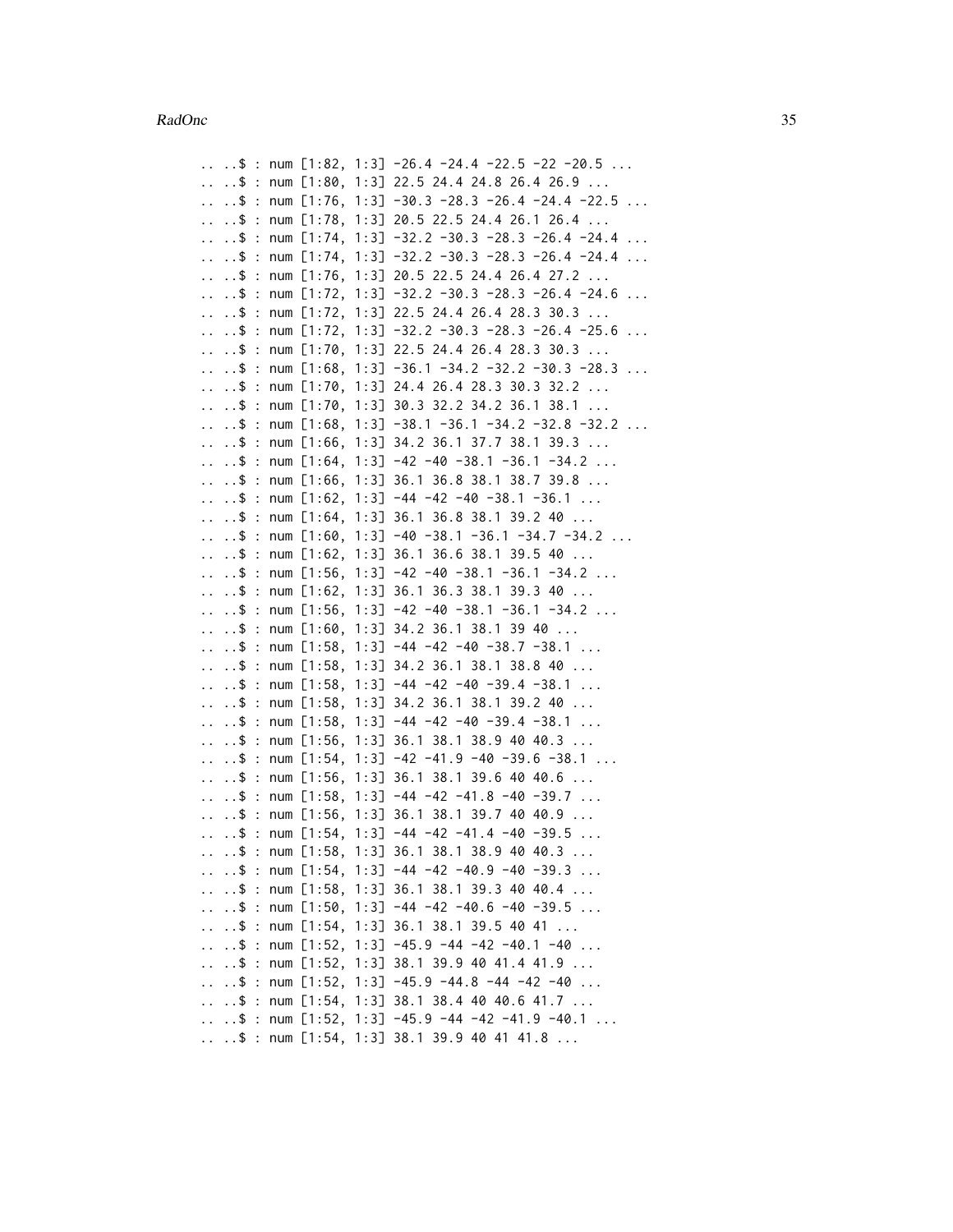```
\ldots .$ : num [1:48, 1:3] -45.9 -44 -42.2 -42 -40.8 ...
.. ..$ : num [1:52, 1:3] 38.1 40 40.7 41.6 42 ...
\ldots \ldots \frac{1}{2} : num [1:48, 1:3] -45.9 -44 -42.4 -42 -41.5 ...
.. ..$ : num [1:54, 1:3] 38.1 39.1 40 41.3 42 ...
.. \ldots $ : num [1:48, 1:3] -45.9 -44.1 -44 -42.6 -42.6 ...
.. ..$ : num [1:54, 1:3] 38.1 40 40.5 41.8 42 ...
.. \therefore $ : num [1:48, 1:3] -45.9 -44 -43.4 -42.7 -42.6 ...
.. ..$ : num [1:54, 1:3] 38.1 40 41.3 42 42.1 ...
.. \ldots $ : num [1:52, 1:3] -45.9 -44.2 -44 -43.1 -43.1 ...
.. ..$ : num [1:22, 1:3] 40 40.2 41.9 42 43 ...
\ldots \ldots $ : num [1:22, 1:3] -45.9 -44 -43.6 -43 -43.1 \ldots.. ..$ : num [1:24, 1:3] 45.9 47.5 47.8 47.9 49.2 ...
.. ..$ : num [1:24, 1:3] -49.8 -47.9 -47.4 -46.8 -46.7 ...
\ldots \ldots \frac{1}{2} : num [1:16, 1:3] 40 40.8 42 42.4 43.2 ...
.. \ldots $ : num [1:22, 1:3] -45.9 -45.5 -44 -43.8 -43.5 ...
.. ..$ : num [1:26, 1:3] 45.9 46.4 47.9 48.1 49.3 ...
.. ..$ : num [1:22, 1:3] -49.8 -47.9 -47.8 -46.8 -46.2 ...
.. ..$ : num [1:12, 1:3] 40 41.7 42 42.6 43.2 ...
\ldots \ldots $ : num [1:18, 1:3] -47.9 -45.9 -44.5 -44 -44.1 \ldots\ldots \ldots $ : num [1:24, 1:3] 45.9 47.9 48.2 49.4 49.8 ...
.. ..$ : num [1:22, 1:3] -49.8 -49.5 -47.9 -47.1 -46.2 ...
.. ..$ : num [1:12, 1:3] 40 41.3 42 43 43.4 ...
.. ..$ : num [1:18, 1:3] -47.9 -45.9 -44.9 -44.5 -44.5 ...
.. ..$ : num [1:24, 1:3] 47.9 48.5 49.6 49.8 50.8 ...
.. .. [list output truncated]
.. ..- attr(*, "dim")= int [1:2] 104 1
..@ DVH :Formal class 'DVH' [package "RadOnc"] with 18 slots
\ldots \ldots .. @ patient : chr ""
.. .. ..@ ID : chr ""
.. .. ..@ structure.name : chr ""
.. .. ..@ structure.volume: num 0
.. .. ..@ type : chr "cumulative"
.. .. ..@ dose.max : num 0
.. .. ..@ dose.min : num 0
.. .. ..@ dose.mean : num 0
.. .. ..@ dose.median : num 0
.. .. ..@ dose.mode : num 0
.. .. ..@ dose.STD : num 0
.. .. ..@ conf.index : num 0
.. .. ..@ equiv.sphere : num 0
\ldots \ldots ... \theta gradient : num 0
.. .. ..@ dose.rx : num 0
.. .. ..@ dose.fx : num 0
.. .. ..@ rx.isodose : num 100
.. .. ..@ doses : num(0)
.. .. ..@ dose.type : chr "absolute"
.. .. ..@ dose.units : chr "cGy"
.. .. ..@ volumes : num(0)
```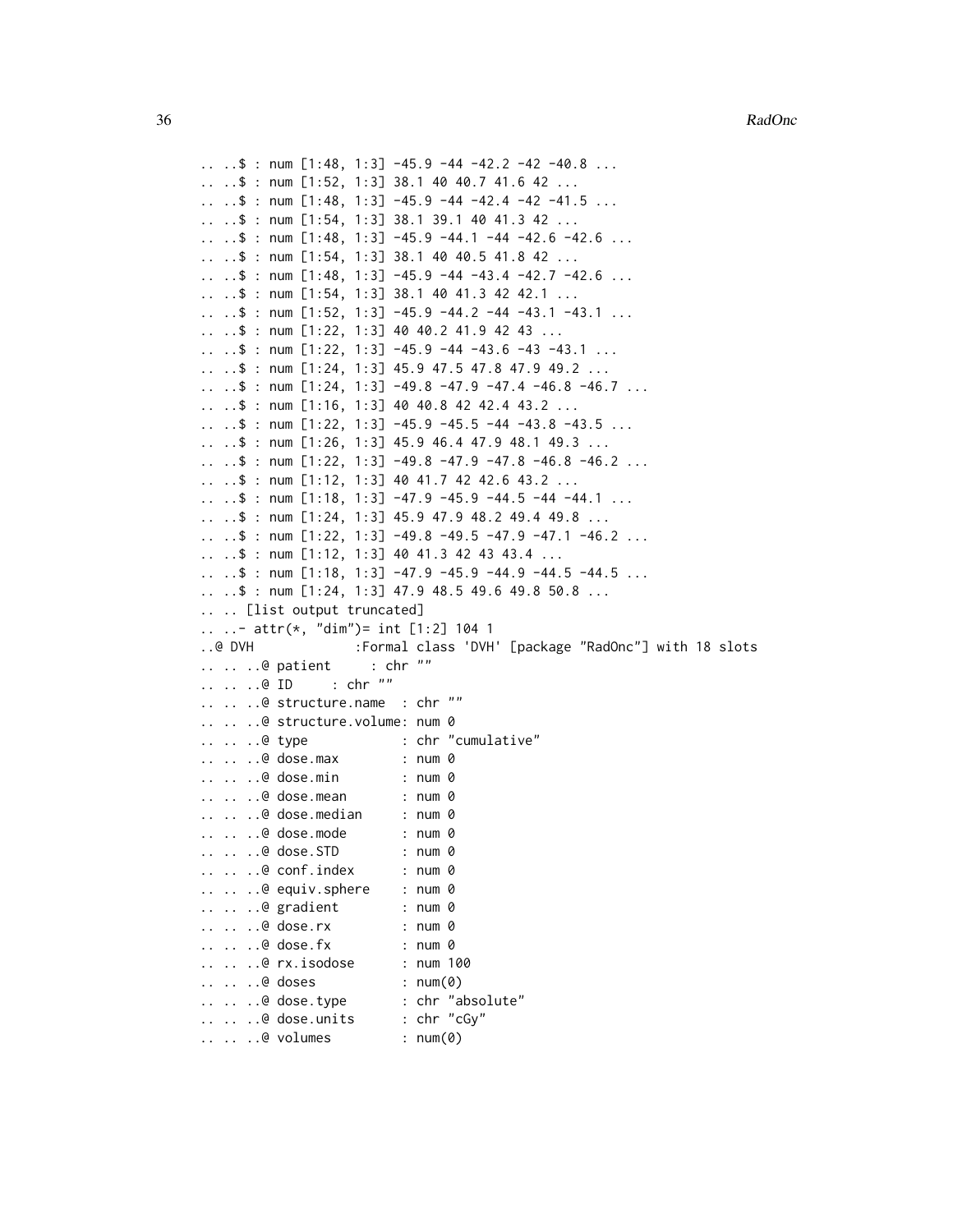.. .. ..@ volume.type : chr "relative"

The format for teeth is:

```
Formal class 'structure.list' [package "RadOnc"] with 1 slots
  ..@ structures:List of 3
  .. ..$ Tooth #1:Formal class 'structure3D' [package "RadOnc"] with 9 slots
  .. .. .. ..@ name : chr "Tooth #1"
  .. .. .. ..@ volume : num 0
  .. .. .. ..@ volume.units : chr "cc"
  .. .. .. ..@ coordinate.units: chr "cm"
 .. .. .. .. @ vertices : num [1:324, 1:3] -28.3 -26.4 -24.4 -23.4 -22.5 ...
  .. .. .. ..@ origin : num [1:3] -25.2 -129.3 -100.7
  .. .. .. ..@ triangles : logi[1:3, 0 ]
  .. .. .. ..@ closed.polys :List of 23
  \ldots \ldots \ldots \ldots$ : num [1:14, 1:3] -28.3 -26.4 -24.4 -23.4 -22.5 \ldots\ldots \ldots \ldots \ldots$ : num [1:20, 1:3] -28.3 -26.4 -25.8 -24.4 -22.5 \ldots\ldots \ldots \ldots \ldots \ddots : num [1:22, 1:3] -30.3 -28.3 -26.4 -24.4 -24.1 \ldots.. .. .. .. \text{\$ : num [1:24, 1:3] -30.3 -28.3 -26.4 -24.4 -24.4 ...}\ldots \ldots \ldots \ldots$ : num [1:22, 1:3] -30.3 -28.3 -26.4 -24.4 -23.4 \ldots\ldots \ldots \ldots \ldots$ : num [1:24, 1:3] -28.3 -27.5 -26.4 -24.4 -23.1 \ldots\ldots \ldots \ldots \ldots$ : num [1:22, 1:3] -28.3 -26.4 -26.2 -24.4 -22.8 \ldots.. .. .. .. \text{\$ : num [1:20, 1:3] -28.3 -26.4 -25.3 -24.4 -22.5 ...}\ldots \ldots \ldots \ldots \ddots : num [1:30, 1:3] -28.3 -27.9 -26.4 -24.4 -24.1 \ldots.. .. .. .. ..$ : num [1:12, 1:3] -28.3 -26.6 -26.4 -24.4 -24 ...
  \ldots \ldots \ldots \ldots \ddot{s} : num [1:10, 1:3] -30.3 -28.3 -26.9 -26.4 -25 \ldots\ldots \ldots \ldots \ldots \ddot{\text{s}} : num [1:10, 1:3] -22.5 -20.5 -18.6 -17.9 -18.1 \ldots\ldots .. .. .. \frac{1}{3} : num [1:10, 1:3] -28.3 -28.2 -26.4 -24.4 -23.9 ...
  \ldots \ldots \ldots \ldots$ : num [1:10, 1:3] -30.3 -28.3 -26.4 -25.6 -25.3 \ldots.. .. .. .. ..$ : num [1:8, 1:3] -20.5 -18.6 -17 -17.6 -18.6 ...
  \ldots \ldots \ldots \ldots$ : num [1:16, 1:3] -28.3 -26.4 -25 -24.5 -26.3 \ldots.. .. .. .. ..$ : num [1:8, 1:3] -20.5 -18.6 -17.4 -18.1 -18.6 ...
  \ldots \ldots \ldots \ldots$ : num [1:14, 1:3] -28.3 -26.4 -25.1 -26.3 -26.4 \ldots.. .. .. .. \overline{\phantom{0}} : num [1:6, 1:3] -18.6 -17.3 -18.3 -18.6 -20.4 ...
  \ldots \ldots \ldots \ldots$ : num [1:6, 1:3] -30.3 -28.3 -27.4 -28.3 -30.3 \ldots\ldots .. .. .. $ : num [1:4, 1:3] -18.6 -17.3 -18.6 -19.7 -128.7 ...
  \ldots \ldots \ldots \ldots$ : num [1:6, 1:3] -30.3 -28.3 -27.5 -28.3 -30.3 \ldots\ldots \ldots \ldots \ldots \ddot{\text{s}} : num [1:6, 1:3] -18.6 -17.4 -16.8 -18.6 -20.4 \ldots.. .. .. .. ..- attr(*, "dim")= int [1:2] 23 1
  .. .. .. ..@ DVH :Formal class 'DVH' [package "RadOnc"] with 18 slots
  .. .. .. .. .. ..@ patient : chr ""
  .. .. .. .. .. ..@ ID : chr ""
  .. .. .. .. .. ..@ structure.name : chr ""
  .. .. .. .. .. ..@ structure.volume: num(0)
  .. .. .. .. .. ..@ type : chr "cumulative"
  .. .. .. .. .. ..@ dose.max : num 0
  .. .. .. .. .. ..@ dose.min : num 0
  .. .. .. .. .. ..@ dose.mean : num 0
  .. .. .. .. .. ..@ dose.median : num 0
```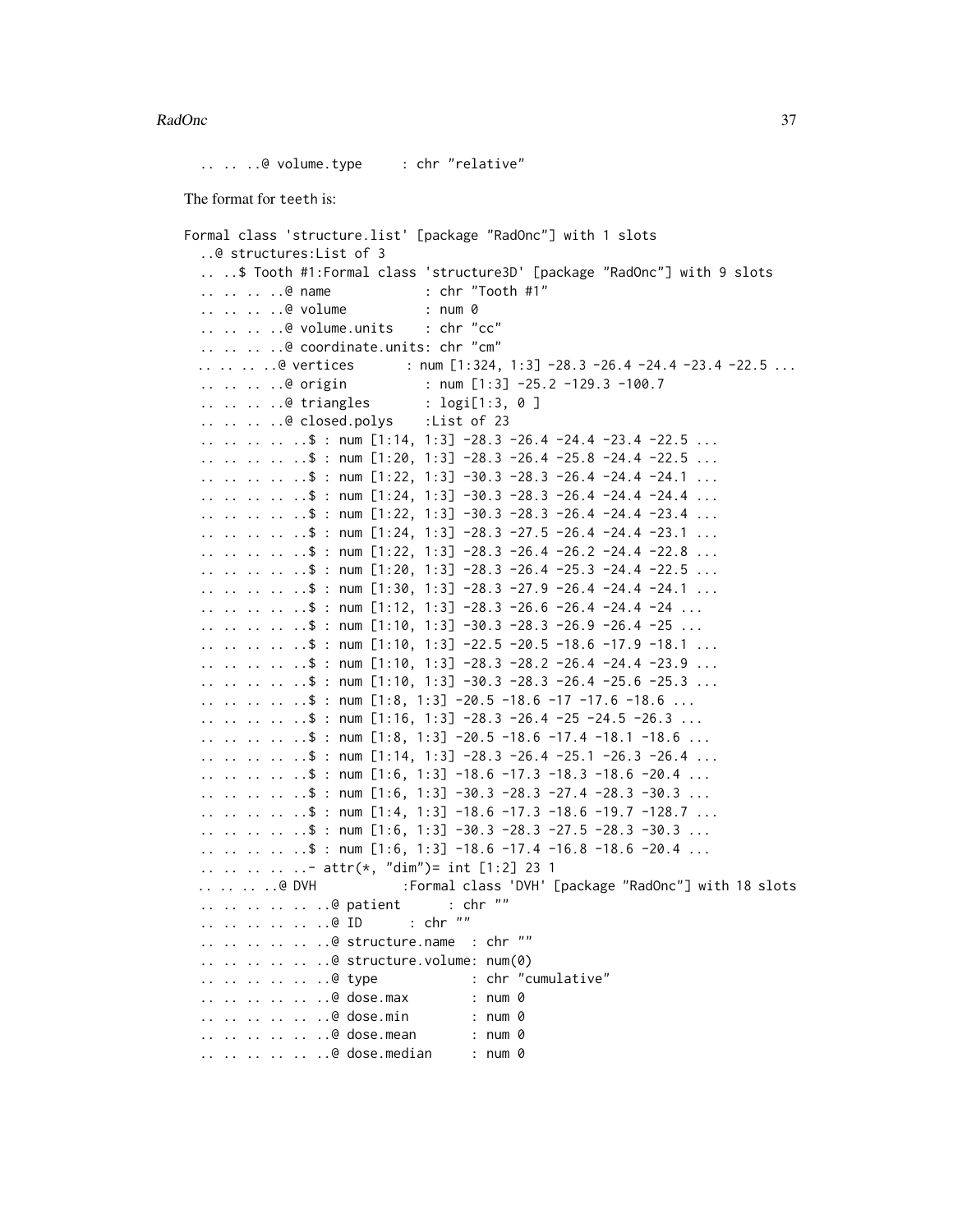```
.. .. .. .. .. ..@ dose.mode : num 0
.. .. .. .. .. ..@ dose.STD : num 0
.. .. .. .. .. ..@ conf.index : num 0
.. .. .. .. .. ..@ equiv.sphere : num 0
.. .. .. .. .. ..@ gradient : num 0
.. .. .. .. .. ..@ dose.rx : num 0
.. .. .. .. .. ..@ dose.fx : num 0
.. .. .. .. .. ..@ rx.isodose : num 100
.. .. .. .. ...@ doses : num(0)
.. .. .. .. .. ..@ dose.type : chr "absolute"
.. .. .. .. .. ..@ dose.units : chr "cGy"
.. .. .. .. .. ..@ volumes : num(0)
.. .. .. .. .. ..@ volume.type : chr "relative"
.. ..$ Tooth #2:Formal class 'structure3D' [package "RadOnc"] with 9 slots
.. .. .. ..@ name : chr "Tooth #2"
.. .. .. ..@ volume : num 0
.. .. .. ..@ volume.units : chr "cc"
.. .. .. ..@ coordinate.units: chr "cm"
.. .. .. @ vertices : num [1:338, 1:3] -26.4 -26.2 -24.4 -23.5 -22.5 ...
.. .. .. ..@ origin \qquad \qquad : num [1:3] -25.1 -129.4 -100.9
.. .. .. ..@ triangles : logi[1:3, 0 ]
.. .. .. ..@ closed.polys :List of 24
\ldots .. .. .. $ : num [1:16, 1:3] -26.4 -26.2 -24.4 -23.5 -22.5 ...
.. .. .. .. ..$ : num [1:22, 1:3] -28.3 -26.4 -25.8 -24.4 -22.5 ...
.. .. .. .. \sqrt{3} : num [1:24, 1:3] -30.3 -28.3 -26.4 -24.5 -24.4 ...
.. .. .. .. \text{\$ : num [1:22, 1:3] -28.3 -26.4 -24.4 -23.9 -22.5 ...}\ldots \ldots \ldots \ldots$ : num [1:24, 1:3] -30.3 -28.3 -26.4 -24.4 -22.8 \ldots\ldots \ldots \ldots \ldots$ : num [1:24, 1:3] -28.3 -27.1 -26.4 -24.4 -23.2 \ldots.. .. .. .. \text{\$ : num [1:24, 1:3] -28.3 -26.4 -25.9 -24.4 -22.5 ...}.. .. .. .. ..$ : num [1:24, 1:3] -30.3 -28.3 -26.4 -25 -24.4 ...
.. .. .. .. ..$ : num [1:18, 1:3] -28.3 -26.4 -24.7 -24.4 -22.8 ...
.. .. .. .. ..$ : num [1:10, 1:3] -22.5 -20.5 -18.6 -17.8 -18.6 ...
.. .. .. .. \text{\$ : num [1:14, 1:3] -28.3 -26.4 -26.3 -24.6 -24.4 ...}\ldots .. .. .. $ : num [1:10, 1:3] -30.3 -28.3 -26.6 -26.4 -25.7 ...
.. .. .. .. ..$ : num [1:10, 1:3] -22.5 -20.5 -18.6 -17.9 -18.3 ...
\ldots \ldots \ldots \ldots \ddot{s} : num [1:24, 1:3] -28.3 -27.5 -26.4 -24.6 -24.4 \ldots\ldots \ldots \ldots \ldots \ddot{\text{s}} : num [1:8, 1:3] -20.5 -18.6 -16.9 -16.8 -18.6 \ldots\ldots \ldots \ldots \ldots$ : num [1:10, 1:3] -28.3 -26.4 -24.4 -24.2 -24.3 \ldots.. .. .. .. ..$ : num [1:8, 1:3] -30.3 -28.3 -27 -26.4 -28.3 ...
\ldots .. .. .. $ : num [1:10, 1:3] -20.5 -18.6 -16.6 -16.3 -16.4 ...
\ldots \ldots \ldots \ldots$ : num [1:6, 1:3] -28.3 -26.4 -25.3 -26.4 -28.3 \ldots.. .. .. .. ..$ : num [1:6, 1:3] -30.3 -28.3 -27.1 -28.3 -30.3 ...
.. .. .. .. ..$ : num [1:6, 1:3] -18.6 -17.1 -17.6 -18.6 -18.6 ...
.. .. .. .. ..$ : num [1:6, 1:3] -30.3 -28.3 -26.9 -28.3 -30.3 ...
.. .. .. .. ..$ : num [1:8, 1:3] -18.6 -18.5 -16.6 -16.4 -16.6 ...
\ldots .. .. .. $ : num [1:4, 1:3] -18.6 -16.8 -18.6 -19.1 -129.4 ...
.. .. .. .. ..- attr(*, "dim")= int [1:2] 24 1
.. .. .. ..@ DVH :Formal class 'DVH' [package "RadOnc"] with 18 slots
```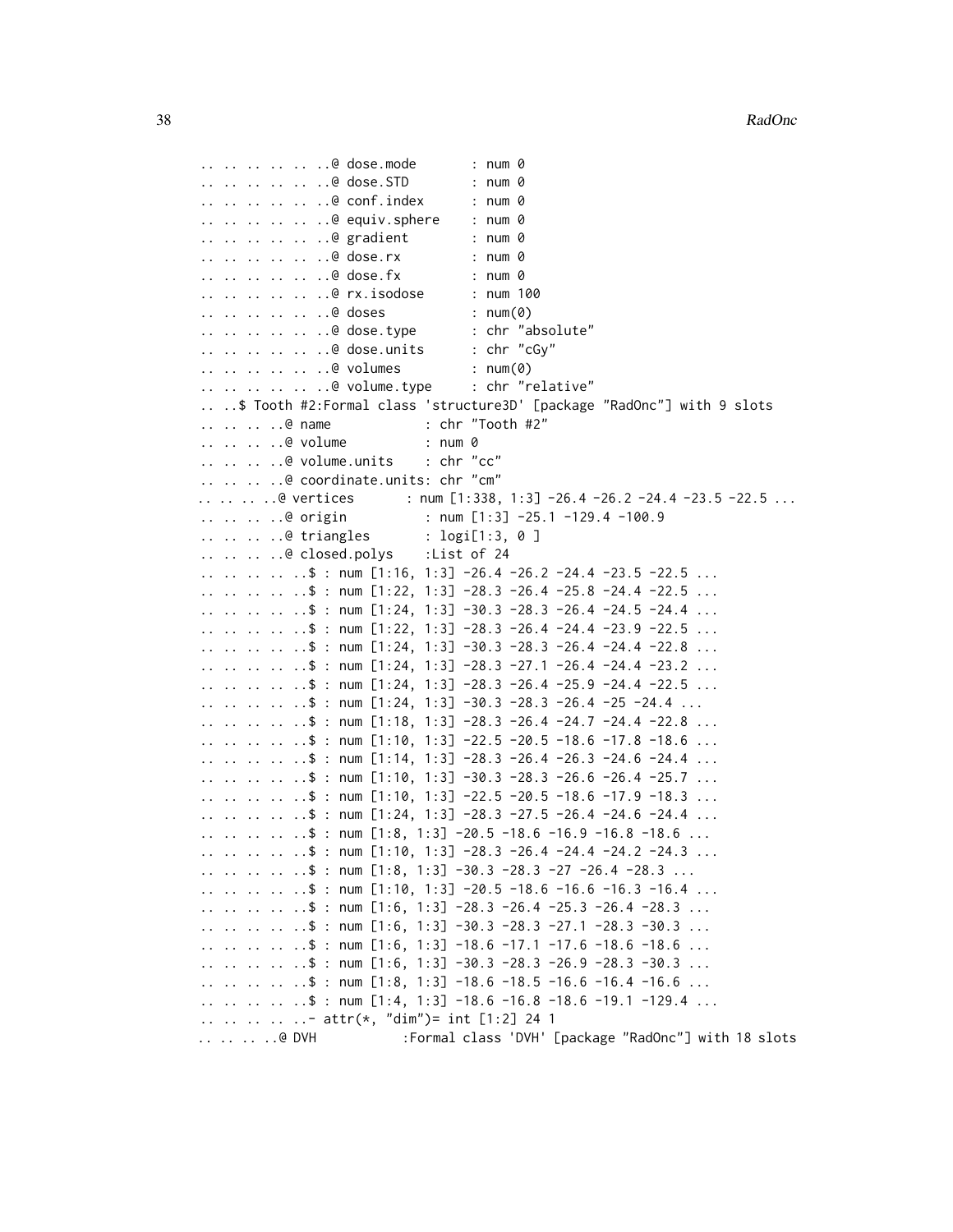```
.. .. .. .. .. ..@ patient : chr ""
.. .. .. .. ... ..@ ID : chr ""
.. .. .. .. .. ..@ structure.name : chr ""
.. .. .. .. .. ..@ structure.volume: num(0)
.............@ type : chr "cumulative"
.. .. .. .. .. ..@ dose.max : num 0
.. .. .. .. .. ..@ dose.min : num 0
.. .. .. .. .. ..@ dose.mean : num 0
.. .. .. .. .. ..@ dose.median : num 0
.. .. .. .. .. ..@ dose.mode : num 0
.. .. .. .. .. ..@ dose.STD : num 0
.. .. .. .. .. ..@ conf.index : num 0
.. .. .. .. .. ..@ equiv.sphere : num 0
.. .. .. .. .. ..@ gradient : num 0
.. .. .. .. .. ..@ dose.rx : num 0
.. .. .. .. .. ..@ dose.fx : num 0
.. .. .. .. .. ..@ rx.isodose : num 100
.. .. .. .. .. ..@ doses : num(0)
.. .. .. .. .. ..@ dose.type : chr "absolute"
.. .. .. .. .. ..@ dose.units : chr "cGy"
.. .. .. .. .. ..@ volumes : num(0)
.. .. .. .. .. ..@ volume.type : chr "relative"
.. ..$ Tooth #3:Formal class 'structure3D' [package "RadOnc"] with 9 slots
.. .. .. ..@ name : chr "Tooth #3"
.. .. .. ..@ volume : num 0
.. .. .. ..@ volume.units : chr "cc"
.. .. .. ..@ coordinate.units: chr "cm"
.. .. .. .@ vertices : num [1:310, 1:3] -28.3 -26.4 -28.3 -29.4 -24.4 ...
.. .. .. ..@ origin : num [1:3] -24.7 -129.4 -100.3
.. .. .. ..@ triangles : logi[1:3, 0 ]
.. .. .. ..@ closed.polys :List of 24
\ldots \ldots \ldots \ldots \ddots : num [1:4, 1:3] -28.3 -26.4 -28.3 -29.4 -126.7 \ldots\ldots \ldots \ldots \ldots \ddot{s} : num [1:6, 1:3] -24.4 -22.5 -22 -22.5 -24.4 \ldots\ldots \ldots \ldots \ldots$ : num [1:16, 1:3] -28.3 -26.4 -24.4 -24 -22.5 \ldots\ldots \ldots \ldots \ldots \ddot{s} : num [1:22, 1:3] -28.3 -26.4 -24.4 -24.1 -22.5 \ldots\ldots \ldots \ldots \ldots \ddot{s} : num [1:22, 1:3] -28.3 -26.4 -24.4 -23.6 -22.5 \ldots\ldots \ldots \ldots \ldots \ddot{s} : num [1:24, 1:3] -28.3 -26.4 -24.4 -23.4 -22.5 \ldots\ldots \ldots \ldots \ldots$ : num [1:22, 1:3] -28.3 -26.4 -24.4 -23 -22.5 \ldots.. .. .. .. ..$ : num [1:24, 1:3] -28.3 -26.4 -25.2 -24.4 -22.5 ...
\ldots \ldots \ldots \ldots$ : num [1:22, 1:3] -28.3 -26.4 -24.7 -24.4 -22.5 \ldots\ldots \ldots \ldots \ldots$ : num [1:22, 1:3] -28.3 -26.4 -24.4 -24.2 -22.9 \ldots\ldots \ldots \ldots \ldots \ddots : num [1:14, 1:3] -28.3 -26.4 -24.4 -23.6 -24 \ldots.. .. .. .. ..$ : num [1:10, 1:3] -22.5 -20.5 -18.6 -16.8 -17.6 ...
.. .. .. .. \sqrt{3} : num [1:8, 1:3] -28.3 -26.4 -24.4 -23.5 -24.4 ...
.. .. .. .. .$ : num [1:8, 1:3] -28.3 -26.4 -26 -25.4 -26.4 ...
.. .. .. .. ..$ : num [1:10, 1:3] -20.5 -18.6 -16.6 -16.5 -16.6 ...
\ldots \ldots \ldots \ldots \ddots : num [1:10, 1:3] -28.3 -27.3 -26.4 -24.4 -24.2 \ldots.. .. .. .. \sqrt{5} : num [1:8, 1:3] -30.3 -28.3 -26.4 -26.3 -26.4 ...
```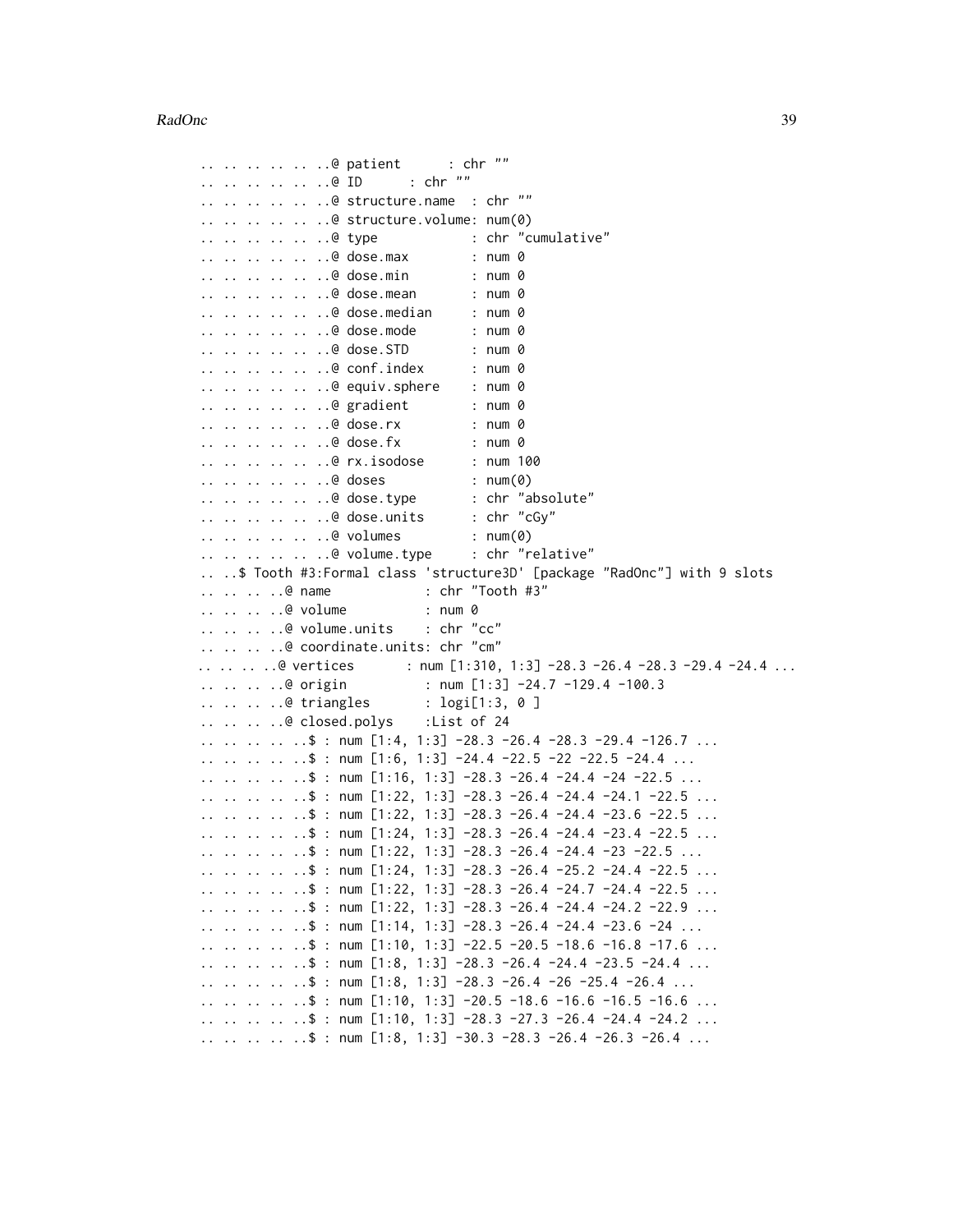```
\ldots .. .. .. \frac{1}{3} : num [1:10, 1:3] -20.5 -18.6 -16.6 -16.5 -16.6 ...
\ldots \ldots \ldots \ldots \ddot{s} : num [1:16, 1:3] -28.3 -27.3 -26.4 -25.4 -26.4 \ldots\ldots \ldots \ldots \ldots \ddot{\text{s}} : num [1:8, 1:3] -20.5 -18.6 -16.7 -17.7 -18.6 \ldots\ldots \ldots \ldots \ldots$ : num [1:6, 1:3] -30.3 -28.3 -27.2 -28.3 -30.3 \ldots.. .. .. .. ..$ : num [1:6, 1:3] -18.6 -18 -17.6 -18.6 -20.1 ...
.. .. .. .. ..$ : num [1:6, 1:3] -30.3 -29.7 -28.7 -30.3 -30.6 ...
.. .. .. .. ..$ : num [1:6, 1:3] -18.6 -16.7 -16.7 -18.6 -18.7 ...
.. .. .. .. ..- attr(*, "dim")= int [1:2] 24 1
.. .. .. @ DVH :Formal class 'DVH' [package "RadOnc"] with 18 slots
.. .. .. .. .. ..@ patient : chr ""
.. .. .. .. .. ..@ ID : chr ""
.. .. .. .. .. ..@ structure.name : chr ""
.. .. .. .. .. ..@ structure.volume: num(0)
.. .. .. .. .. ..@ type : chr "cumulative"
.. .. .. .. ...@ dose.max : num 0
.. .. .. .. .. ..@ dose.min : num 0
.. .. .. .. .. ..@ dose.mean : num 0
.. .. .. .. .. ..@ dose.median : num 0
.. .. .. .. .. ..@ dose.mode : num 0
.. .. .. .. .. ..@ dose.STD : num 0
.. .. .. .. .. ..@ conf.index : num 0
.. .. .. .. .. ..@ equiv.sphere : num 0
.. .. .. .. .. ..@ gradient : num 0
.. .. .. .. .. ..@ dose.rx : num 0
.. .. .. .. .. ..@ dose.fx : num 0
.. .. .. .. .. ..@ rx.isodose : num 100
.. .. .. .. .. ..@ doses : num(0)
.. .. .. .. .. ..@ dose.type : chr "absolute"
.. .. .. .. .. ..@ dose.units : chr "cGy"
.. .. .. .. .. ..@ volumes : num(0)
.. .. .. .. .. ..@ volume.type : chr "relative"
```
The format for stomach is:

|       | Formal class 'zDVH' [package "RadOnc"] with 22 slots |             |                      |  |  |
|-------|------------------------------------------------------|-------------|----------------------|--|--|
|       | @ patient                                            | $:$ chr $"$ |                      |  |  |
| .001D |                                                      | $:$ chr $"$ |                      |  |  |
|       | @ structure.name : chr "STOMACH"                     |             |                      |  |  |
|       | @ structure.volume: num 699                          |             |                      |  |  |
|       | @ type                                               |             | : chr "differential" |  |  |
|       | @ dose.max                                           |             | $:$ num 53.6         |  |  |
|       | @ dose.min                                           |             | : num 0.594          |  |  |
|       | @ dose.mean<br>: num 12.5                            |             |                      |  |  |
|       | @ dose.median                                        | : num 0     |                      |  |  |
|       | @ dose.mode                                          | : num 0     |                      |  |  |
|       | @ dose.STD                                           | : num 0     |                      |  |  |
|       | @ conf.index                                         | : num 0     |                      |  |  |
|       | @ equiv.sphere                                       | : num 0     |                      |  |  |
|       | @ gradient                                           | : num 0     |                      |  |  |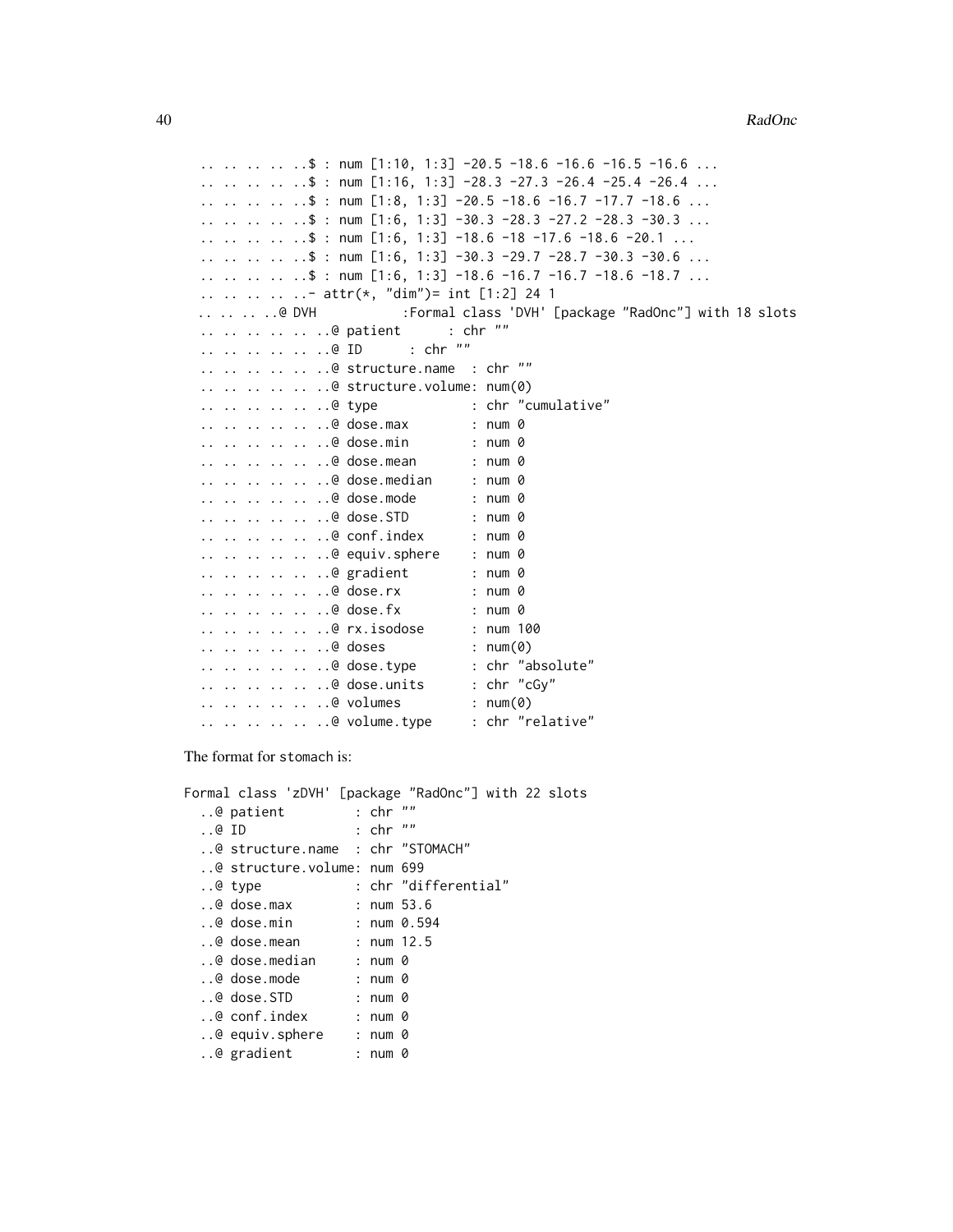```
..@ dose.rx : num 55
..@ dose.fx : num 25
..@ rx.isodose : num 100
..@ doses : num [1:114] 0.125 0.5 1 1.5 2 2.5 3 3.5 4 4.5 ...
..@ dose.type : chr "absolute"
..@ dose.units : chr "Gy"
..@ volumes : numeric [1:114, 1:48] 0 0 0 0 0 ...
.. ..- attr(*, "dimnames")=List of 2
.. .. ..$ : NULL
.. .. ..$ : chr [1:48] "-96" "-93" "-90" "-87" ...
.. ..- attr(*, "class")= chr [1:2] "numeric" "matrix"
..@ volume.type : chr "absolute"
```
## Examples

data(list="RadOnc",package="RadOnc")

read.DICOM.RT *Read DICOM-RT data from an input directory*

## Description

Function to extract three-dimensional structural and dosimetric data from input file(s) in DICOM-RT format

## Usage

```
read.DICOM.RT(path, exclude=NULL, recursive=TRUE, verbose=TRUE, limit=NULL,
DVH=TRUE, zDVH=FALSE, ...)
```
## Arguments

| path      | Location of directory containing relevant DICOM-RT information                                                                                                                            |
|-----------|-------------------------------------------------------------------------------------------------------------------------------------------------------------------------------------------|
| exclude   | Character string specifying exclusion criteria used to skip processing of specific<br>$file(s)$ within the DICOM-RT directory.                                                            |
| recursive | Logical (default is TRUE) specifying whether to recursively extract nested files<br>located within a parent directory                                                                     |
| verbose   | Logical value (default is TRUE) indicating whether or not to output verbose in-<br>formation and status in text                                                                           |
| limit     | Numerical value specifying size threshold over which to skip processing of spe-<br>cific structures (number corresponds to the number of points used to define each<br>structure surface) |
| DVH       | Logical value (default is TRUE) indicating whether or not to calculate DVH data<br>from DICOM-RT files (involves trilinear dose grid interpolation)                                       |
| zDVH      | Logical value (default is FALSE) indicating whether or not to extract axially-<br>segmented (zDVH) data from DICOM-RT files (this parameter is ignored unless<br>DVH=TRUE)                |
| $\cdots$  | Additional parameters passed to readDICOM function                                                                                                                                        |
|           |                                                                                                                                                                                           |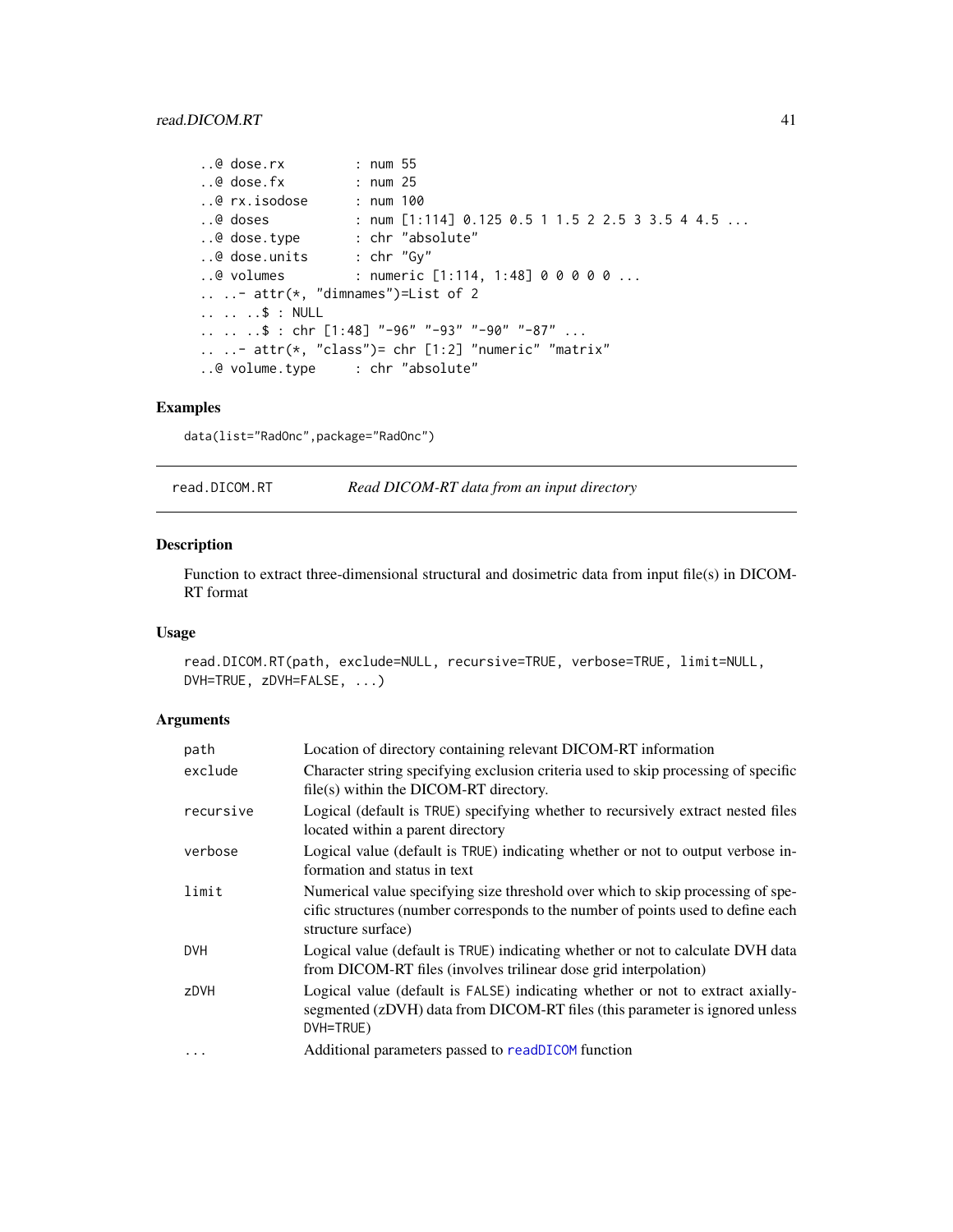#### <span id="page-41-0"></span>Value

Returns a single structure. list object containing all structures from input DICOM-RT file(s)

#### Author(s)

Reid F. Thompson (<reid.thompson@gmail.com>)

#### See Also

[readDICOM](#page-0-0), [structure.list](#page-0-0), [structure3D](#page-0-0)

<span id="page-41-1"></span>

read.DVH *Read DVH data from input file*

## Description

Function to extract DVH data from input file(s). Supported file formats include Aria (v8-11), DICOM-RT, CadPlan, and TomoTherapy.

#### Usage

read.DVH(file, type=NA, verbose=TRUE)

## Arguments

| file    | Location of file containing relevant DVH information. One or more files may be<br>specified. If multiple files are specified, all will be imported simultaneously.                                                                                                                                                                    |
|---------|---------------------------------------------------------------------------------------------------------------------------------------------------------------------------------------------------------------------------------------------------------------------------------------------------------------------------------------|
| type    | Character vector specifying the DVH file format corresonding to each element<br>in file. Value(s) must be one of "aria8", "aria10", "aria11", "dicom",<br>"cadplan", or "tomo" (default is NA). Note that multiple different types can<br>be processed so long as the length of type corresponds to the number of files<br>specified. |
| verbose | Single logical value indicating whether or not to output verbose information and<br>status in text                                                                                                                                                                                                                                    |

## Value

Returns a single DVH.list object containing all DVH information from a single input file. If multiple files are specified, a list of DVH.list objects will be returned.

## Author(s)

Reid F. Thompson (<reid.thompson@gmail.com>)

#### See Also

[DVH](#page-5-1), [DVH.list](#page-7-1), [new](#page-0-0)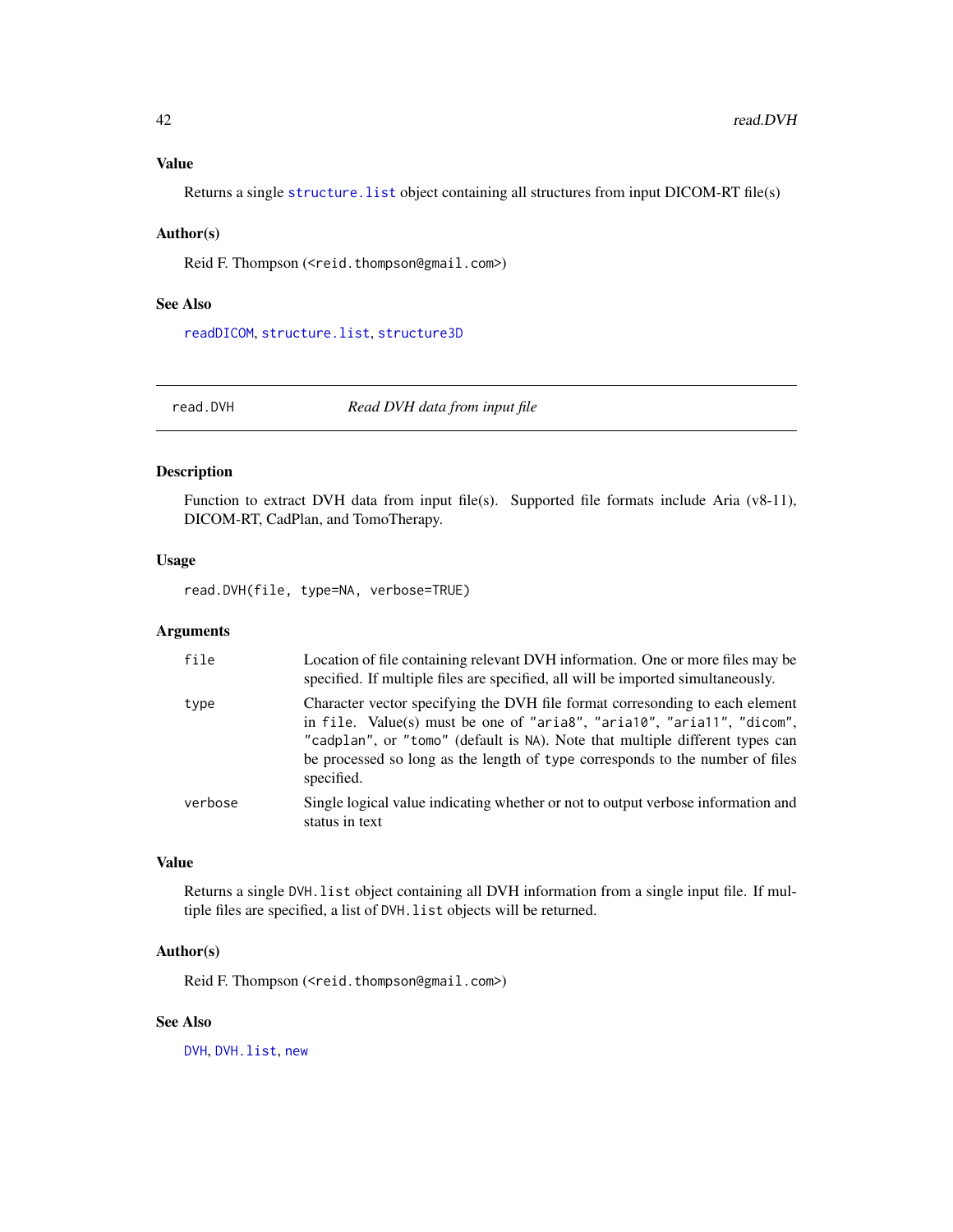#### <span id="page-42-0"></span>RTdata-class 43

#### Examples

```
# Read two DVH example files
file1 <- system.file("extdata/John_Doe.dvh", package="RadOnc")
johndoe <- read.DVH(file=file1, type="aria10", verbose=TRUE)
file2 <- system.file("extdata/Jane_Doe.dvh", package="RadOnc")
janedoe <- read.DVH(file=file2, type="aria10", verbose=TRUE)
```

```
RTdata-class Class "RTdata"
```
#### Description

A data structure containing a corresponding CT image, dose grid, and structure set

#### Objects from the Class

Objects can be created by calls of the form new("RTdata", name, CT, dose, structures, ...).

## Slots

name: Name of the dataset (e.g. "Patient XX")

- CT: Object of class "array" containing computed tomography (CT) image data in Houndsfield units
- dose: Object of class "array" containing dose grid data (pre-calculated using a separate treatment planning system) with a "dose.units" attribute specifying the units of dose.

structures: Object of class "structure.list" containing the corresponding structure set, indexed to the CT and dose grid coordinate systems

## Methods

\$ Extract a given parameter from a RTdata object \$<- Assign a value to a given parameter within a RTdata object names Extract dataset name from an RTdata object names<- Assign a name to an RTdata object

print Display summary of RTdata object

show Display summary of RTdata object

#### Author(s)

Reid F. Thompson (<reid.thompson@gmail.com>)

#### See Also

[structure.list](#page-0-0)

#### Examples

showClass("RTdata")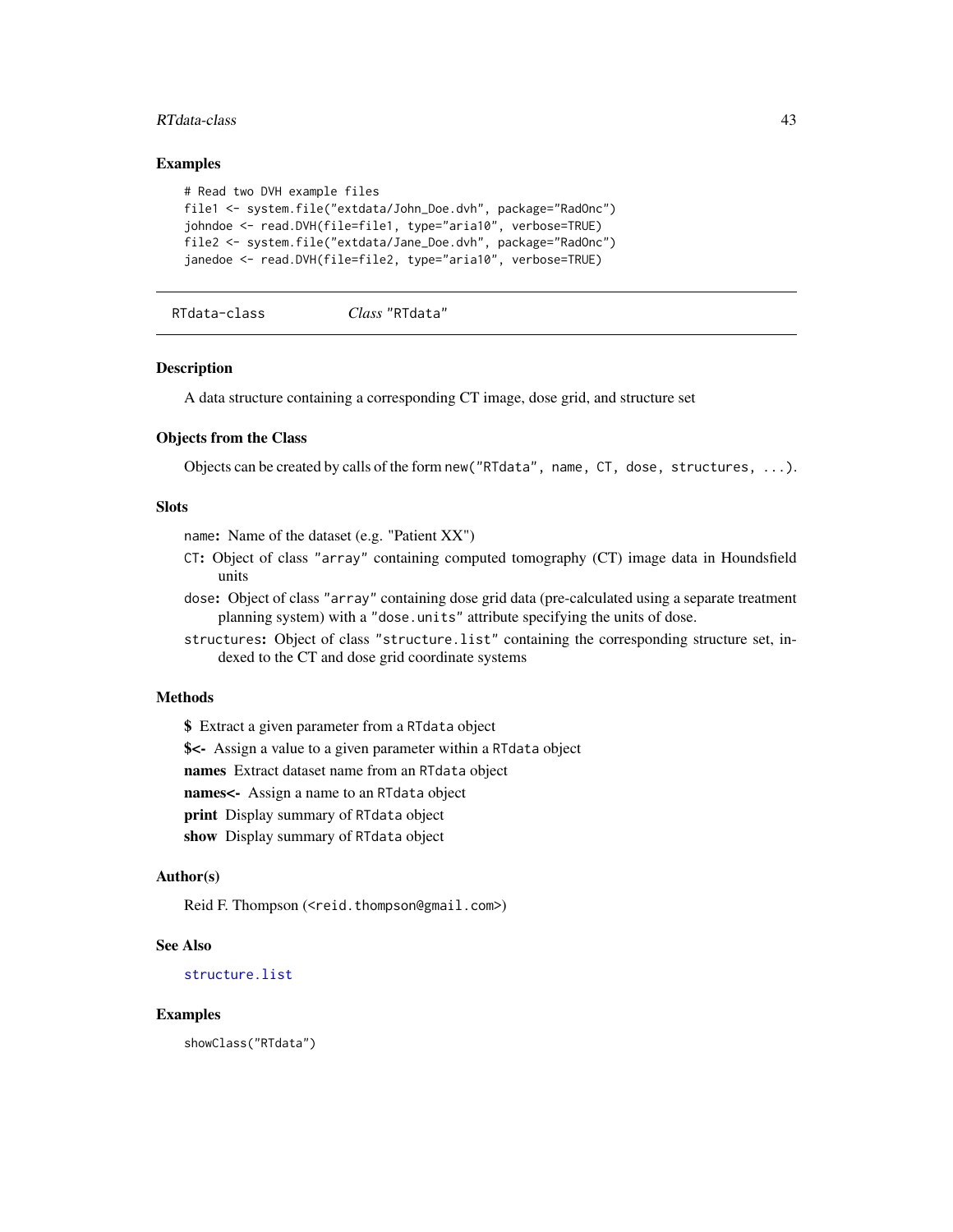<span id="page-43-0"></span>structure.list-class *Class* "structure.list"

#### **Description**

A data structure containing one or more 3D structure ([structure3D](#page-0-0)) objects

#### Objects from the Class

Objects can be created by calls of the form new("structure.list", structures, ...).

## **Slots**

structures: List of [structure3D](#page-0-0) objects

#### Methods

- [ Extract subset of structure list (regular expressions may be specified if desired, see [regex](#page-0-0) for more details)
- [[ Extract single [structure3D](#page-0-0) object from structure list
- [[<- Replace single [structure3D](#page-0-0) object in structure list
- \$ Extract parameter(s) from structure3D objects within structure list
- as.list Convert a structure.list object to a list containing individual structure3D objects. Note that the reverse conversion can be performed using the [as](#page-0-0) command and specifying class="structure.list".
- c Combine two or more structure lists and/or [structure3D](#page-0-0) objects
- lapply Apply function to a list of [structure3D](#page-0-0) objects
- length Extract number of [structure3D](#page-0-0) objects in structure list
- names Extract structure names for structure3D objects in structure list
- names<- Assign structure name(s) to one or more structure3D objects in structure list
- plot Plot all structures within a structure. list
- print Display summary of structure list
- range Compute the range (minimum and maximum coordinates) containing all structure3D ojbects in structure list
- rev Return a structure list whose structure3D objects are in reverse order
- show Display summary of structure list

#### Author(s)

Reid F. Thompson (<reid.thompson@gmail.com>)

## See Also

[structure3D](#page-0-0)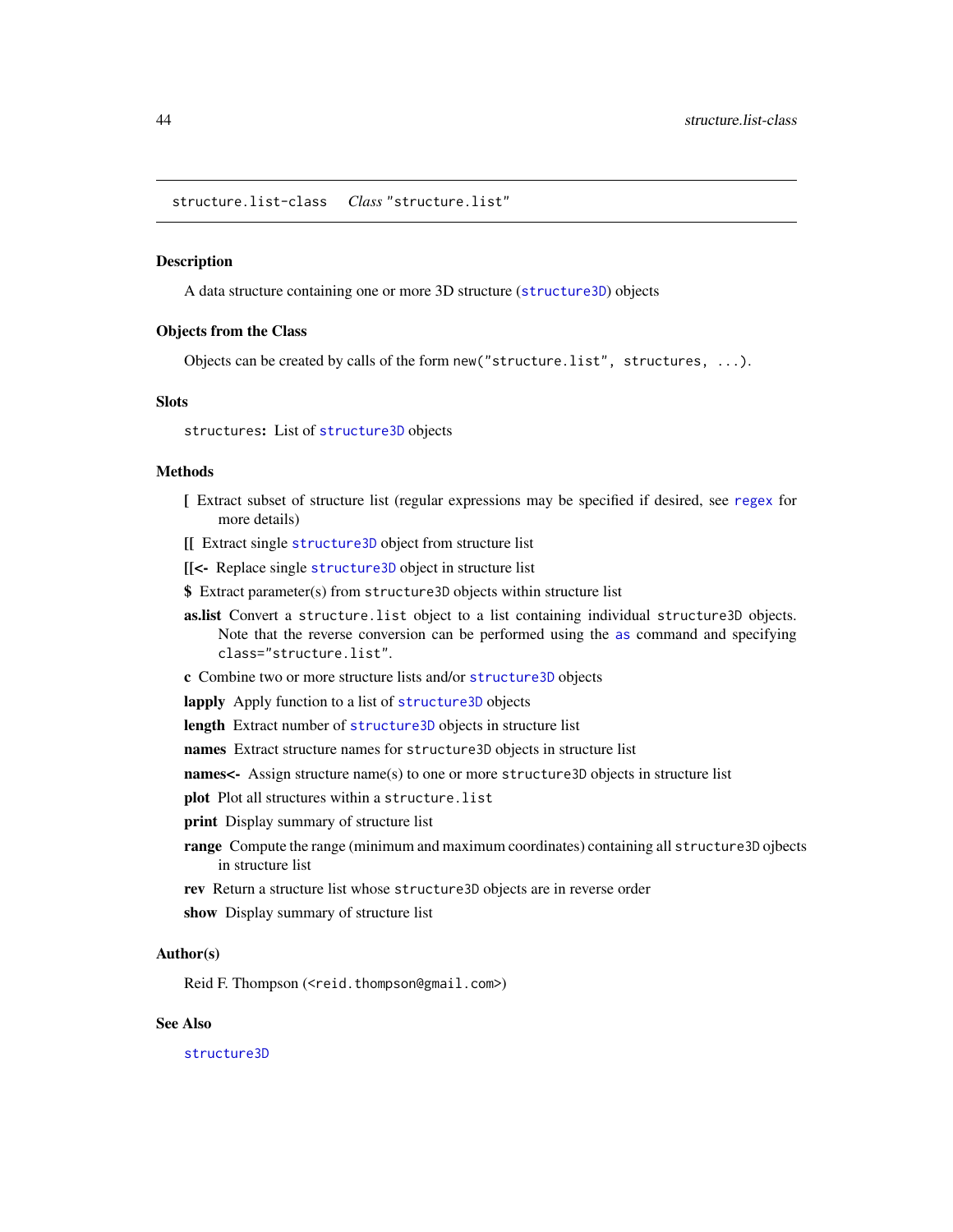#### <span id="page-44-0"></span>structure3D-class 45

#### Examples

```
# Description of structure/slots in class
showClass("structure.list")
```
structure3D-class *Class* "structure3D"

#### **Description**

A data structure containing 3D volumetric (structure3D) data and associated parameters for a single structure object

#### Objects from the Class

Objects can be created by calls of the form new("structure3D", name, volume, volume.units, coordinate.units, ve

#### **Slots**

name: Name of the structure (e.g. "Stomach")

volume: Volume of the structure (in volume.units)

volume.units: A character string specifying the units of volume (must be "cc")

- coordinate.units: A character string specifying the units of the coordinate system (must be one of "cm" or "mm")
- vertices: Specifies all points defining the given structure, with data contained in a *Nx3* matrix where each column represents *x*, *y*, and *z* coordinates, respectively, for each of *N* points
- origin: A numeric vector containing the *x*, *y*, and *z* coordinates corresponding to the center of the structure
- triangles: Specifies a complete combination of points which define the triangular mesh surface of the structure; data is contained in a *3xN* matrix where each row represents one of the three vertices of a each triangle within the mesh, with *N* columns corresponding to the number of triangles; note that the value of each element in triangles references a point in vertices, such that all values in triangles must be between 1 and dim(vertices)[1]
- closed.polys: Specifies a complete set of axially-defined closed polygons which, together, comprise the surface of the structure; data is contained in a list of *Nx3* matrices where each row represents the *x*, *y*, and *z* coordinates of a point in a single polygon
- DVH: Object of class [DVH](#page-5-1)

#### Methods

\$ Extract a given parameter from a structure3D object

- \$<- Assign a value to a given parameter within a structure3D object
- c Combine multiple structure3D objects into a single structure.list

dim Extract dimensions (number of vertices and axial slices) from structure3D object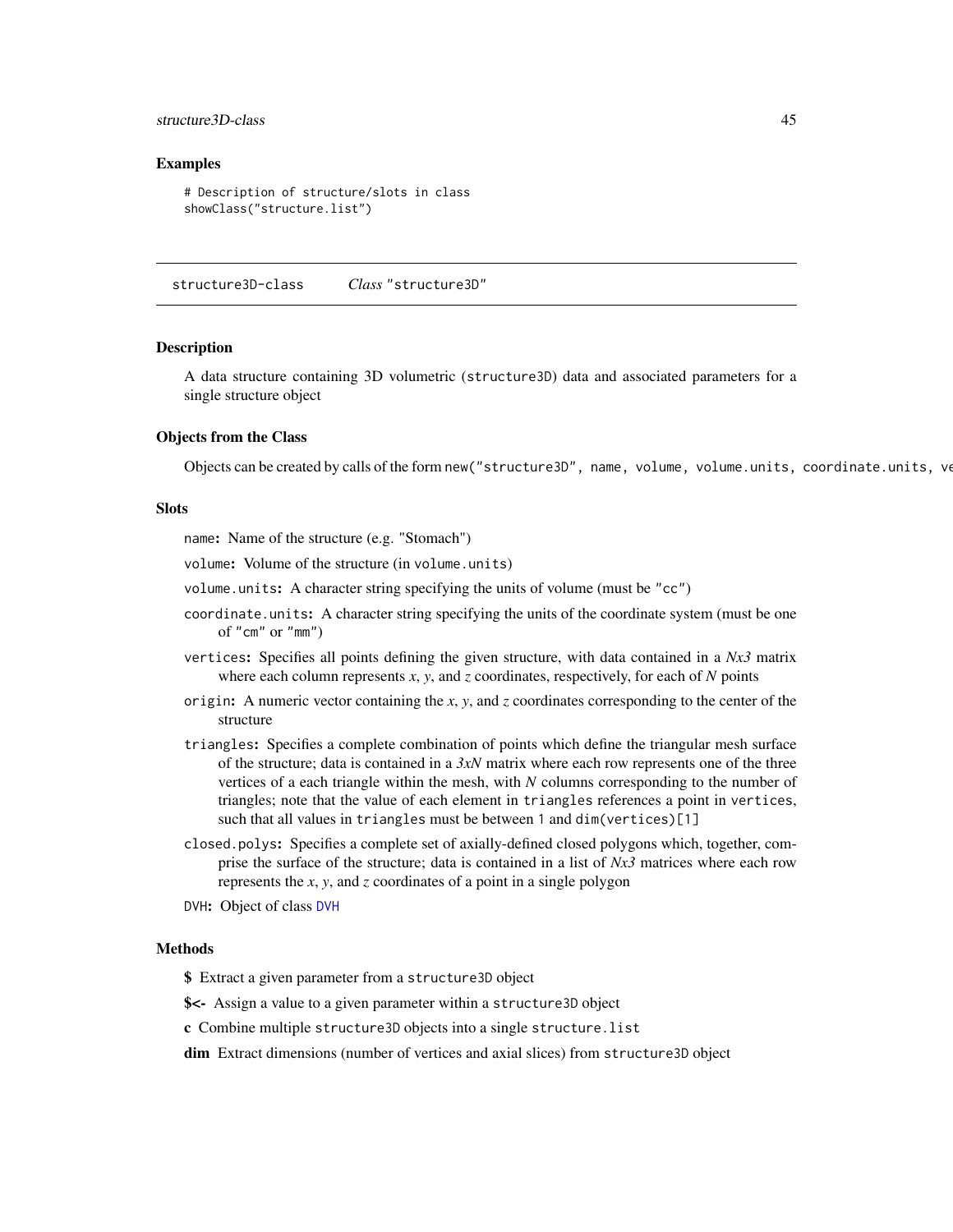names Extract structure name from structure3D object names<- Assign structure name to a structure3D object plot Plot structure3D object print Display summary of structure3D object range Extract coordinate range from structure3D object show Display summary of structure3D object

#### Author(s)

Reid F. Thompson (<reid.thompson@gmail.com>)

#### See Also

[DVH](#page-5-1)

#### Examples

```
# Description of structure/slots in class
showClass("structure3D")
data(list="RadOnc", package="RadOnc")
plot(mandible)
points3d(range(mandible), col="red")
```
zDVH-class *Class* "zDVH"

## Description

A data structure containing axially-segmented Dose-Volume Histogram (zDVH) data and associated parameters for a single structure

### Objects from the Class

Objects can be created by calls of the form new ("zDVH", patient, structure.name, structure.volume, type, dose.r

#### Slots

patient: Name of the patient (e.g. "Jane Doe") ID: Additional patient identifier or medical record number (e.g. "123456789") structure.name: Name of the structure (e.g. "Stomach") structure.volume: Volume of the structure (in cubic centimeters) type: A character string specifying the DVH type (must be one of "cumulative" or "differential") dose.max: Maximum (point) dose contained within the structure dose.min: Minimum dose contained within the structure dose.mean: Mean dose to the structure

<span id="page-45-0"></span>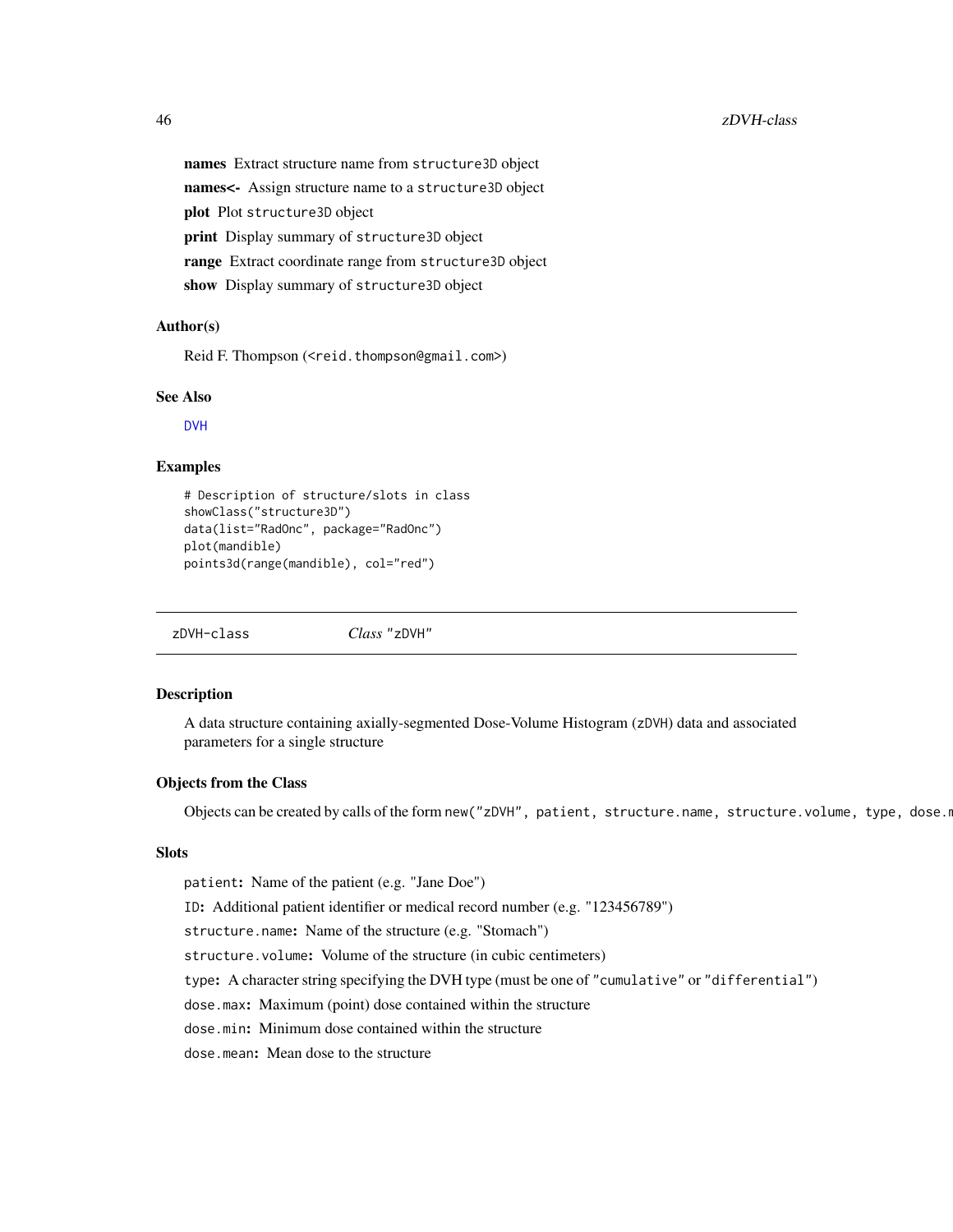#### zDVH-class 47

dose.median: Median dose to the structure

dose.mode: Modal dose to the structure

dose.STD: Standard deviation of dose to the structure

conf.index: Conformality index

equiv.sphere: Equivalent sphere (diameter in centimeters)

gradient: Dose gradient (in centimeters)

dose.rx: Prescription dose (in units specified by dose.units)

dose.fx: Fractional dose (in units specified by dose.units)

rx.isodose: Isodose line (%) receiving prescription dose (default is 100%)

doses: List of doses corresponding to "volumes"

dose.type: A character string specifying the dose type (must be one of "relative" or "absolute")

dose.units: A character string specifying the dose units (must be one of "cGy" or "Gy")

- volumes: Matrix containing *N*x*M* dimensions, with *N*=length(doses) and *M* representing the number of axial segments for which of each a DVH was obtained
- volume.type: A character string specifying the volume type (must be one of "relative" or "absolute")

## Methods

- [ Extract dose or volume parameter(s) from zDVH object. Only one parameter may be specified at a time. Parameter specification should be of the form  $\llbracket$ "<A><B><C>"]: <A> is equivalent to "V" or "D", representing a volume or dose, respectively; <B> usually denotes a numerical value specifying the dose or volume; and  $\langle C \rangle$  represents the dose or volume units ("cGy", "Gy", "%", or "cc"). An example would be ["V20Gy"] which represents the volume of the structure receiving at least 20Gy dose. Specialized dosimetric keywords may also be used: "Dmax" (maximum dose), "Dmin" (minimum dose), "Dmean" (mean dose), "Dintegral" (estimated integral dose), "DRx" (prescription dose), and "volume" (total structure volume). If an improper parameter is specified however, NA results will be returned. See package documentation (vignette) for more details.
- \$ Extract a given parameter from a zDVH object

\$<- Assign a value to a given parameter within a zDVH object

c Combine multiple zDVH objects into a single list

max Extract maximum dose from zDVH object

mean Extract mean dose from zDVH object

min Extract minimum dose from zDVH object

names Extract structure name from zDVH object

names<- Assign structure name to zDVH object

plot Plot zDVH object

print Display summary of zDVH object

range Extract dose range from zDVH object

show Display summary of zDVH object

sum Compute the total (summed) DVH from two or more zDVH and/or DVH objects. *Note that structures are assumed to be non-overlapping; any overlaps in structure volumes may generate inaccurate dose summation.*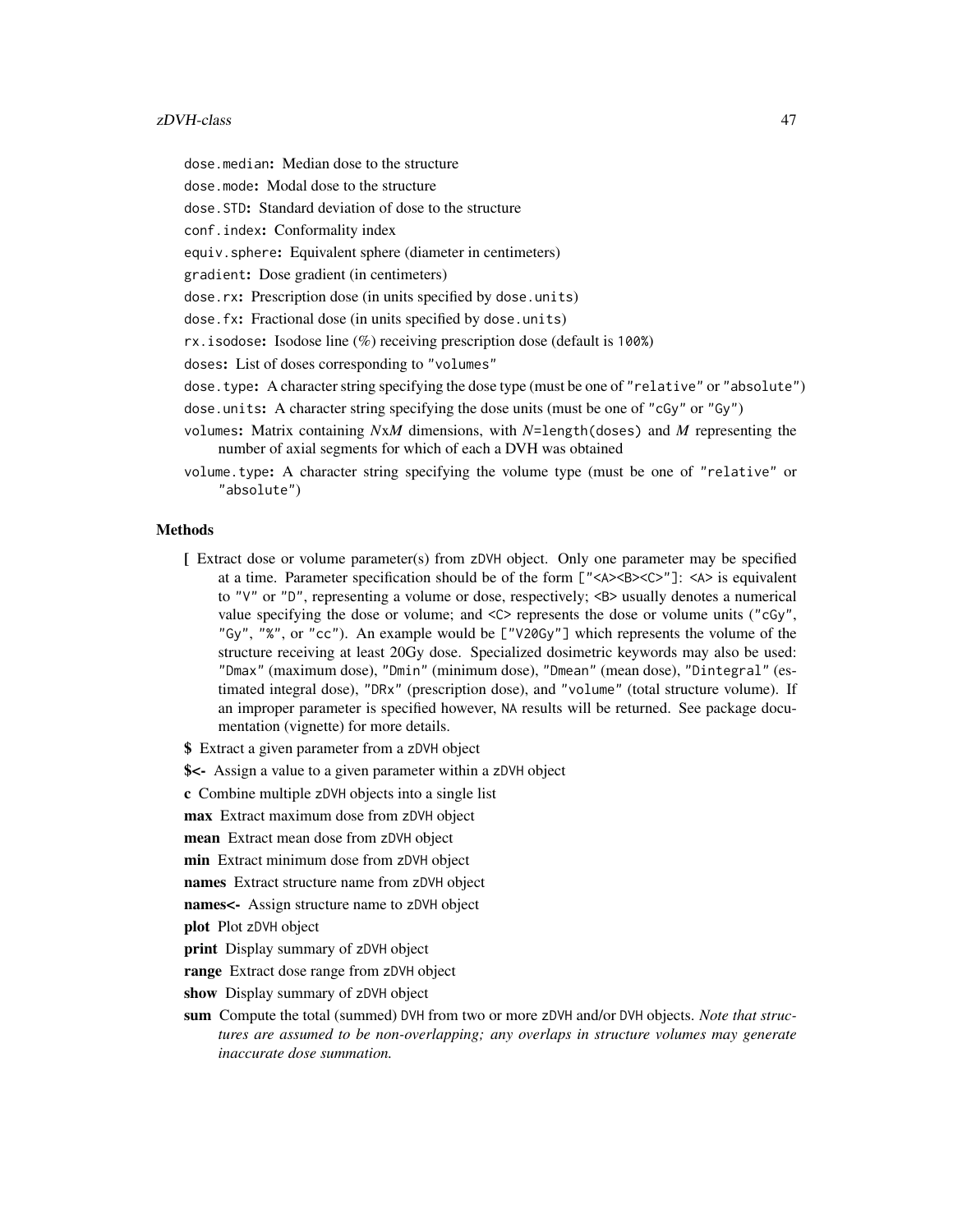## <span id="page-47-0"></span>Author(s)

Reid F. Thompson (<reid.thompson@gmail.com>)

## See Also

[DVH](#page-5-1), [DVH.list](#page-7-1), [read.DVH](#page-41-1), [plot](#page-0-0)

## Examples

# Description of structure/slots in class showClass("zDVH")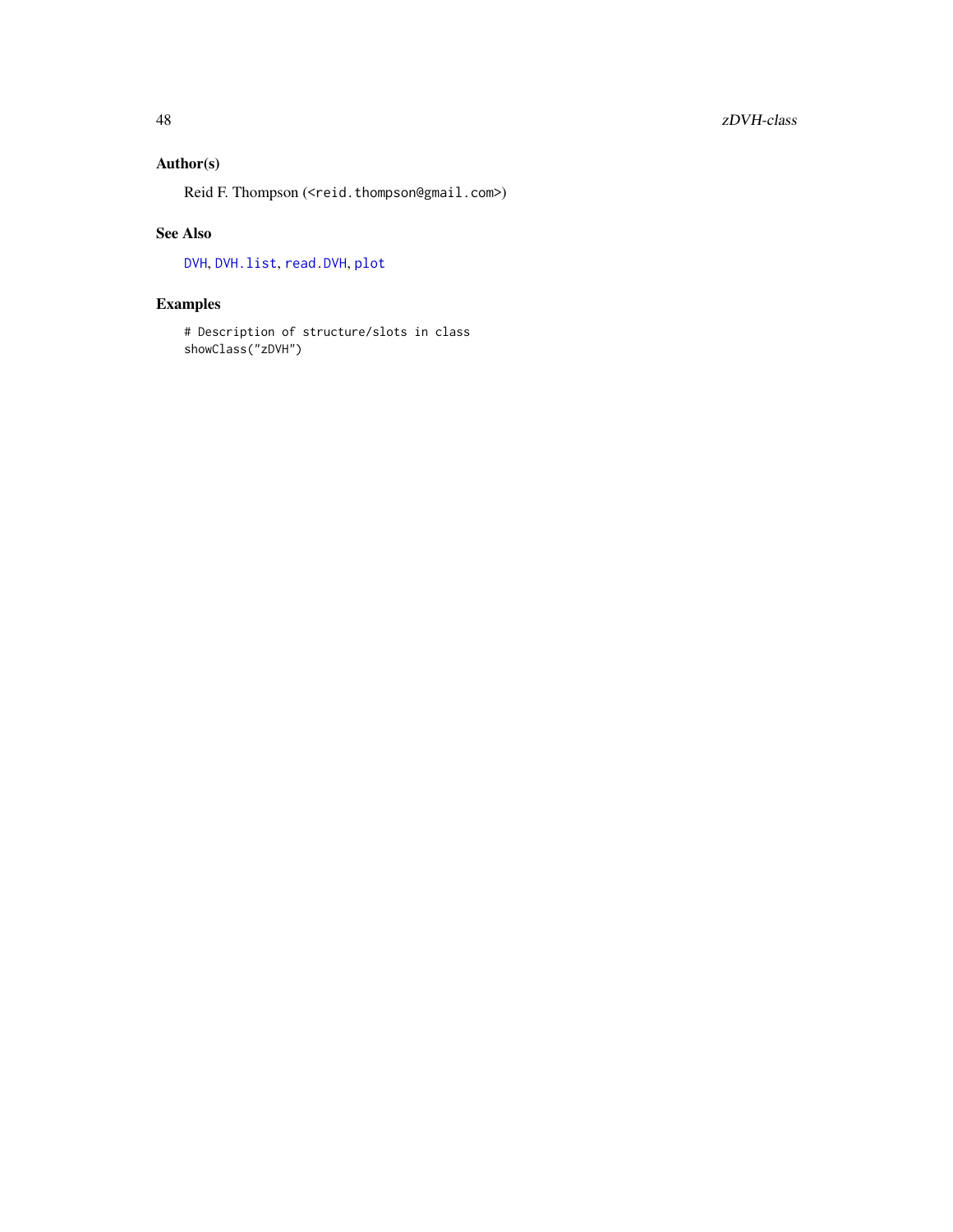# <span id="page-48-0"></span>**Index**

∗Topic aplot plot-methods, [13](#page-12-0) ∗Topic classes DVH-class, [6](#page-5-0) DVH.list-class, [8](#page-7-0) RTdata-class, [43](#page-42-0) structure.list-class, [44](#page-43-0) structure3D-class, [45](#page-44-0) zDVH-class, [46](#page-45-0) ∗Topic datasets RadOnc, [16](#page-15-0) ∗Topic file read.DICOM.RT, [41](#page-40-0) read.DVH, [42](#page-41-0) ∗Topic hplot compareStructures, [4](#page-3-0) ∗Topic manip calculate.DVH, [3](#page-2-0) compareStructures, [4](#page-3-0) getStructureList, [9](#page-8-0) gEUD, [10](#page-9-0) LQE, [11](#page-10-0) ∗Topic methods calculate.DVH, [3](#page-2-0) getStructureList, [9](#page-8-0) gEUD, [10](#page-9-0) LQE, [11](#page-10-0) plot-methods, [13](#page-12-0) ∗Topic package RadOnc-package, [2](#page-1-0) [,DVH-method *(*DVH-class*)*, [6](#page-5-0) [,DVH.list-method *(*DVH.list-class*)*, [8](#page-7-0) [,structure.list-method *(*structure.list-class*)*, [44](#page-43-0) [,zDVH-method *(*zDVH-class*)*, [46](#page-45-0) [[,DVH.list-method *(*DVH.list-class*)*, [8](#page-7-0) [[,structure.list-method *(*structure.list-class*)*, [44](#page-43-0) [[<-,DVH.list-method *(*DVH.list-class*)*, [8](#page-7-0) [[<-,structure.list-method *(*structure.list-class*)*, [44](#page-43-0) \$,DVH-method *(*DVH-class*)*, [6](#page-5-0) \$,DVH.list-method *(*DVH.list-class*)*, [8](#page-7-0) \$,RTdata-method *(*RTdata-class*)*, [43](#page-42-0) \$,structure.list-method *(*structure.list-class*)*, [44](#page-43-0) \$,structure3D-method *(*structure3D-class*)*, [45](#page-44-0) \$,zDVH-method *(*zDVH-class*)*, [46](#page-45-0) \$<-,DVH-method *(*DVH-class*)*, [6](#page-5-0) \$<-,RTdata-method *(*RTdata-class*)*, [43](#page-42-0) \$<-,structure3D-method *(*structure3D-class*)*, [45](#page-44-0) \$<-,zDVH-method *(*zDVH-class*)*, [46](#page-45-0)

as, *[8](#page-7-0)*, *[44](#page-43-0)* as.list,DVH.list-method *(*DVH.list-class*)*, [8](#page-7-0) as.list,structure.list-method *(*structure.list-class*)*, [44](#page-43-0) c,DVH-method *(*DVH-class*)*, [6](#page-5-0) c,DVH.list-method *(*DVH.list-class*)*, [8](#page-7-0) c,structure.list-method *(*structure.list-class*)*, [44](#page-43-0) c,structure3D-method *(*structure3D-class*)*, [45](#page-44-0) c,zDVH-method *(*zDVH-class*)*, [46](#page-45-0) calculate.DVH, [3](#page-2-0) calculate.DVH,ANY,ANY-method *(*calculate.DVH*)*, [3](#page-2-0) calculate.DVH,ANY,array-method *(*calculate.DVH*)*, [3](#page-2-0) calculate.DVH,ANY,missing-method *(*calculate.DVH*)*, [3](#page-2-0) calculate.DVH,RTdata,array-method *(*calculate.DVH*)*, [3](#page-2-0) calculate.DVH,RTdata,missing-method *(*calculate.DVH*)*, [3](#page-2-0)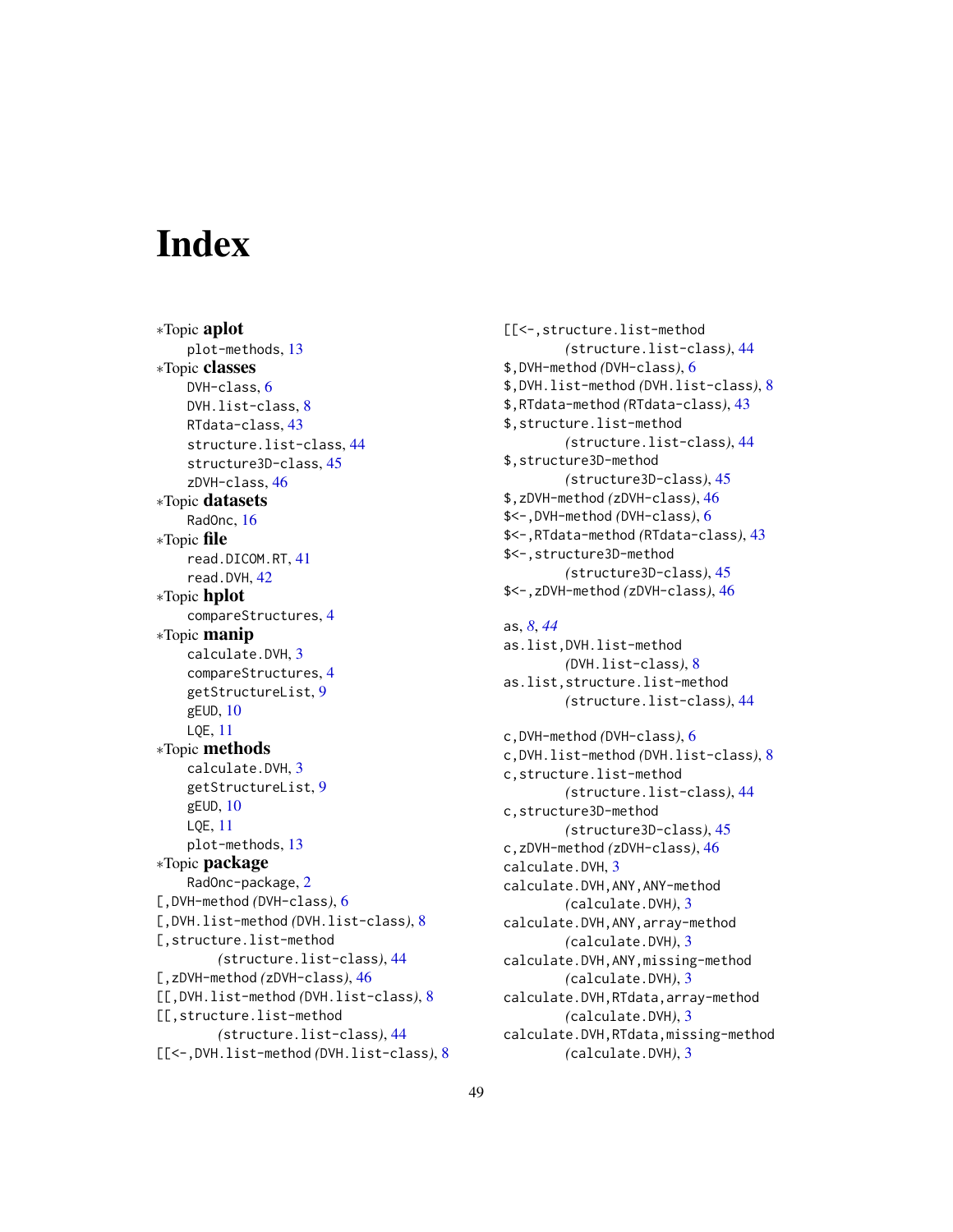calculate.DVH,structure.list,array-method *(*calculate.DVH*)*, [3](#page-2-0) calculate.DVH,structure3D,array-method *(*calculate.DVH*)*, [3](#page-2-0) calculate.DVH-methods *(*calculate.DVH*)*, [3](#page-2-0) colors, *[14](#page-13-0)* compareStructures, [4](#page-3-0) cord *(*RadOnc*)*, [16](#page-15-0)

dim,structure3D-method *(*structure3D-class*)*, [45](#page-44-0) DVH, *[3,](#page-2-0) [4](#page-3-0)*, *[8,](#page-7-0) [9](#page-8-0)*, *[11,](#page-10-0) [12](#page-11-0)*, *[42](#page-41-0)*, *[45,](#page-44-0) [46](#page-45-0)*, *[48](#page-47-0)* DVH *(*DVH-class*)*, [6](#page-5-0) DVH-class, [6](#page-5-0) DVH.list, *[3,](#page-2-0) [4](#page-3-0)*, *[7](#page-6-0)*, *[10](#page-9-0)[–12](#page-11-0)*, *[42](#page-41-0)*, *[48](#page-47-0)* DVH.list *(*DVH.list-class*)*, [8](#page-7-0) DVH.list-class, [8](#page-7-0)

```
expression, 15
```
getStructureList, [9](#page-8-0) getStructureList,DVH-method *(*getStructureList*)*, [9](#page-8-0) getStructureList,DVH.list-method *(*getStructureList*)*, [9](#page-8-0) getStructureList,list-method *(*getStructureList*)*, [9](#page-8-0) getStructureList-methods *(*getStructureList*)*, [9](#page-8-0) gEUD, [10](#page-9-0) gEUD,ANY,missing-method *(*gEUD*)*, [10](#page-9-0) gEUD,DVH,numeric-method *(*gEUD*)*, [10](#page-9-0) gEUD,DVH.list,numeric-method *(*gEUD*)*, [10](#page-9-0) gEUD-methods *(*gEUD*)*, [10](#page-9-0)

```
initialize,DVH-method (DVH-class), 6
initialize,DVH.list-method
        (DVH.list-class), 8
initialize,structure.list-method
        (structure.list-class), 44
initialize,zDVH-method (zDVH-class), 46
```
janedoe *(*RadOnc*)*, [16](#page-15-0) johndoe *(*RadOnc*)*, [16](#page-15-0)

lapply,DVH.list-method *(*DVH.list-class*)*, [8](#page-7-0) lapply,structure.list-method *(*structure.list-class*)*, [44](#page-43-0) length,DVH.list-method *(*DVH.list-class*)*, [8](#page-7-0) length,structure.list-method *(*structure.list-class*)*, [44](#page-43-0) lines,DVH-method *(*DVH-class*)*, [6](#page-5-0) LQE, [11](#page-10-0) LQE,ANY,missing-method *(*LQE*)*, [11](#page-10-0) LQE,DVH,numeric-method *(*LQE*)*, [11](#page-10-0) LQE,DVH.list,numeric-method *(*LQE*)*, [11](#page-10-0) LQE,numeric,numeric-method *(*LQE*)*, [11](#page-10-0) LQE-methods *(*LQE*)*, [11](#page-10-0) mad,DVH.list-method *(*DVH.list-class*)*, [8](#page-7-0) mandible *(*RadOnc*)*, [16](#page-15-0) max,DVH-method *(*DVH-class*)*, [6](#page-5-0) max,DVH.list-method *(*DVH.list-class*)*, [8](#page-7-0) max,zDVH-method *(*zDVH-class*)*, [46](#page-45-0) mean,DVH-method *(*DVH-class*)*, [6](#page-5-0) mean,DVH.list-method *(*DVH.list-class*)*, [8](#page-7-0) mean,zDVH-method *(*zDVH-class*)*, [46](#page-45-0) median,DVH.list-method *(*DVH.list-class*)*, [8](#page-7-0) min,DVH-method *(*DVH-class*)*, [6](#page-5-0) min,DVH.list-method *(*DVH.list-class*)*, [8](#page-7-0) min,zDVH-method *(*zDVH-class*)*, [46](#page-45-0) names,DVH-method *(*DVH-class*)*, [6](#page-5-0) names,DVH.list-method *(*DVH.list-class*)*, [8](#page-7-0) names,RTdata-method *(*RTdata-class*)*, [43](#page-42-0) names,structure.list-method *(*structure.list-class*)*, [44](#page-43-0) names,structure3D-method *(*structure3D-class*)*, [45](#page-44-0) names,zDVH-method *(*zDVH-class*)*, [46](#page-45-0) names<-,DVH-method *(*DVH-class*)*, [6](#page-5-0) names<-,DVH.list-method *(*DVH.list-class*)*, [8](#page-7-0) names<-,RTdata-method *(*RTdata-class*)*, [43](#page-42-0) names<-,structure.list-method *(*structure.list-class*)*, [44](#page-43-0) names<-,structure3D-method *(*structure3D-class*)*, [45](#page-44-0) names<-,zDVH-method *(*zDVH-class*)*, [46](#page-45-0) new, *[4](#page-3-0)*, *[42](#page-41-0)*

par, *[15](#page-14-0)* plot, *[7](#page-6-0)*, *[9](#page-8-0)*, *[16](#page-15-0)*, *[48](#page-47-0)* plot,ANY,ANY-method *(*plot-methods*)*, [13](#page-12-0)